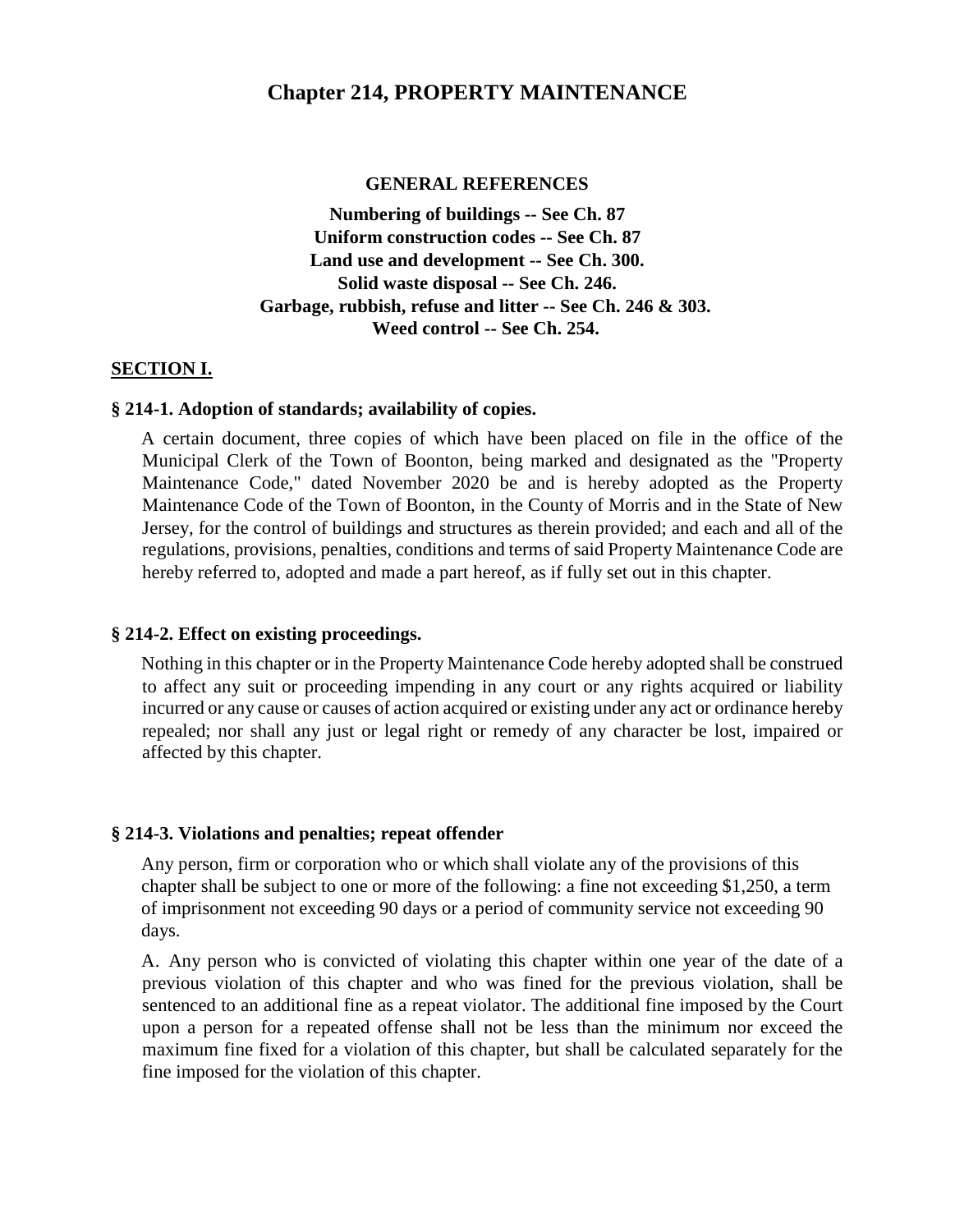B. The Mayor and Board of Aldermen may waive the imposition of an additional fine upon a person for a repeated violation of the provisions of this chapter by a duly adopted resolution of the Mayor and Board of Aldermen.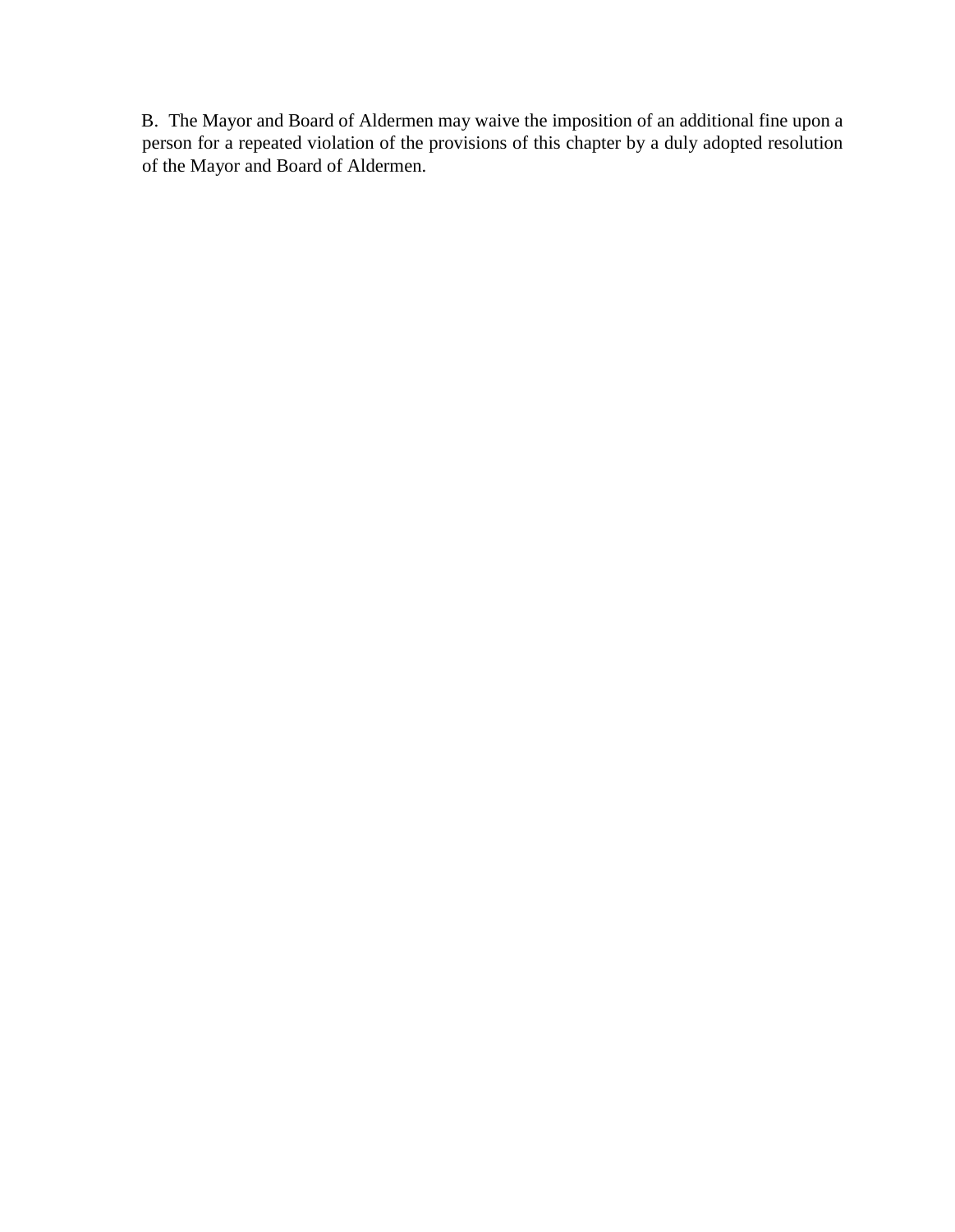# **TOWN OF BOONTON**

# **PROPERTY MAINTENANCE CODE**

**December 2020**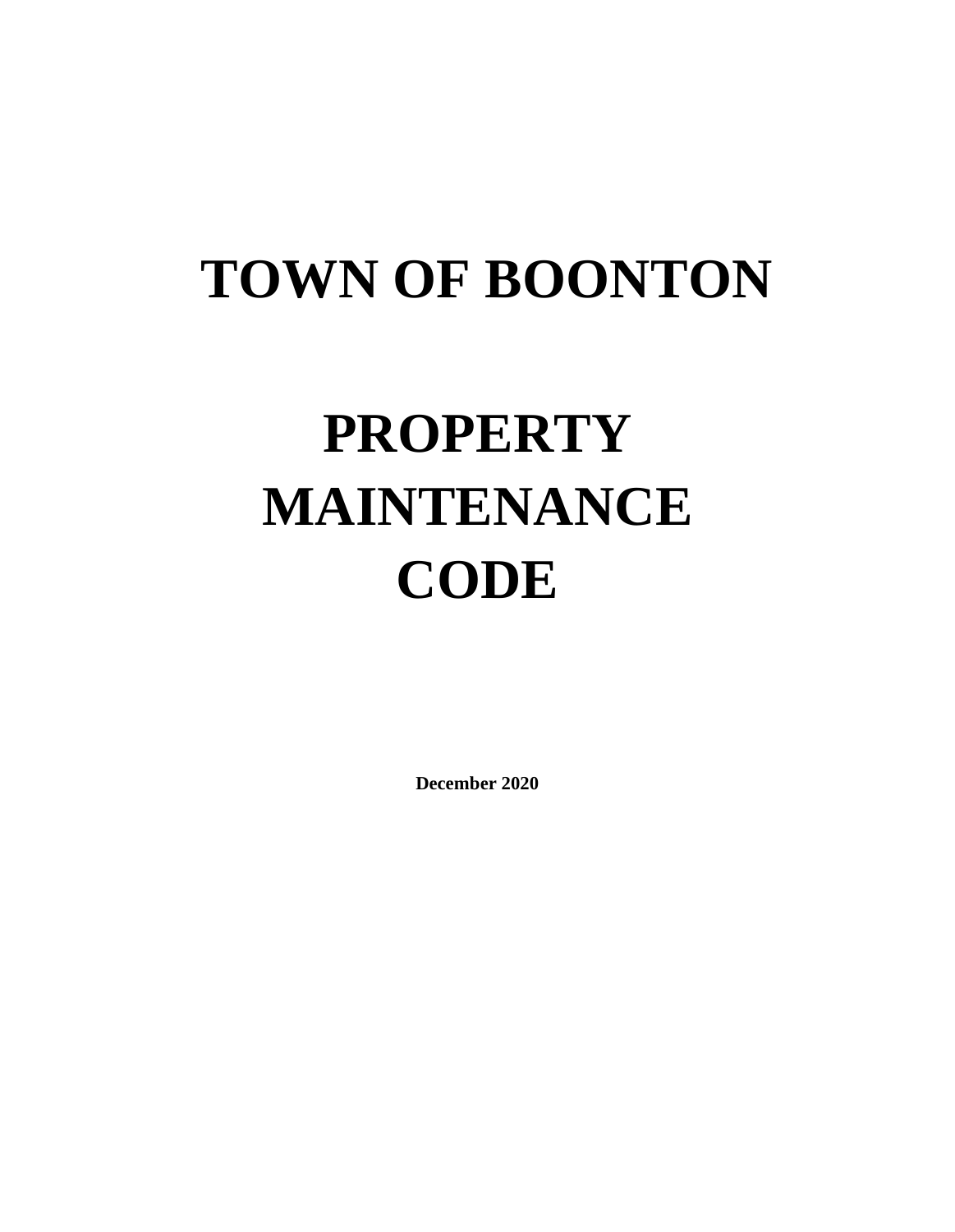#### **SECTION 1**

#### **ADMINISTRATION AND ENFORCEMENT**

#### **100.0 GENERAL**

**100.1 Title:** These regulations shall be known as the Property Maintenance Code of TOWN OF BOONTON, Morris County, New Jersey hereinafter referred to as this code.

**100.2 Scope:** This code is to protect the public health, ensure adequate property maintenance, safety and welfare in all existing structures, residential and nonresidential, and on all existing premises by establishing minimum requirements and standards for premises, structures, buildings, equipment, and facilities for light, ventilation, space, heating, sanitation, protection from the elements, life safety, safety from fire and other hazards, and for safe and sanitary maintenance; fixing the responsibility of owners, operators, and occupants; regulating the occupancy and use of existing structures and premises and providing for administration, enforcement and penalties.

**100.3 Intent:** This code shall be construed liberally and justly to ensure public health, safety and welfare insofar as they are affected by the continued use and maintenance of structures.

**100.4 Referenced standards:** The standards in this code shall be considered part of the requirements of this code to the prescribed extent of each such reference. Where differences occur between provisions of this code and referenced standards, the provisions of this code shall apply.

**100.5 Existing remedies:** The provisions in this code shall not be construed to abolish or impair existing remedies of the jurisdiction or its officers and agencies relating to the removal or demolition of any buildings which are dangerous, unsafe, and unsanitary.

**100.6 Workmanship:** All repairs, maintenance work, alterations or installations which are caused directly or indirectly by the enforcement of this code shall be executed and installed in a workmanlike manner.

#### **101.0 VALIDITY**

**101.1 Validity:** If any section, subsection, paragraph, sentence, clause or phrase of this code shall be declared invalid for any reason whatsoever, such decision shall not affect the remaining portions of this code, which shall continue in full force and effect, and to this end the provisions of this code are hereby declared to be severable.

**101.2 Saving clause:** This code shall not affect violations of any other ordinance, code or regulation existing prior to the effective date hereof, and any such violation shall be governed and shall continue to be punishable to the full extent of the law under the provisions of those ordinances, codes or regulations in effect at the time the violation was committed.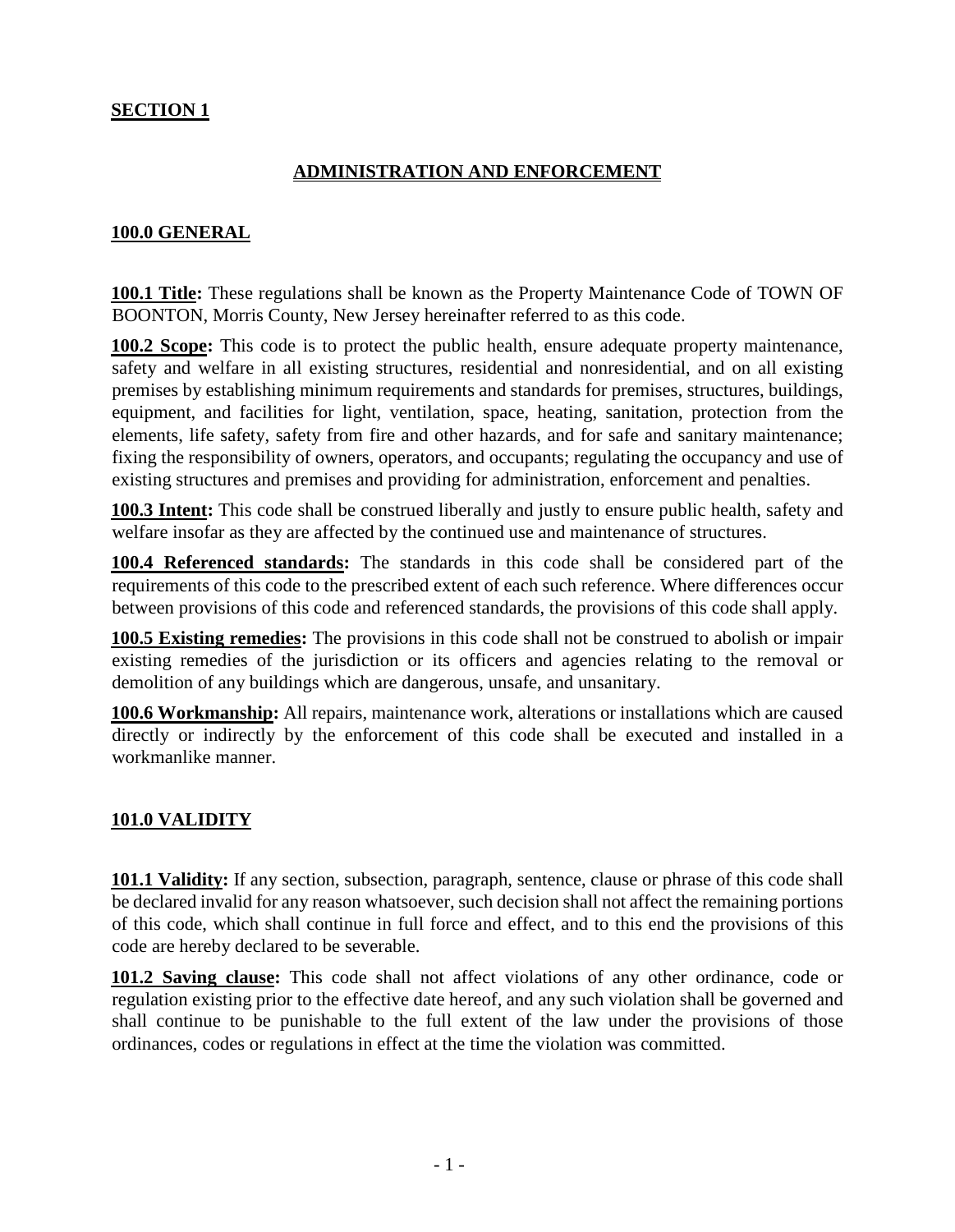#### **102.0 APPLICATION OF CODES AND REGULATIONS**

**102.1 Application of other codes:** Any repairs or alterations to a structure, or changes of use therein, shall be done in accordance with the procedures and provisions of the building, plumbing, electrical, and mechanical codes pursuant to the State Uniform Construction Code. [N.J.S.A. 52:27D-119 et seq.]

**102.2 Other regulations:** The provisions in this code shall not be construed to prevent the enforcement of other ordinances or regulations which prescribe standards other than those provided herein. In the event of conflict, the most restrictive provision shall apply.

# **103.0 APPROVAL**

**103.1 Approved materials and equipment:** All materials, equipment and devices approved for use by the code official shall be constructed and installed in accordance with such approval.

**103.2 Modifications:** Where there are practical difficulties involved in carrying out structural or mechanical provisions of this code, the Appeals Board shall be permitted to vary or modify such provision upon application of the owner or the owner's representative, provided that the spirit and intent of the law shall be observed and public welfare and safety assured.

**103.3 Records:** The application for modification and the final decision of the Appeals Board shall be in writing and shall be officially recorded in the permanent records of the Board.

**103.4 Used materials and equipment:** Used materials, equipment and devices shall not be reused unless such materials have been reconditioned, tested and placed in good and proper working condition and approved for use by the code official.

**103.5 Alternative materials and equipment:** The provisions of this code are not intended to prevent the use of any material or method of construction not specifically prescribed by this code, provided any such alternative has been approved. An alternative material or method of construction shall be approved when the code official finds that the proposed design is satisfactory and complies with the intent of the provisions of this code, and that the material, method or work offered is, for the purpose intended, at least the equivalent of that prescribed in this code in quality, strength, effectiveness, fire resistance, durability and safety.

**103.6 Research and investigations:** The code official shall require that sufficient technical data be submitted to substantiate the proposed use of any material or assembly, and if it is determined that the evidence submitted is satisfactory proof of performance for the use intended, the code official shall approve the use of such material or assembly subject to the requirements of this code. The cost of all tests, reports and investigations required under these provisions shall be paid by the applicant.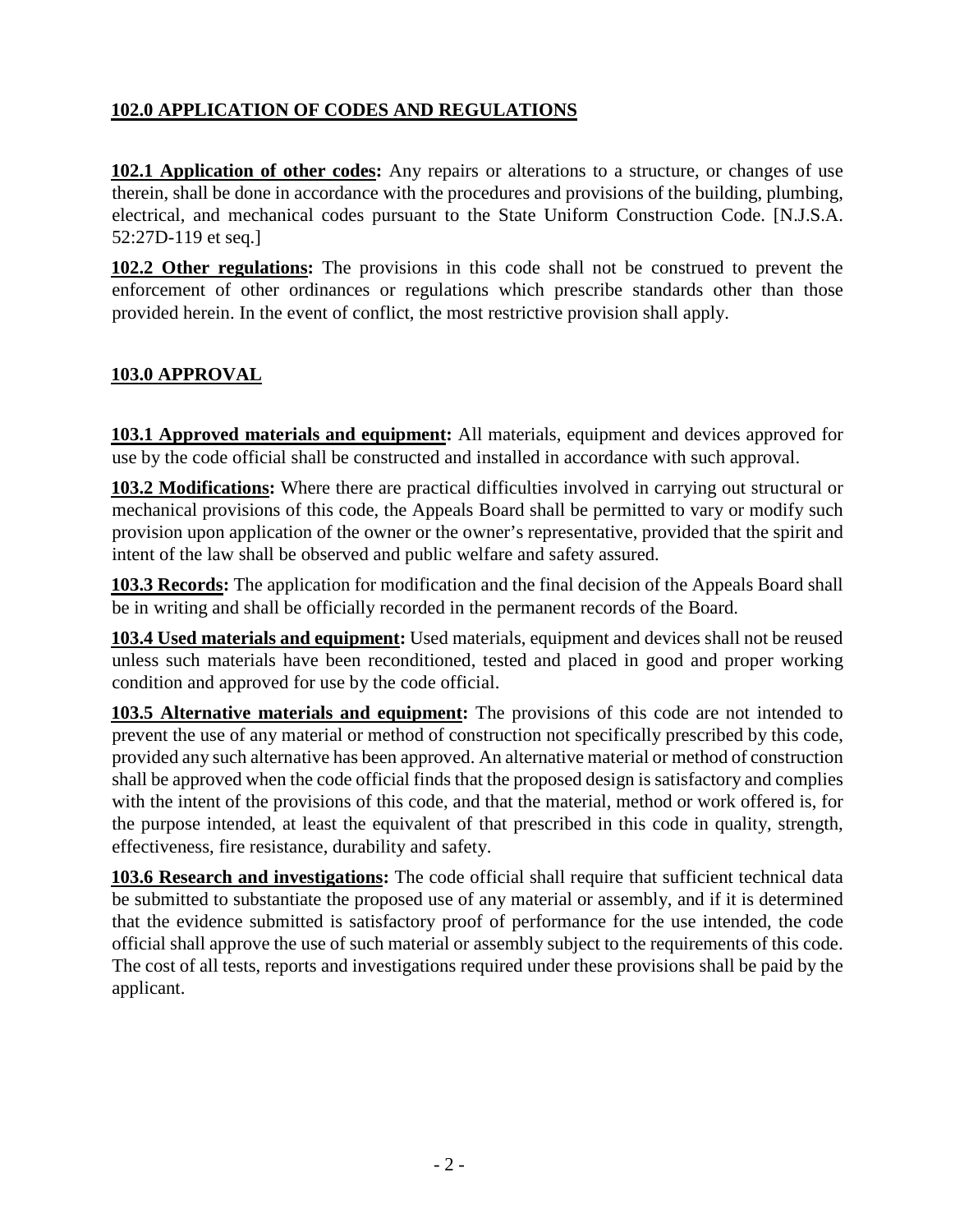# **104.0 DUTIES AND POWER OF CODE OFFICIAL**

**104.1 General:** The code official shall enforce all the provisions of this code.

**104.2 Notices and orders:** The code official shall issue all necessary notices and orders to abate illegal or unsafe conditions to ensure compliance with the requirements of this code for the safety, health, and general welfare of the public.

**104.3 Inspections:** In order to safeguard the safety, health and welfare of the public, the code official is authorized to enter any structure or premises at any reasonable time for the purpose of making inspections and performing duties under this code.

**104.4 Access by owner or operator:** Every occupant of a structure or premises shall give the owner or operator thereof, or agent or employee, access to any part of such structure or its premises at reasonable times for the purpose of making such inspection, maintenance, repairs, or alterations as are necessary to comply with the provisions of this code.

**104.5 Right of entry:** If any owner, occupant, or other person in charge of a structure subject to the provisions of this code refuses, impedes, inhibits, interferes with, restricts, or obstructs entry and free access to any part of the structure or premises where inspection authorized by this code is sought, the administrative authority may seek the assistance of the Police Department of the Town of Boonton to gain entry to the premises or may seek from a Court of competent jurisdiction, an Order that such owner, occupant, or other person in charge cease and desist with such interference.

**104.6 Credentials:** The code official and authorized representatives shall carry proper credentials of their respective office for the purpose of inspecting any and all buildings and premises in the performance of duties under this code.

**104.7 Coordination of enforcement:** Inspection of premises, the issuance of notices and orders and enforcement thereof shall be the responsibility of the code official so charged by the jurisdiction. Whenever inspections are necessary by any other department, the code official shall make reasonable effort to arrange for the coordination of such inspections so as to minimize the number of visits by inspectors, and to confer with the other departments for the purpose of eliminating conflicting orders before any are issued. A department shall not, however, delay the issuance of any emergency orders.

**104.8 Rulemaking authority:** The code official shall have powers to adopt and promulgate rules and regulations to interpret and implement the provisions of this code to secure the intent thereof and to designate requirements applicable because of local climatic or other conditions; but such rules shall not have the effect of waiving working stresses or fire protection requirements specifically provided in this code or violating an accepted engineering practice involving public safety.

**104.9 Organization:** The code official shall appoint such number of officers, technical assistants, inspectors and other employees as shall be necessary for the administration of this code and as authorized by the appointing authority. The code official is authorized to designate an employee as deputy and shall exercise all the powers of the code official during the temporary absence or disability of the code official.

**104.10 Relief from personal liability:** Any code official, officer or employee who acts in good faith in the discharge of duties of enforcement of this code is relieved of all personal liability for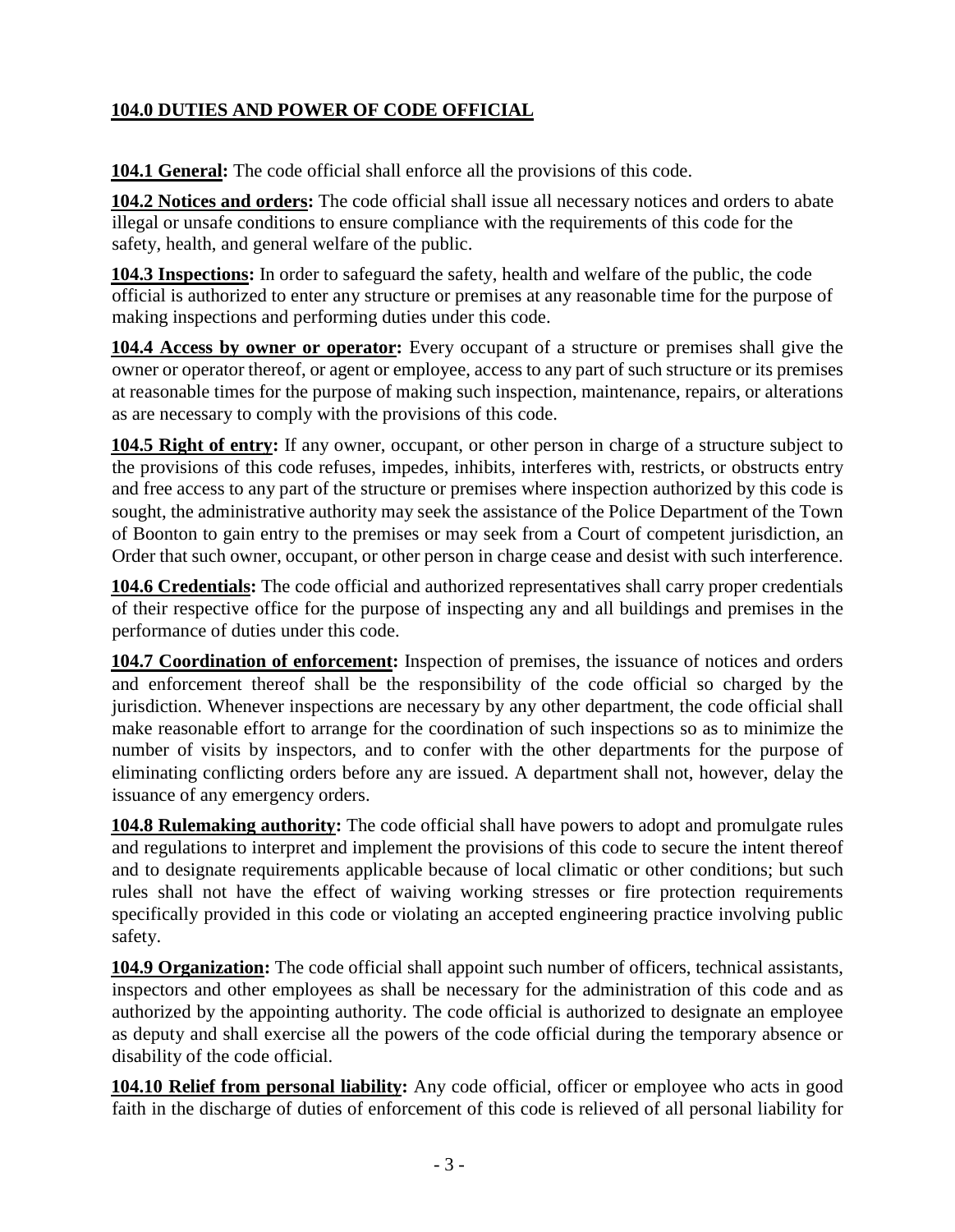any damage accruing to persons or property as a result of such acts or alleged failure to act. Further, the code official shall not be held liable for any costs in any action, suit or proceeding that is instituted by the code official in the enforcement of this code. In any of these actions, the official or employee shall be defended or represented by the jurisdiction's attorney-at-law until the final termination of the proceedings.

**104.11 Official records:** An official record shall be kept of all business and activities of the department specified in the provisions of this code, and all such records shall be open to public inspection at all appropriate times and under reasonable regulations to maintain the integrity and security of such records.

# **105.0 CONDEMNATION**

**105.1 General:** When a structure or part thereof is found by the code official to be unsafe, or when a structure or part thereof is found unfit for human occupancy or use, or is found unlawful, such structure shall be condemned pursuant to the provisions of this code and shall be placarded, vacated and shall not be reoccupied without approval of the code official. Unsafe equipment shall be placarded and placed out of service.

**105.2 Unsafe structure:** An unsafe structure is one in which all or part thereof is found to be dangerous to life, health, property, or the safety of the public or the occupants of the structure by not providing minimum safeguards for protection from fire or because such structure contains unsafe equipment or is so damaged, decayed, dilapidated, structurally unsafe, or of such faulty construction or unstable foundation that partial or complete collapse is likely.

**105.3 Unsafe equipment:** Unsafe equipment includes any boiler, heating equipment, elevator, moving stairway, electrical wiring or device, flammable liquid containers or other equipment on the premises or within the structure which is in such disrepair or condition that such equipment is a hazard to life, health, property or safety of the public or occupants of the premises or structure.

**105.4 Structure unfit for human occupancy:** A structure is unfit for human occupancy or use whenever the code official finds that such structure is unsafe, unlawful, or because of the degree in which the structure is in disrepair or lacks maintenance, is unsanitary, vermin or rat infested, contains filth and contamination, or lacks ventilation, illumination, sanitary or heating facilities or other essential equipment required by this code, or because the location of the structure constitutes a hazard to the occupants of the structure or to the public.

**105.5 Unlawful structure:** An unlawful structure is one found in whole or in part be occupied by more persons than permitted under this code, or was erected, altered or occupied contrary to law.

**105.6 Closing of vacant structures:** If the structure or part thereof is vacant and unfit for human habitation, occupancy or use and is not in danger of structural collapse, the code official shall be permitted to post a placard of condemnation on the premises and order the structure closed up so as not to be an attractive nuisance to youngsters. Upon failure of the owner to close up the premises within the time specified in the order, the code official shall cause the premises to be closed through any available public agency or by contract or arrangement by private persons and the cost thereof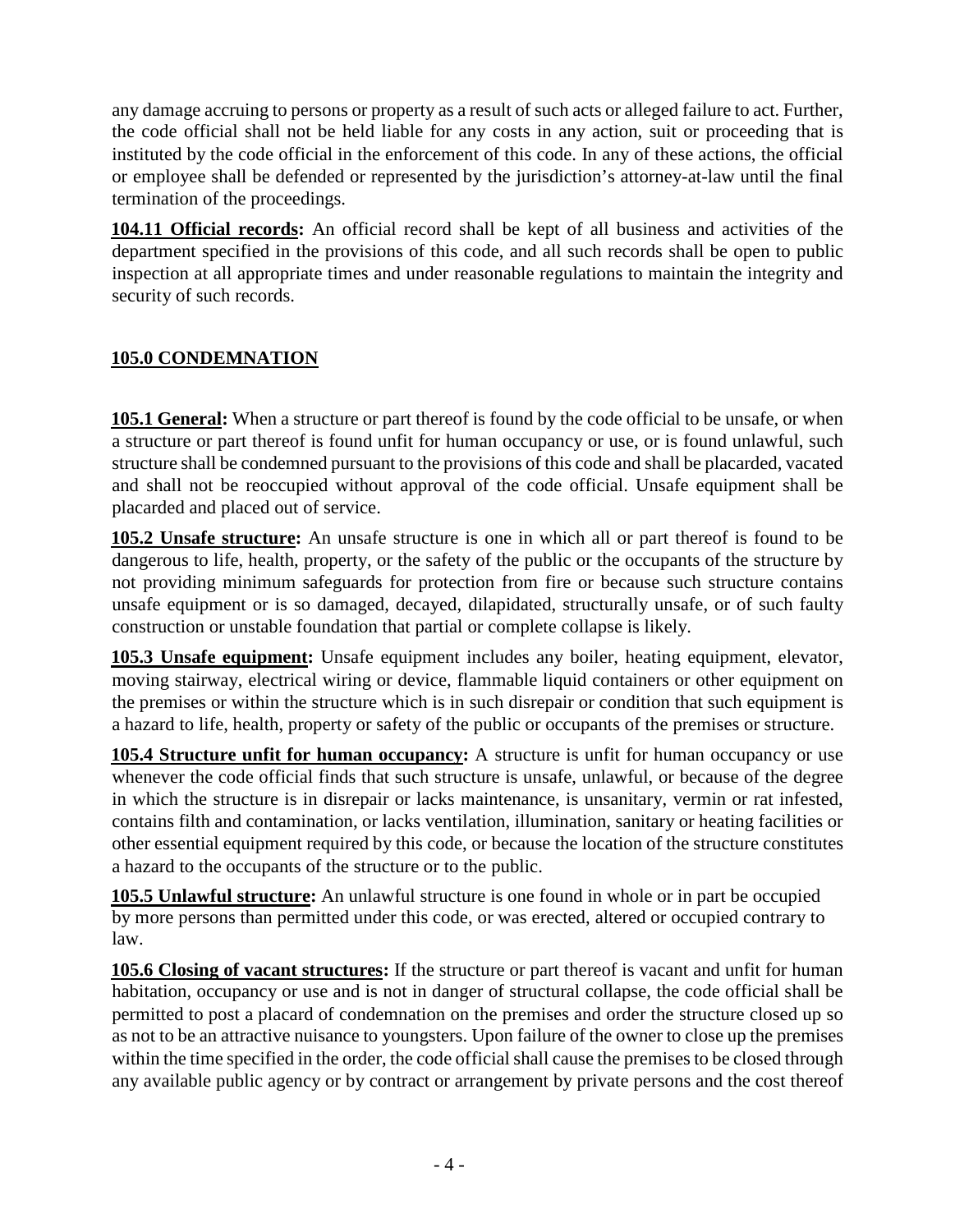shall be charged against the real estate upon which the structure is located and shall be a lien upon such real estate.

**105.7 Notice.** Whenever the Code Official has condemned any structure or equipment under the provisions of Section 105.0, notice shall be given to the owner or person or persons responsible therefore in the manner prescribed under Section 106. The Code Official who has condemned the property or part thereof, shall give notice to the owner and to the occupants of the intent to placard and to vacate the property or to order equipment out of service.

**105.8 Placarding of structure:** After the condemnation notice required under the provisions of this code has resulted in an order by virtue of failure of the owner or persons responsible to comply within the time given, the code official shall post on the premises or structure or parts of thereof, or on defective equipment, a placard bearing the words: "condemned as unfit for human occupancy or use", and a statement of the penalties provided for any occupancy or use or for removing the placard.

**105.9 Prohibited use:** Any person who shall occupy a placarded premises or structure or part thereof, or shall use placarded equipment, and any owner or any person responsible for the premises who shall let anyone occupy a placarded premise shall be liable for the penalties provided by this code.

**105.10 Removal of placard:** The code official shall remove the condemnation placard whenever the defect or defects upon which the condemnation and placarding action were based have been eliminated. Any person who defaces or removes a condemnation placard without the approval of the code official shall be subject to the penalties provided by this code.

# **106.0 NOTICES**

**106.1 Notice of Violation.** Whenever the Code Official determines that there has been a violation of this Code or has reasonable grounds to believe that a violation has occurred, then the enforcing agency shall issue and cause to be served upon the owner of the building, structure or premises, or person or persons responsible therefore, a written notice requiring the owner or said persons to terminate or cause to be terminated the violations. The written notice shall state the nature of the violations and a reasonable specified time within which the violations shall be corrected. The written notice shall also require the owner or said persons to take or cause to be taken any affirmative action necessary to correct the violations. The written notice shall also advise the owner or persons responsible that they have a right to file an appeal with the Town Business Administrator or his designee of the Town of Boonton.

**106.2 No Notice required:** Notwithstanding Section 106.1, the Code Official, on discovery of a violation of Sections 105.5, 108, 301.4, 301.4.1, 403*,* 504.3, 601.1, 602.1, 704.5, and 705.1 may immediately issue a summons answerable in municipal court, to any person, firm or corporation who shall violate any of the above-named sections. For each and every violation of the abovenamed sections a separate summons may be issued. In addition, for each and every day that the violation continues, a separate summons may be issued.

A notice shall not be required to be issued if a violation occurs, for which a prior notice was issued for the same violation within one (1) year.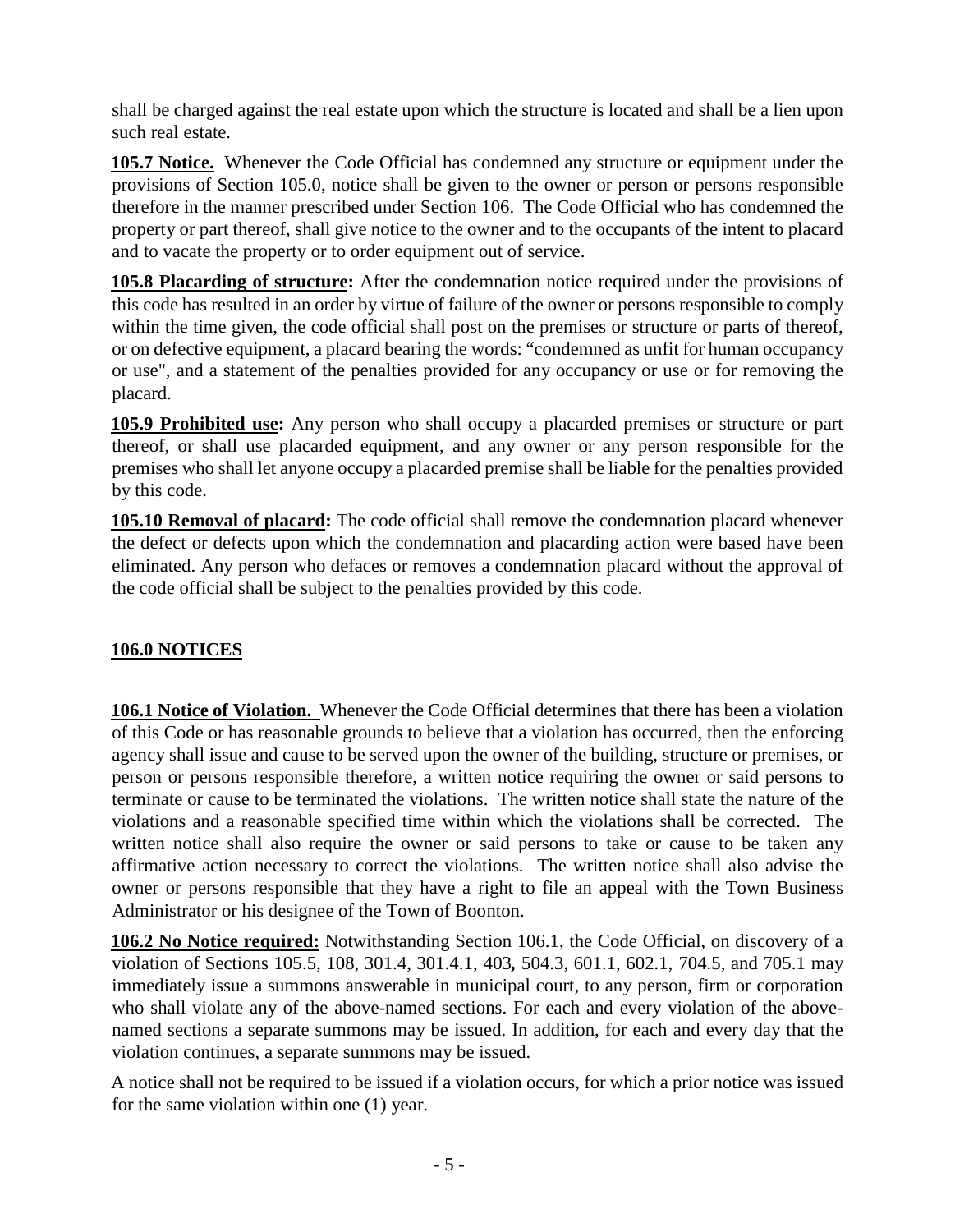**106.3 Service:** Service shall be deemed to be properly served upon such owner if a copy thereof is delivered to the owner personally; or by leaving the notice at the usual place of abode, or at the property in the presence of someone in the family of suitable age and discretion who shall be informed of the contents thereof; or by certified or registered mail addressed to the owner at the last known address with return receipt requested; or if the certified or registered letter is returned with receipt showing that the letter has not been delivered, by posting a copy thereof in a conspicuous place in or about the structure affected by such notice, and at least one publication of such notice in a local newspaper of general circulation.

**106.4 Issuance of Summons**. Upon the expiration of the period set forth in any notice for the correction of any violation, if the violation is not corrected or in the opinion of the Code Enforcement Officer, corrected improperly, the Code Enforcement Office without further notification shall have the right to issue a summons for the violation. For each and every violation a separate summons may be issued. In addition, for each and every day that the violation continues, a separate summons may be issued.

**106.5 Transfer of ownership:** It shall be unlawful for the owner of any dwelling unit or structure who has received a notice of violation or upon whom a notice of violation or summons has been served to sell, transfer, , lease or otherwise dispose of to another until the provisions of the compliance order or notice of violation have been complied with, or until such owner shall first furnish to the code official a signed and notarized statement from the grantee, transferee, or lessee, acknowledging the receipt of such compliance order or notice of violation and fully accepting the responsibility without condition for making the corrections or repairs required by such compliance order or notice of violation.

#### **107.0 EMERGENCY MEASURES**

**107.1 Vacating structures:** When, in the opinion of the code official, there is actual and immediate danger of failure or collapse of a structure which would endanger life, or when any structure has fallen and life is endangered by the occupancy of the structure, or when there is actual or potential danger to the building occupants or those in the proximity of any structure because of explosives, explosive fumes or vapors or the presence of toxic fumes, gases or materials, or use of defective or dangerous equipment, the code official is hereby authorized and empowered to order and require the occupants to vacate the premises forthwith. He shall cause to be posted at the main entrance to such structure a notice reading as follows: It shall be unlawful for any person to enter such structure except for the purpose of securing the structure, making the required repairs, removing the hazardous condition, or of demolishing the structure.

**107.2 Temporary safeguards:** Notwithstanding the other provisions of this code, whenever, in the opinion of the code official, there is actual and immediate danger of collapse or failure of a structure or other hazardous condition which would endanger life, the code official shall order the necessary work to be done including the boarding up of accessible openings, to render such structure temporarily safe and shall cause such other action to be taken as the code official deems necessary to meet such emergency.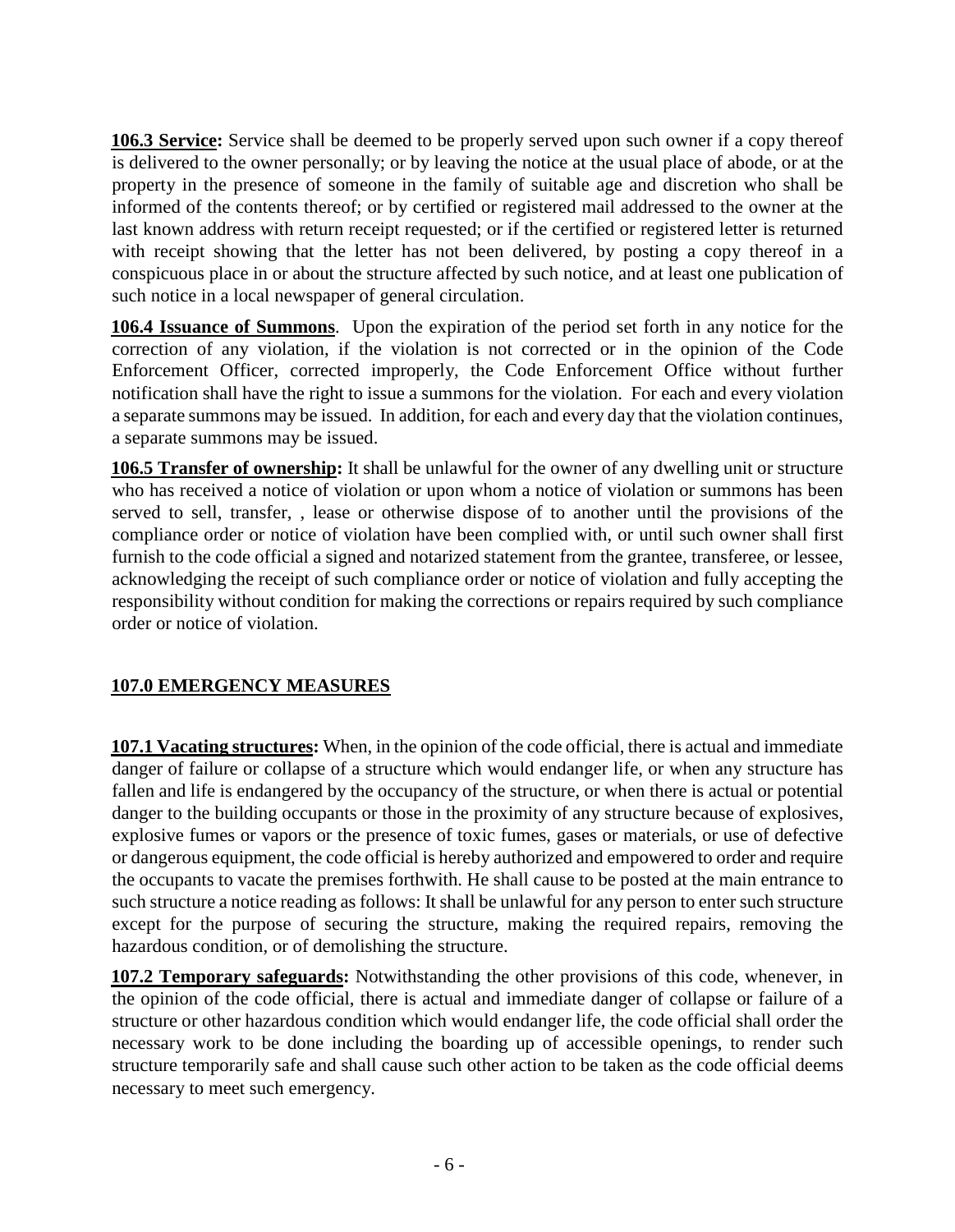**107.3 Closing Streets:** When necessary for public safety, the code official shall temporarily close sidewalks, street, places and premises adjacent to such unsafe structure, and prohibit the same from being used.

**107.4 Emergency work:** For the purposes of this section, the code official shall employ the necessary labor and materials to carry out emergency services.

**107.5 Cost of emergency work:** Costs incurred in the performance of emergency work shall be paid from the treasury of the jurisdiction on certificate of the code official. The Town has the right to institute appropriate action against the owner of the premises where the unsafe structure is or was located for the recovery of such costs.

# **108.0 ANNUAL REGISTRATION AND LICENSE REQUIRED**

#### **108.1 Registration and license**

**A**. Each housing unit shall be registered annually. The registration term shall commence August 1 of each year and such registration shall be valid until July 31 of the next year, at which time it shall expire and a new registration shall occur. No housing unit shall hereafter be rented unless the housing unit is registered and licensed in accordance with this chapter.

**B**. Change of tenancy in a housing unit shall require inspection. Said license shall only be issued upon inspection of the property and finding that: a) the visible parts of the property, buildings and structures that are to be covered by the license have been inspected by the Code Enforcement Officer or designee and that no visible violations of the building or property maintenance codes exist, and b) the housing use proposed by the owner is a valid conforming use in the zone as determined by the Code Enforcement Officer or designee. A separate license shall be required for each and every individual housing unit existing on a property.

**C**. The license shall state: a) the permitted use and/or tenancy; b) the occupancy limitations stipulated in § 214-403.5; c) compliance with fire protection systems; d) compliance with carbon monoxide detection systems; and e) the names of the owner, lessor, lessee and/or tenant. Any use of the property in question or occupancy limitation violations taking place on the property not specifically authorized by the license shall be deemed a violation of this section and shall be subject to an immediate summons.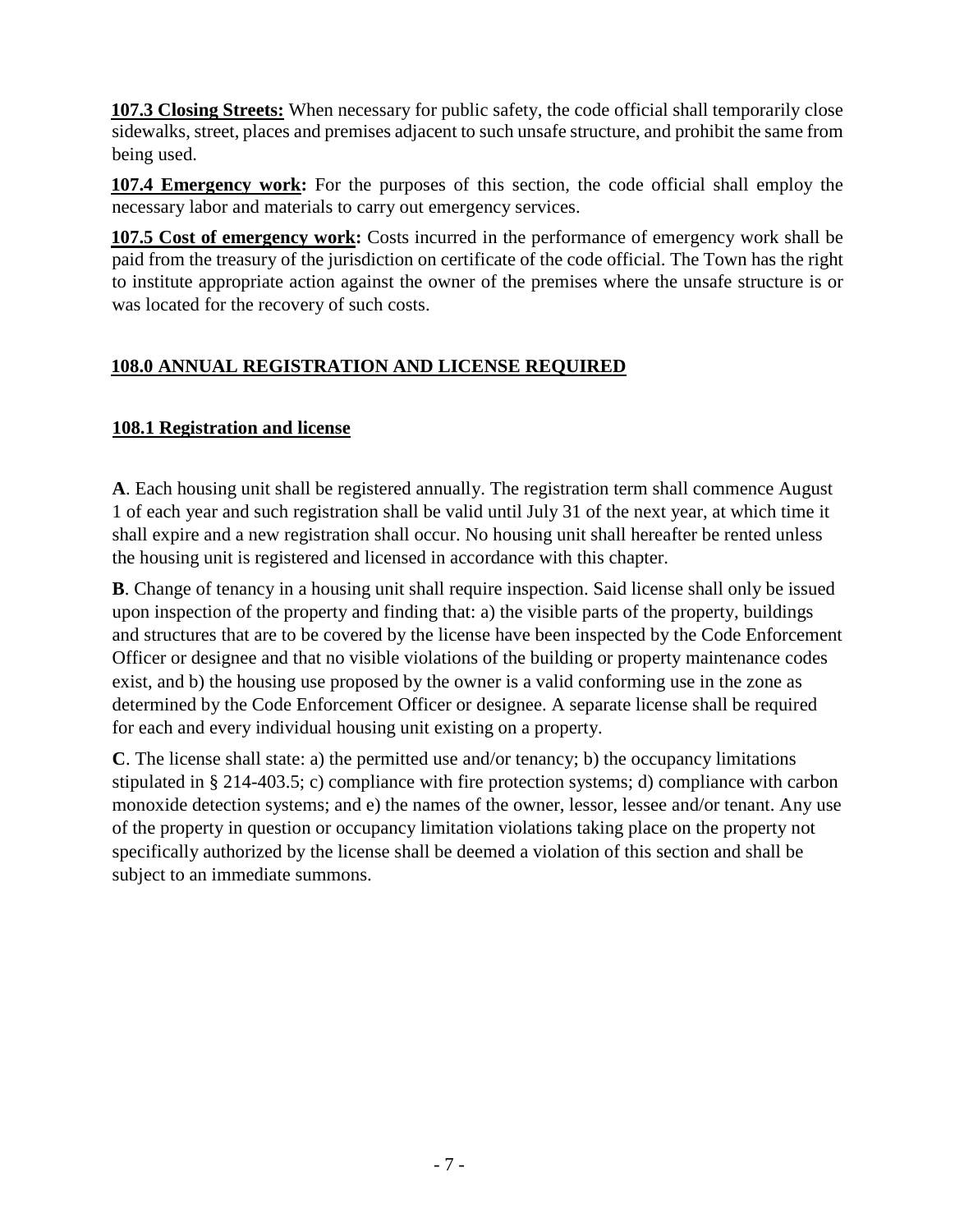#### **108.2 Inspections.**

**A**. Each housing unit shall be inspected at least: a) upon the initial registration of a housing unit; b) upon a change of occupancy; c) when deemed necessary by the municipal Code Enforcement Office; and d) as otherwise necessitated by safety considerations, alleged violations and as otherwise required by this chapter. The initial inspection shall occur prior to occupancy in which a license is sought pursuant to this chapter.

**B**. Such inspection shall be for the purpose of determining Zoning Ordinance compliance and, to the extent applicable, to determine if the property complies with the New Jersey State Housing Code and/or municipal building code and/or Uniform Fire Safety Code and/or the Property Maintenance Code.

**C**. In the event that the inspection of a housing unit does not result in a satisfactory determination, such property shall not thereafter be registered nor shall a license be issued, and the owner of the property or his agent shall not lease or rent such property, nor shall any tenant occupy the property, until the necessary corrections have been made so as to bring the property and housing unit into compliance with the applicable codes and the property is thereafter subsequently registered and licensed. In the event that the property is occupied when such conditions are discovered, all such corrections shall be made within 30 days unless safety considerations, as determined by the Code Enforcement Officer or designee, require immediate correction. If not made within that time period, the owner shall be deemed in violation of this chapter, and every day that the violation continues shall constitute a separate offense.

**D**. No property shall be licensed unless the owner thereof produces, at the time of registration, a current, valid certificate of inspection indicating that the property has been inspected by the officials of the Town of Boonton having jurisdiction and that the property does not contain any code violations.

A separate License shall be required for each and every individual tenant space that exists on a property including but not limited to the occupancy of any business space, building or part thereof, dwelling unit, rooming unit, lodging unit or boarding unit.

No License shall be issued without providing the name(s) of the renter, lessee or buyer that will assume the occupancy and/or ownership of the space in question.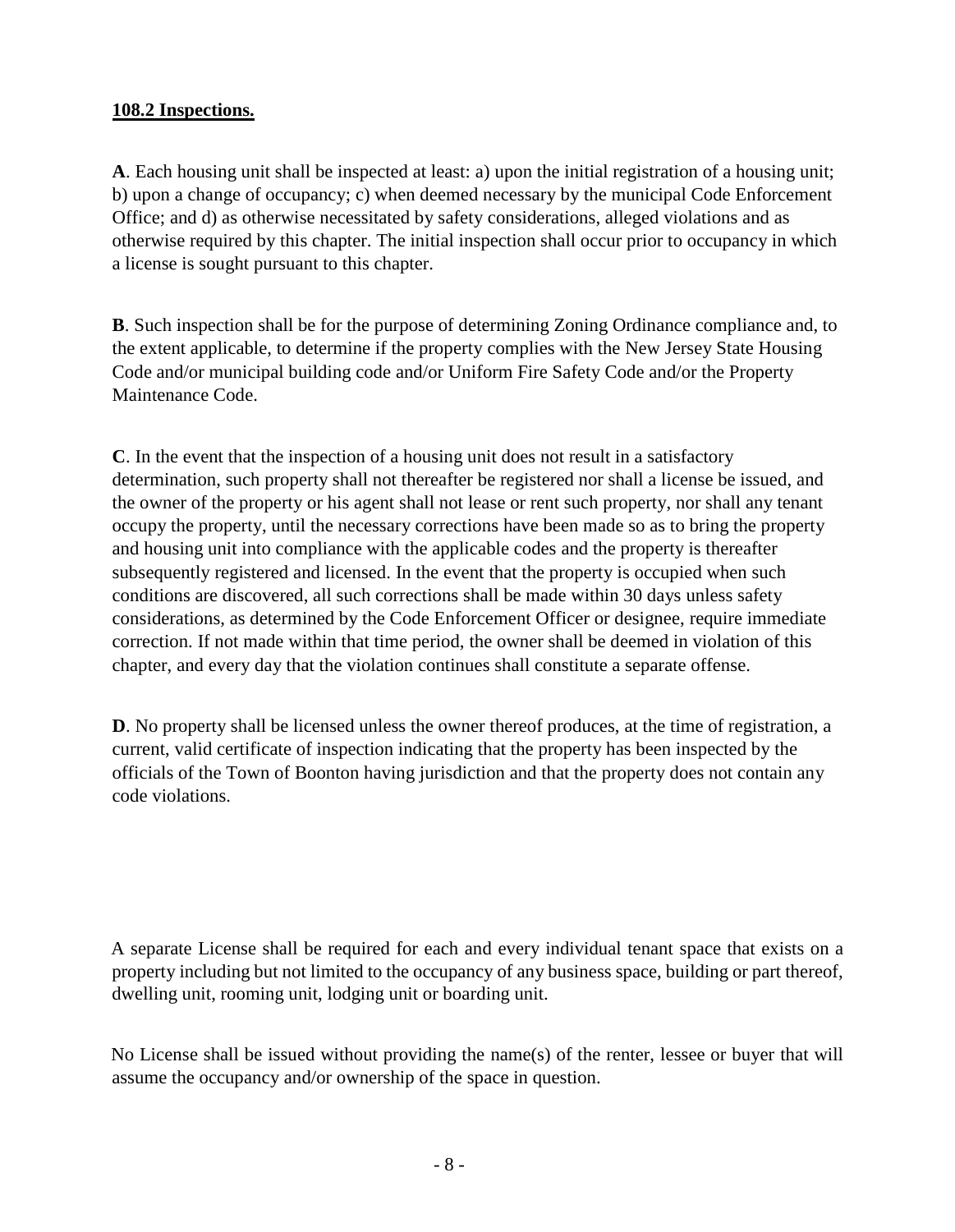The License shall indicate:

- A. the permitted use and/or tenancy,
- B. the Occupancy Limitations as stipulated in Section 403 that are authorized by said Certificate,
- C. compliance with Section 704 Fire Protection Systems
- D. compliance with Section 705 Carbon Monoxide Detection Systems
- E. the name(s) of the seller, buyer, lessee and/or tenant as applicable.

Any use of the property in question or occupancy limitation violations that takes place on the property, that is not specifically authorized by the Certificate that is in effect at the time, shall be deemed an illegal occupancy which is a violation of this section and shall be subject to an immediate summons.

The fee for a License shall be as follows:

| Residential detached Single Family dwelling***:      | \$50.00 per dwelling unit                                                           |
|------------------------------------------------------|-------------------------------------------------------------------------------------|
| Residential Two (2) Family or Multi-Family dwelling: | \$50.00 for the first dwelling<br>unit plus \$25.00 per additional<br>dwelling unit |
| <b>Rooming or Boarding House:</b>                    | \$100.00 for the dwelling unit<br>plus \$10.00 per rooming/boarding<br>unit         |
| Commercial, Retail and Industrial:                   | $$100.00$ per unit.                                                                 |

Fee amounts for the following shall be as provided in Chapter 130, Fees, Article III, Fee Schedule:

A. For any building that has three or more housing units that is inspected by the State of New Jersey.

B. At the time of filing the housing registration form and prior to the issuance of the license, the owner or agent of the owner must pay a fee per housing unit. Owner-occupied housing units are exempt from the fee.

C. The above fee includes the cost of the initial inspection. Additional inspections, whether due to a change of tenants, noncompliance or inability to gain access for a scheduled reinspection, will require the payment of a fee per reinspection visit. The cost for all inspections related to the issuance of a license shall be paid in full no less than 24 hours prior to the scheduled reinspection.

D. If any fee is not paid within 30 days of its due date, a late fee charged at the prevailing rate as set forth in the applicable resolution of the Board of Aldermen will be assessed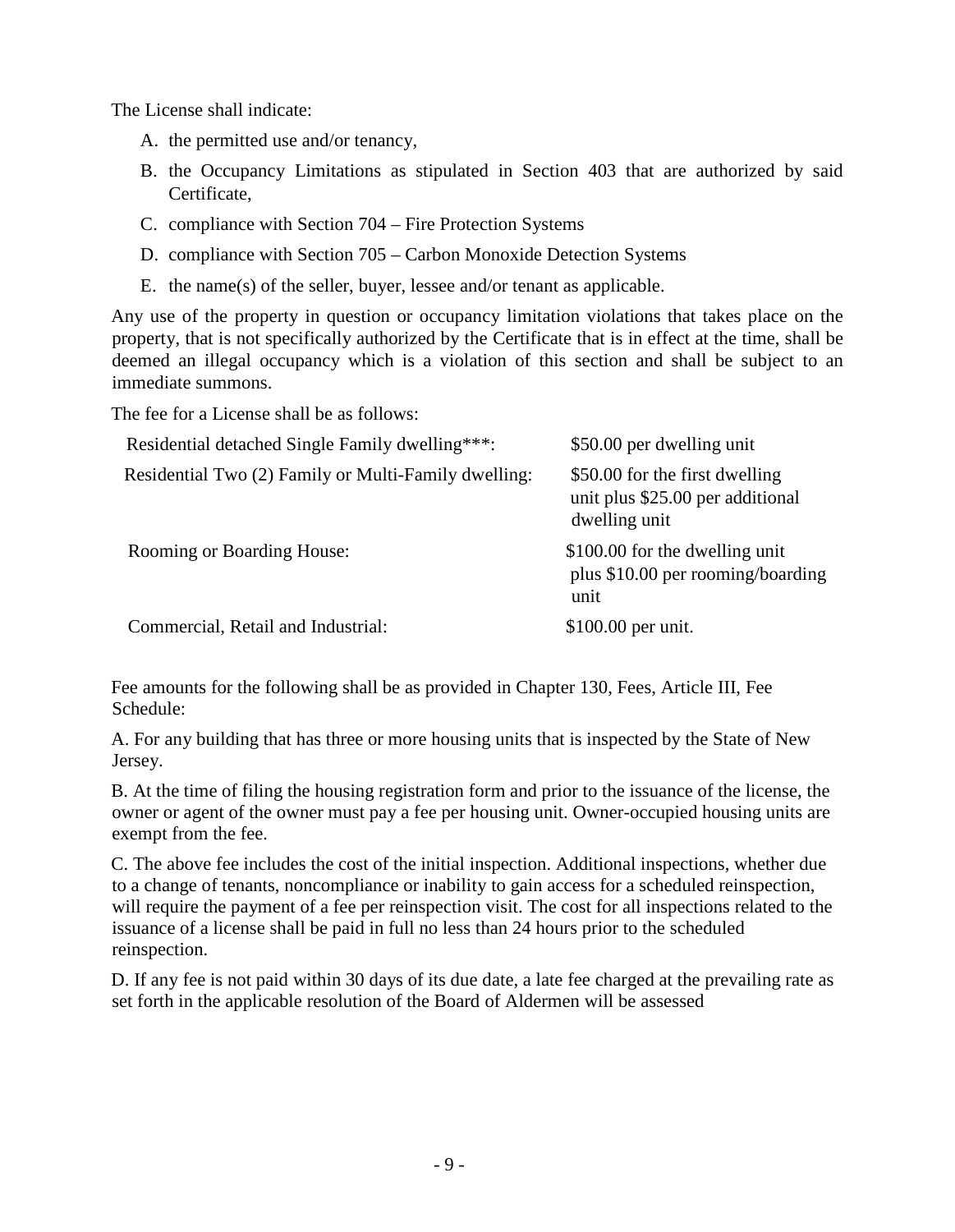#### **108.3 Registration forms.**

Without in any way intending to infringe upon the requirements of N.J.S.A. 46:8-28, all housing units shall be registered and licensed as provided herein. Every owner shall file with the Code Enforcement Officer or designee a registration form for each housing unit contained within a building or structure which shall include the following information:

A. The name, address and telephone number of the owner or owners of the premises and the record owner or owners of the housing unit, if not the same persons, shall be provided. In the case of a partnership, the names and addresses of all general partners shall be provided, together with the telephone numbers for each individual partner, indicating where such individual may be reached both during the day and evening hours, which telephone numbers shall include cell phone numbers. If the record owner is a corporation, the name and address of the registered agent and corporate officers of said corporation shall be provided, together with the telephone number for each such individual indicating where such individual may be reached both during the day and evening hours, which shall include providing the cell phone numbers of each such individual. All registration addresses shall be physical addresses; post office boxes alone are insufficient.

B. If the address of the owner of record is not located in the County of Morris, the name, address and telephone number of a person who resides in the County of Morris who is authorized to accept notices from a tenant and to issue receipts therefor and to accept service of process on behalf of the owner of record.

C. The name, address and telephone number of the managing agent of the premises, if any.

D. The name, address and telephone number of the superintendent, janitor, custodian or other individual employed by the owner of record or managing agent to provide regular maintenance service, if any.

E. The name, address and telephone number of an individual representative of the owner of record or managing agent who may be reached or contacted any time in the event of an emergency affecting the premises or any unit of dwelling space therein, including such emergencies as the failure of any essential service or system, and who has the authority to make emergency decisions concerning the building and any repair thereto or expenditure in connection therewith.

F. The name and address of every holder of a recorded mortgage on the premises.

G. If fuel oil is used to heat the building and the landlord furnishes the heat in the building, the name and address of the fuel oil dealer servicing the building and the grade of fuel oil used.

H. As to each housing unit, a specification of the exact number of sleeping rooms contained in the housing unit and the exact number of sleeping accommodations contained in each of the sleeping rooms, identifying each sleeping room specifically by number and location within the apartment or dwelling and by the square footage thereof. In order to satisfy the requirements of this provision, an owner shall submit a floor plan which shall become a part of the application and which shall be attached to the registration form when filed by the Building Code Official or designee.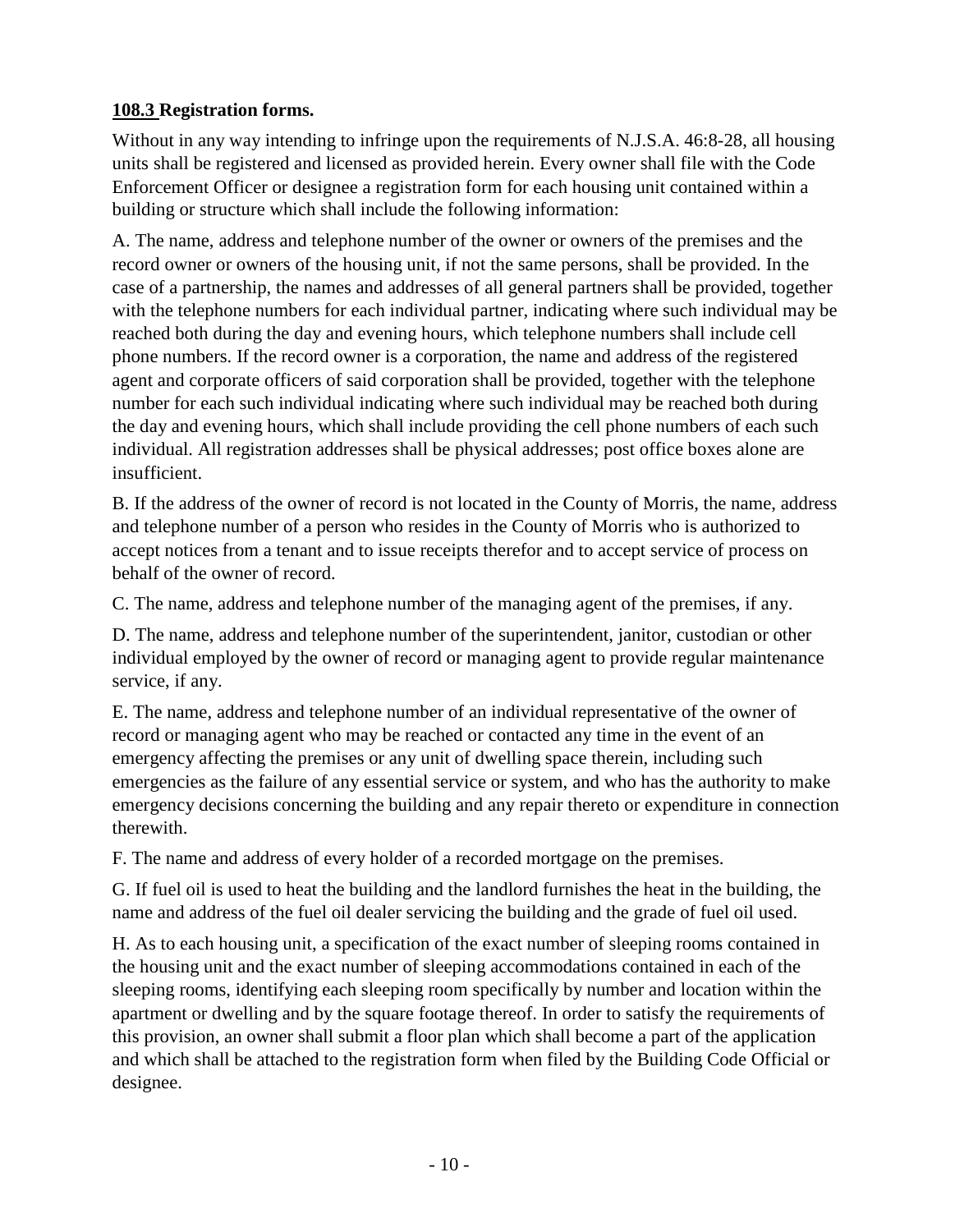I. Name, address and telephone number of any and all rental agencies with the authority to lease or otherwise permit occupancy of the subject premises.

J. Name, age, and address, including the housing unit number, of each occupant or tenant occupying the housing unit.

K. Whether or not the landlord has conducted a tenant screening for each new tenant and authorized adult household member.

L. Such other information as may be prescribed by the Town on the appropriate form or otherwise by ordinance or resolution.

#### **108.4**. **Registration forms available for public inspection.**

[Amended at time of adoption of Code (see Ch. 1, General Provisions, Art. I)]

The Code Enforcement Officer or designee shall index and file the registration form and make it reasonably available for public inspection. In doing so, the Code Enforcement Officer or designee shall follow the mandates of N.J.S.A. 46:8-28.1, as amended and supplemented, so that the filing of the registration form will simultaneously satisfy the registration requirements of N.J.S.A. 46:8-28 to the extent that it applies to the property being registered and will also satisfy the registration requirements of this chapter. The Code Enforcement Officer or designee shall maintain a master index of all such registration forms, and any person may obtain from the Code Enforcement Officer or designee a list of all housing units properly registered and licensed upon payment of a fee as indicated in Chapter 130, Fees, Article III, Fee Schedule.

# **108.5. Amended registration forms.**

Every person required to file a registration form pursuant to this chapter shall file an amended registration form within 20 days of any change in the information required to be included thereon. No fee shall be required for the filing of an amendment with the exception of a change in ownership of the premises

# **109.0 DEMOLITION**

**109.1 General:** The code official shall order the owner of any premises upon which is located any structure or part thereof, which in the code official's judgment is old, dilapidated or has become out of repair as to be dangerous, unsafe, unsanitary or otherwise unfit for human habitation, occupancy or use, and that such structure would be unreasonable to repair the same, to raze and remove such structure or part thereof; or if such structure can be made safe by repairs, to repair and make safe and sanitary or to raze and remove at the owner's option; or where there has been a cessation of normal construction of any structure for a period of more than two years, to raze and remove such structure or part thereof.

**109.2 Order:** The order shall specify a time in which the owner shall comply therewith and specify repairs, if any. The order shall be served on the owner of record or an agent where an agent is in charge of the building and upon the holder of any encumbrance of record in the manner provided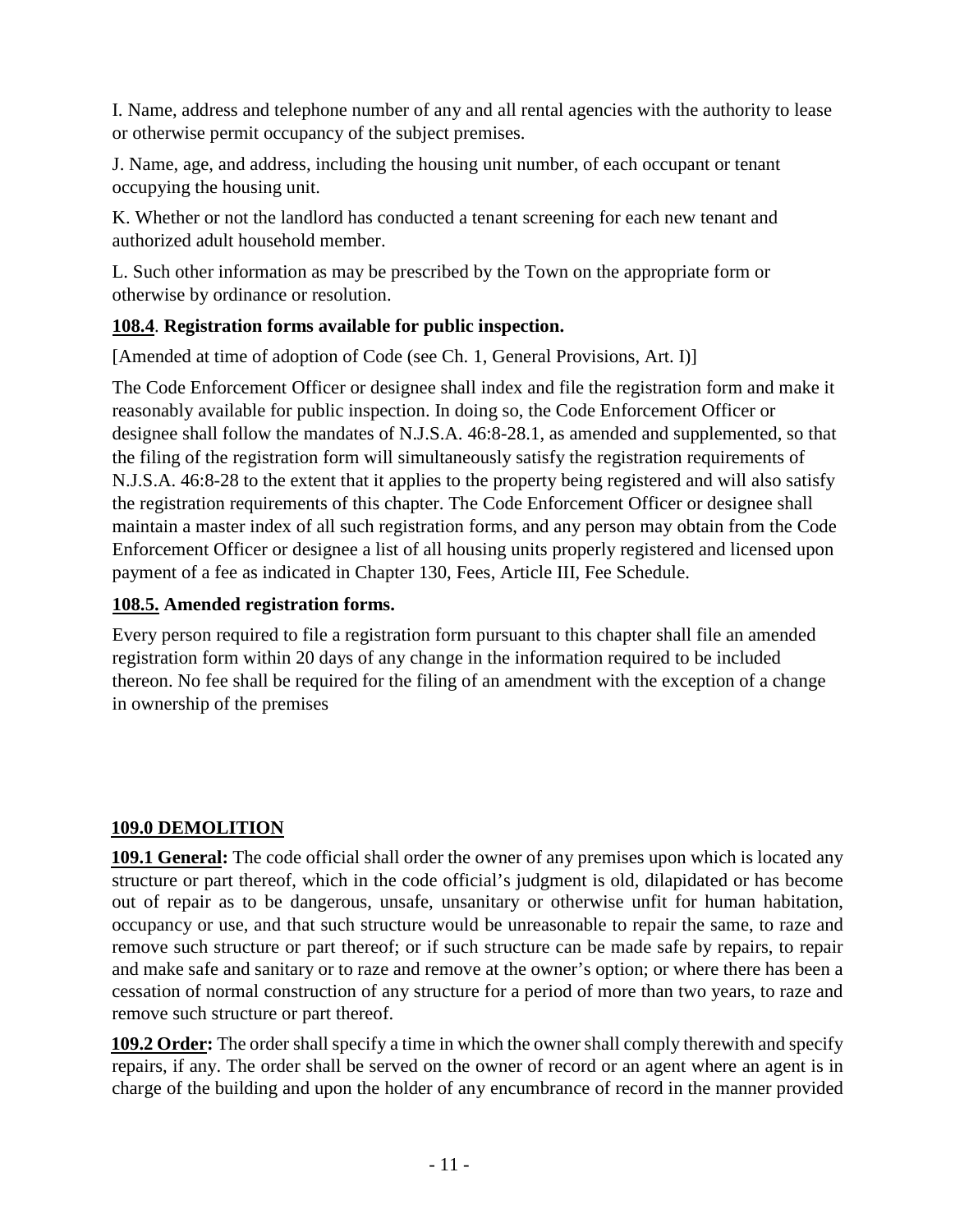for service of a summons by a court of record. If the owner or a holder of an encumbrance of record cannot be found, the order shall be served by being posted on the main entrance of the building and published once each week for three successive weeks in a newspaper authorized to provide service by publication.

**109.3 Failure to comply:** Whenever the owner of a property fails to comply with a demolition order within the time prescribed, the code official shall cause the structure or part thereof to be razed and removed, either through an available public agency or by contract or arrangement with private persons, and the cost of such razing and removal shall be charged against the real estate upon which the structure is located and shall be a lien upon such real estate.

**109.4 Salvage materials:** When any structure has been ordered razed and removed, the governing body or other designated officer under said contract or arrangement aforesaid shall have the right to sell the salvage and valuable materials at the highest price obtainable. The net proceeds of such sale, after deducting the expenses of such razing and removal, shall be promptly remitted with a report of such sale or transaction, including the terms of expense and the amounts deducted, for the use of the person who is entitled thereto, subject to any order of a court. If such a surplus does not remain to be turned over, the report shall so state.

#### **110.0 VIOLATIONS**

**110.1 Unlawful acts:** It shall be unlawful for any person, firm or corporation to erect, construct, alter, extend, repair, remove, demolish, maintain, fail to maintain, provide, fail to provide, use or occupy, let to another for use or occupy or permit another person to use or occupy any structure or equipment regulated by this code, or cause same to be done, contrary to or in conflict with or in violation of any of the provisions of this code, or to fail to obey a lawful order of the code official, or to remove or deface a placard or notice posted under the provisions of this code.

**110.2 Other Rights:** Nothing herein shall prevent the Town from proceeding at law and equity against the person or persons responsible for the violation for the purposes of ordering that person or persons:

- 1. To restrain, correct or remove the violation or refrain from any further execution of work;
- 2. To restrain or correct the erection, installation, maintenance, repair or alteration of such structure;
- 3. To require the removal of work in violation, or;
- 4. To prevent the occupation or use of the structure which is not in compliance with the provisions of this code.
- 5. Such other relief as may be deemed necessary.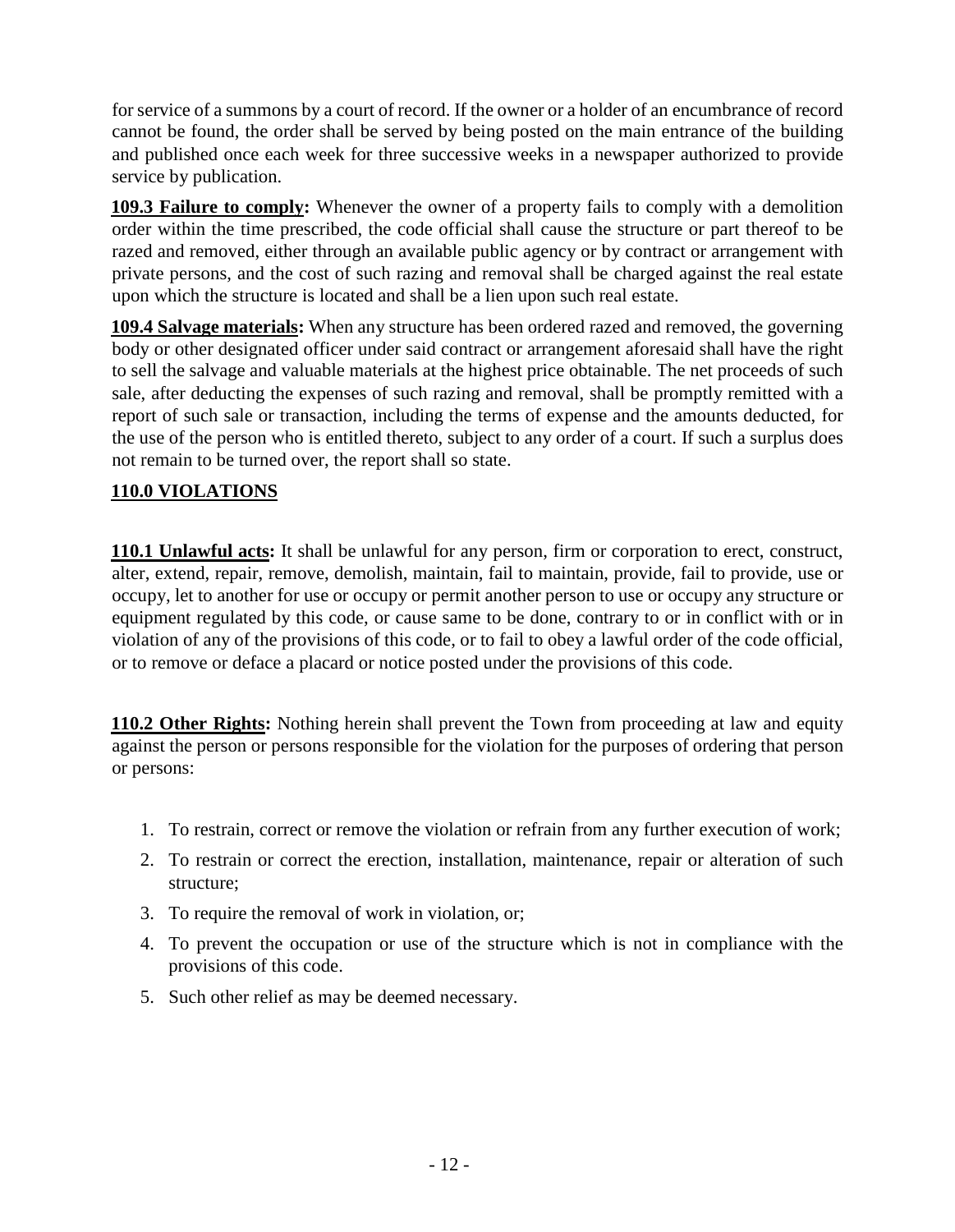# **111.0 RIGHT TO APPEAL**

**111.1 Appeal Process.** Any person affected by any notice which has been issued in connection with the enforcement of any provision of this Code, or of any rule or regulation adopted pursuant thereto, shall have the right to appeal said decision to the Business Administrator of the Town of Boonton. Said appeal shall be on an appeal form provided by the Business Administrator or his designee.

**111.2 Appeal Procedure.** Upon receipt of an appeal, the Business Administrator or his designee shall schedule a hearing at which the Business Administrator or his designee shall informally take information from the Administrative Officer or Officers who served the notice as well as any aggrieved persons. In addition, the Business Administrator or his designee may hear statements from any other parties that he deems necessary. Upon receiving all information, the Business Administrator or his designee shall render a decision in writing to be served on the Administrative Officer and the party bringing the appeal within ten (10) days of such hearing.

**111.3. Stay of Any Action on Notice**. If a timely appeal is filed, any action ordered under the notice shall be stayed until there is a determination of the Business Administrator or his designee on the Appeal unless there is an emergent matter, in the discretion of the Administrative Officer, in which case the person receiving the notice shall be required to take all steps pursuant to the direction of the Administrative Officer to protect the health, safety and welfare of the residents of Boonton.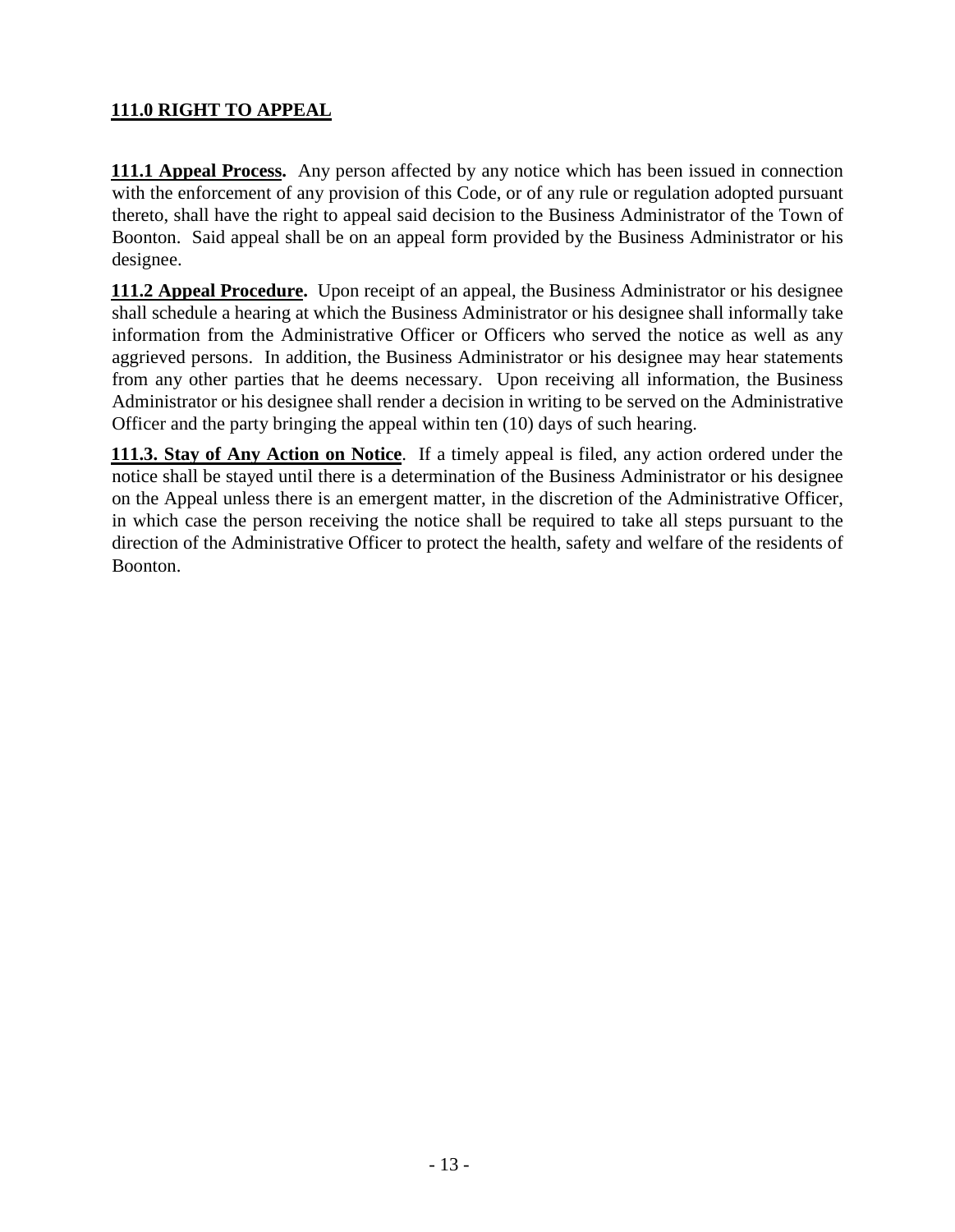#### **SECTION 2**

#### **DEFINITIONS**

#### **200.0 GENERAL**

**200.1 Scope:** Unless otherwise expressly stated, the following terms shall, for the purpose of this code, have the meanings indicated in this section.

**200.2 Interchangeability:** Words used in the present tense include the future; words in the masculine gender include the feminine and neuter; the singular number includes the plural and the plural the singular.

**200.3 Terms defined in other codes:** Where terms are not defined in this article and are defined in the building, plumbing or mechanical codes, they shall have the same meanings ascribed to them as those codes.

**200.4 Terms not defined:** Where terms are not defined, through the methods authorized by this section, they shall have their ordinarily accepted meanings such as the context implies.

**200.5 Parts:** Whenever the words "dwelling unit", "dwelling", "premises", "building", "rooming house", "story", or "structure" are used in this code, they shall be construed as though they were followed by the words, "or any part thereof".

#### **201.0 APPLIED MEANING OF WORDS AND TERMS**

#### **Agent or Managing Agent**

The individuals designated by the owner as the person(s) authorized by the owner to perform any duty imposed upon the owner by this chapter. If the owner provides no such designation, the owner shall be considered the agent or managing agent. In any event, the owner shall be responsible for any acts or omission by the designated agent. The term does not necessarily mean a licensed real estate broker or salesman of the State of New Jersey as those terms are defined by N.J.S.A. 45:15- 3; however, such term may include a licensed real estate broker or salesman of the State of New Jersey if such person designated by the owner as his agent is so licensed.

#### **Apartment or Dwelling**

Any apartment, cottage, bungalow or other dwelling unit consisting of one or more rooms occupying all or part of a floor or floors in a building of one or more floors or stories, but not the entire building, whether designed with or without housekeeping facilities for dwelling purposes and notwithstanding whether the apartment is designed for residence, office or the operation of any industry or business or any other type of independent use.

**Approved:** Approved by the code official.

**Basement:** That portion of a building which is partly or completely below grade.

**Bathroom:** A room containing plumbing fixtures including a bathtub or shower.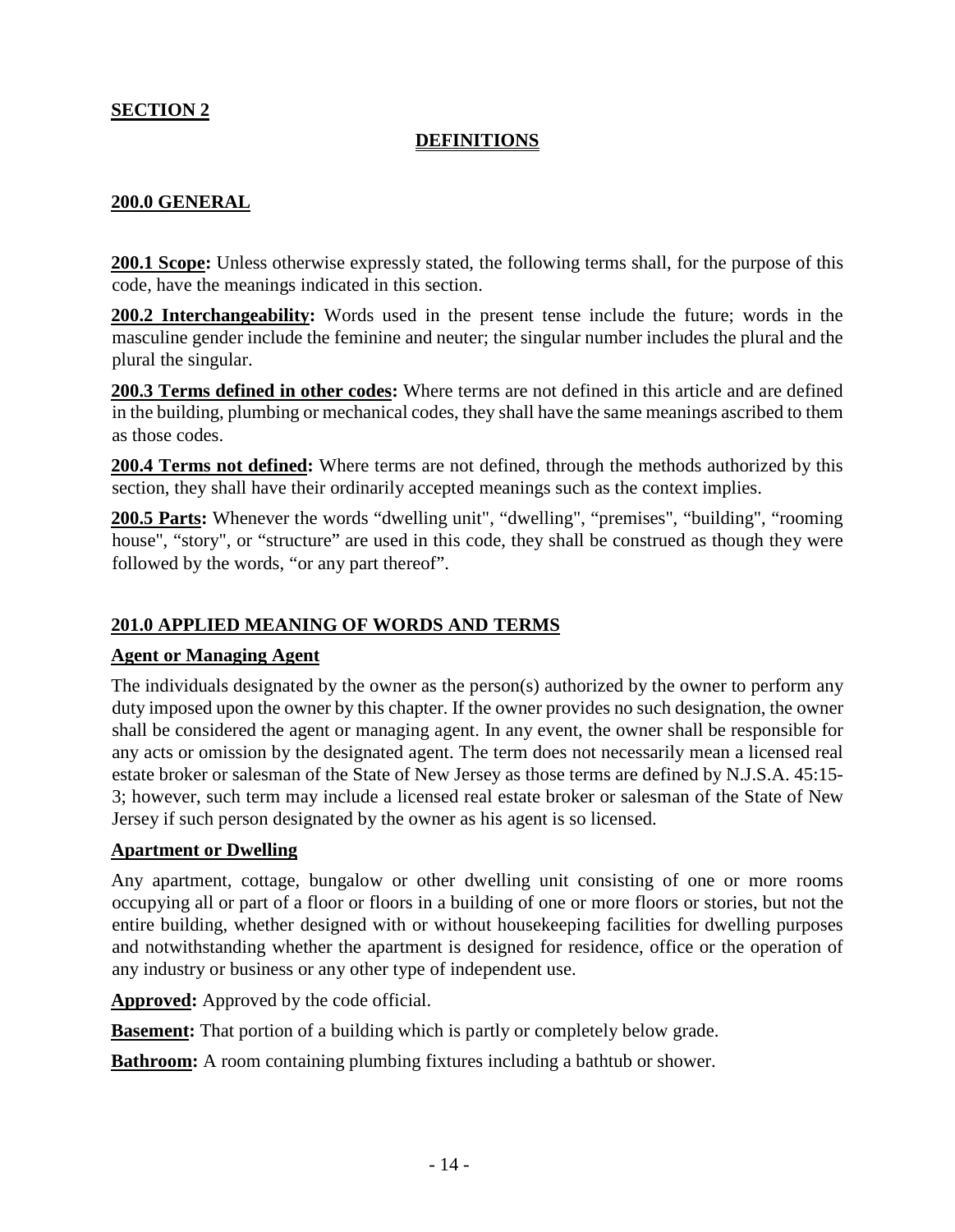**Boarding House:** means any building, together with any related structure, accessory building, any land appurtenant thereto, and any part thereof, which contains two or more units of dwelling space arranged or intended for single room occupancy, exclusive of any such unit occupied by an owner or operator, and wherein personal or financial services are provided to the residents, including any residential hotel or congregate living arrangement, but excluding any hotel, motel or established guest house wherein a minimum of 85% of the units of dwelling space are offered for limited tenure only, any foster home as defined in section 1 of P.L.1962, c. 137 (C.30:4C26.1), any community residence for the developmentally disabled and any community residence for the mentally ill as defined in section 2 of P.L.1977, c. 448 (C.30:11B-2), any adult family care home as defined in section 3 of P.L.2001, c. 304 (C.26:2Y-3), any dormitory owned or operated on behalf of any nonprofit institution of primary, secondary or higher education for the use of its students, any building arranged for single room occupancy wherein the units of dwelling space are occupied exclusively by students enrolled in a full- time course of study at an institution of higher education approved by the New Jersey Commission on Higher Education, any facility or living arrangement operated by, or under contract with, any State department or agency, upon the written authorization of the Commissioner of the Department of Community Affairs., and any owner-occupied, onefamily residential dwelling made available for occupancy by not more than six guests, where the primary purpose of the occupancy is to provide charitable assistance to the guests and where the owner derives no income from the occupancy. A dwelling shall be deemed "owner-occupied" within the meaning of this section if it is owned or operated by a nonprofit religious or charitable association or corporation and is used as the principal residence of a minister or employee of that corporation or association.

**Building;** Any building or structure or part thereof used for human habitation, use or occupancy, and includes any accessory buildings and appurtenances belonging thereto or usually enjoyed therewith.

**Building code:** The Building Sub Code adopted pursuant to The Uniform Construction Code.

**Certificate of Compliance** the Certificate issued by the Code Official indicating that the property and/or tenancy has been inspected in accordance with, and complies with those items required by Section 109 at the time of issuance.

**Code official:** The official who is charged with the administration and enforcement of his code, or any duly authorized representative.

**Condemn:** To adjudge unfit for use or occupancy.

**Dwelling unit:** A single unit providing complete, independent living facilities for one or more persons, including provisions for living, sleeping eating, cooking and sanitation.

**Easement:** That portion of land or property reserved for present or future use by a person or agency other than the legal fee owner(s) of the property. The easement shall be permitted to be for use under, on or above a said lot or lots.

**Exterior property:** The open space on the premises and on adjoining property under the control of owners or operators of such premises.

**Extermination**: The control and elimination of insects, rats or other pests by eliminating their harborage places; by removing or making inaccessible materials that serve as their food; by poison spraying, fumigating, trapping or by other approved pest elimination methods.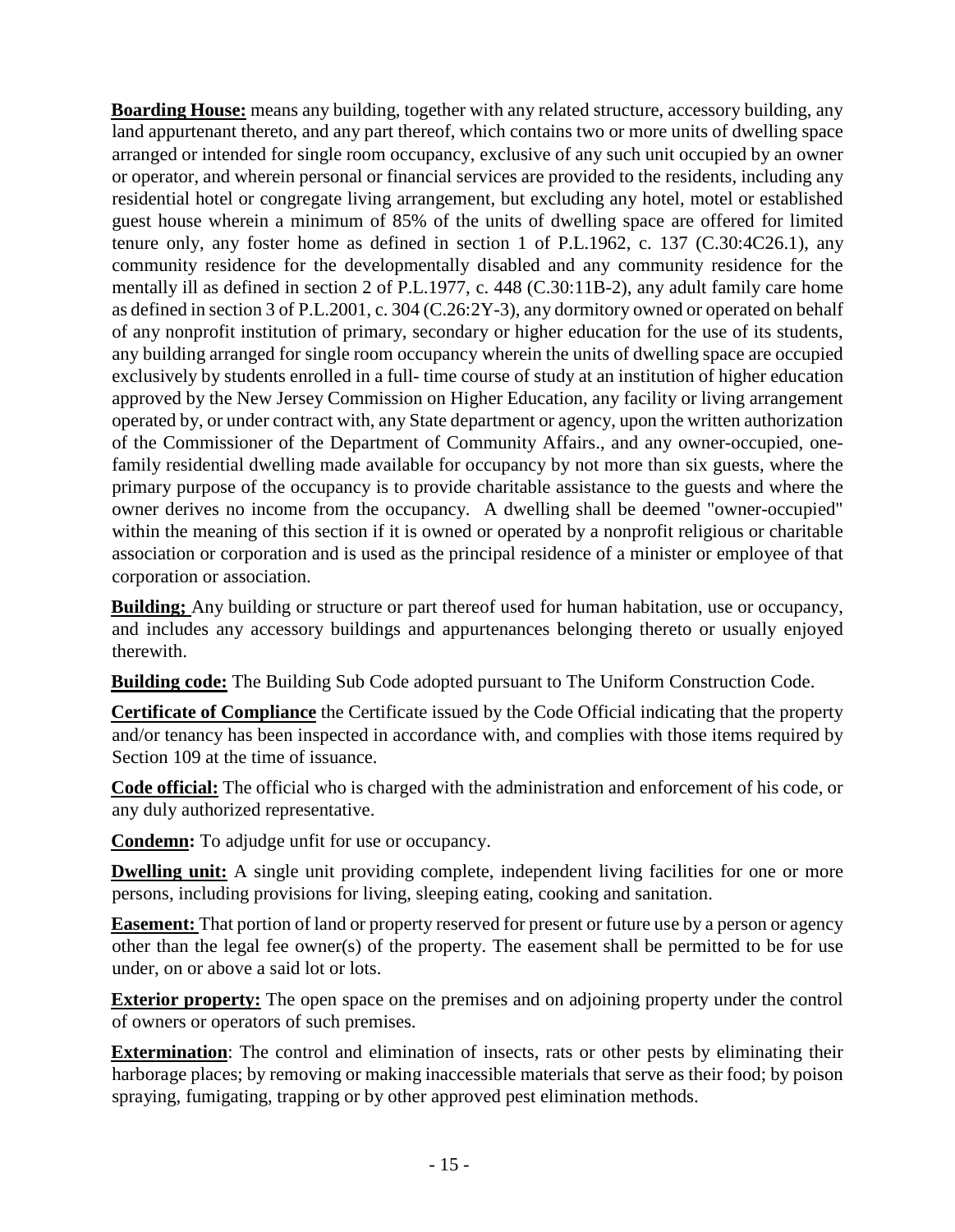**Garbage**: The animal or vegetable waste resulting from the handling, preparation, cooking and consumption of food.

**Habitable space**: Space in a structure for living, sleeping, eating, or cooking. Bathrooms, Toilet compartments, closets, halls, storage or utility spaces, and similar areas are not considered habitable spaces.

**Housing Authority**: The Boonton Housing Authority, which is exempt from the provisions of his chapter

**Housekeeping Unit:** A room or group of rooms forming a single habitable space equipped and intended to be used for living, sleeping, cooking and eating which does not contain, within such unit, a toilet, lavatory and bathtub or shower.

**Infestation**: The presence, within or contiguous to, a structure or premises of insects, rats, vermin or other pests.

**Inoperable Motor Vehicle:** A vehicle which cannot be driven upon the public streets for reason including but not limited to being unlicensed, wrecked, abandoned, in a state of disrepair, or capable of being moved under its own power.

#### **License**

The license issued by the Building Code Officer, or his or her designee, attesting that the housing unit has been properly registered in accordance with this chapter.

#### **Licensee**

The person to whom the license is issued pursuant to this chapter. The term "licensee" includes within its definition the term "agent," where applicable.

#### **Lodging Units**

A room or group of rooms containing no cooking facilities, used for living purposes by a separate family or group of persons living together or by a person living alone, within a building.

**Let for occupancy or let**: To permit possession or occupancy of a dwelling, dwelling unit, rooming unit, building or structure by a person who shall be legal owner or not be the legal owner of record thereof, pursuant to a written or unwritten lease, agreement or license, or pursuant to a recorded or unrecorded agreement of contract for the sale of land.

#### **Multi-Family Housing Units**

Any two or more housing units.

#### **Owner**

The person who owns, purports to own or exercises control over any building.

**Occupancy:** The purpose for which a building or portion thereof is utilized or occupied.

**Occupant**: Any person living or sleeping in a building; or having possession of a space within a building.

**Openable area**: That part of a window or door which is available for unobstructed ventilation and which opens directly to the outdoors.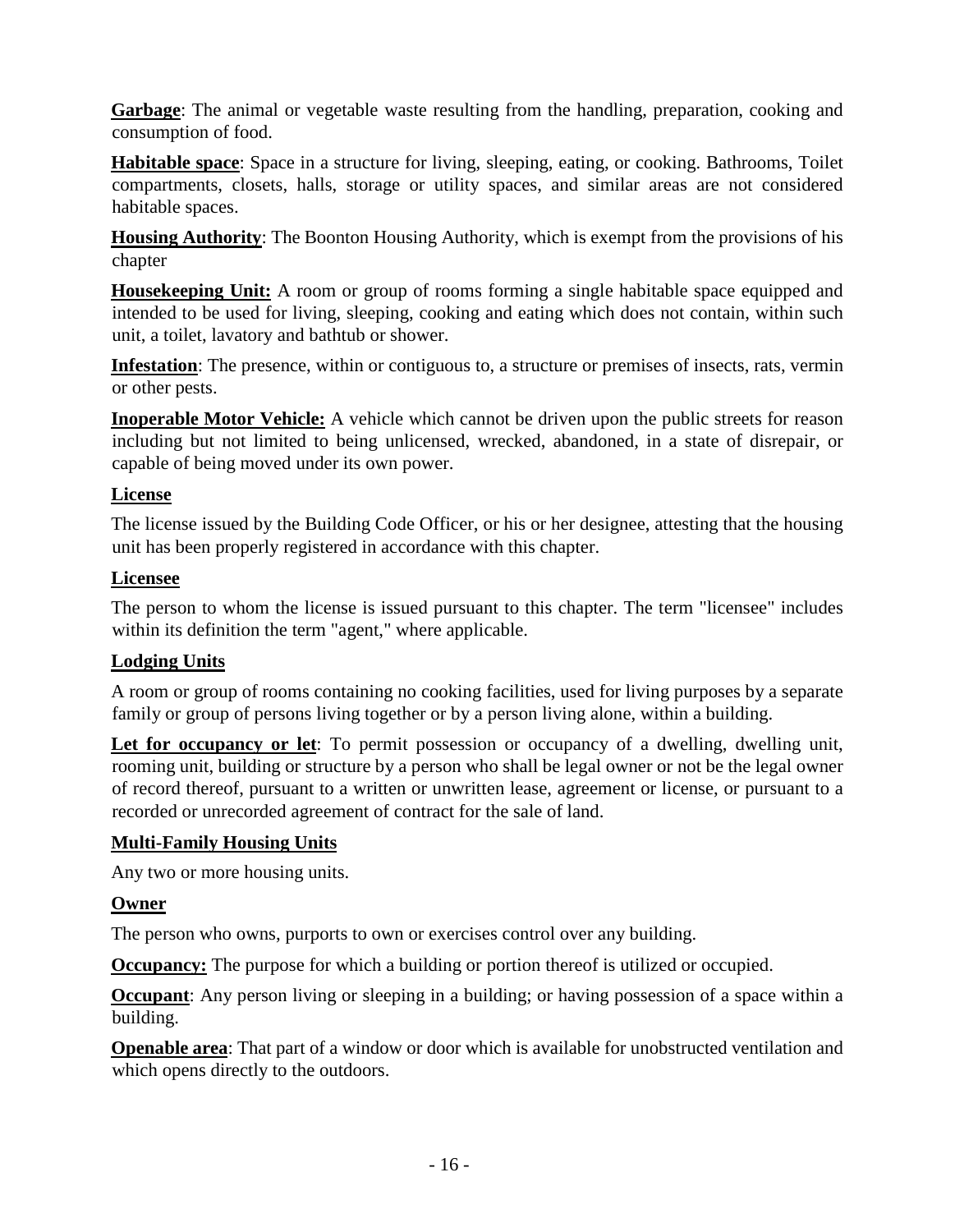**Operator**: Any person who has charge, care or control of a structure or premises which is let or offered for occupancy.

**Owner:** Any person, agent, operator, firm, or corporation having a legal or equitable interest in the property; or recorded in the official records of the state, county or municipality as holding title to the property; or otherwise having control of the property, including the guardian of the estate of any such person, and the executor or administrator of the estate of such person if ordered to take possession of real property by a court.

#### **Permittee**

A person to whom a permit is issued hereunder.

**Person**: An individual, corporation, partnership or any other group acting as a unit.

**Premises**: A lot, plot or parcel of land, easement or public way, including any structures thereon.

**Plumbing**: The practice, materials, and fixtures used in the installation, maintenance, extension and alteration of all piping, fixtures appliances, and appurtenances within the scope of the plumbing sub code pursuant to The Uniform Construction Code.

**Plumbing fixture**: A receptacle or device which is either permanently or temporarily connected to the water distribution system of the premises, and demands a supply of water there from; or discharges used water, liquid borne waste materials, or sewage either directly or indirectly to the drainage system of the premises; or which requires both a water supply connection and a discharge to the drainage system of the premises.

**Premises**: A lot, plot or parcel of land including the buildings or structures thereon.

**Public nuisance:** Includes the following:

- 1. The physical condition, or use of any premises regarded as a public nuisance at common law; or
- 2. Any physical condition, use or occupancy of any premises or its appurtenances considered an attractive nuisance to children, including, but not limited to, abandoned wells, shafts, basements, excavations and unsafe fences or structures; or
- 3. Any premises which has unsanitary sewage or plumbing facilities; or
- 4. Any premises designated as unsafe for human habitation or use; or
- 5. Any premises which is manifestly capable of being a fire hazard, or are manifestly unsafe or unsecured as to endanger life, limb or property; or
- 6. Any premises from which the plumbing, heating and/or facilities required by this code have been removed, or from which utilities have been disconnected, destroyed, removed or rendered ineffective, or the required precautions against trespassers have not been provided; or
- 7. Any premises which is unsanitary, or which is lettered with rubbish or garbage, or which has an uncontrolled growth of weeds, or;
- 8. Any structure or building that is in a state of dilapidation, deterioration or decay; faulty construction; overcrowded; open, vacant or abandoned; damaged by fire to the extent so as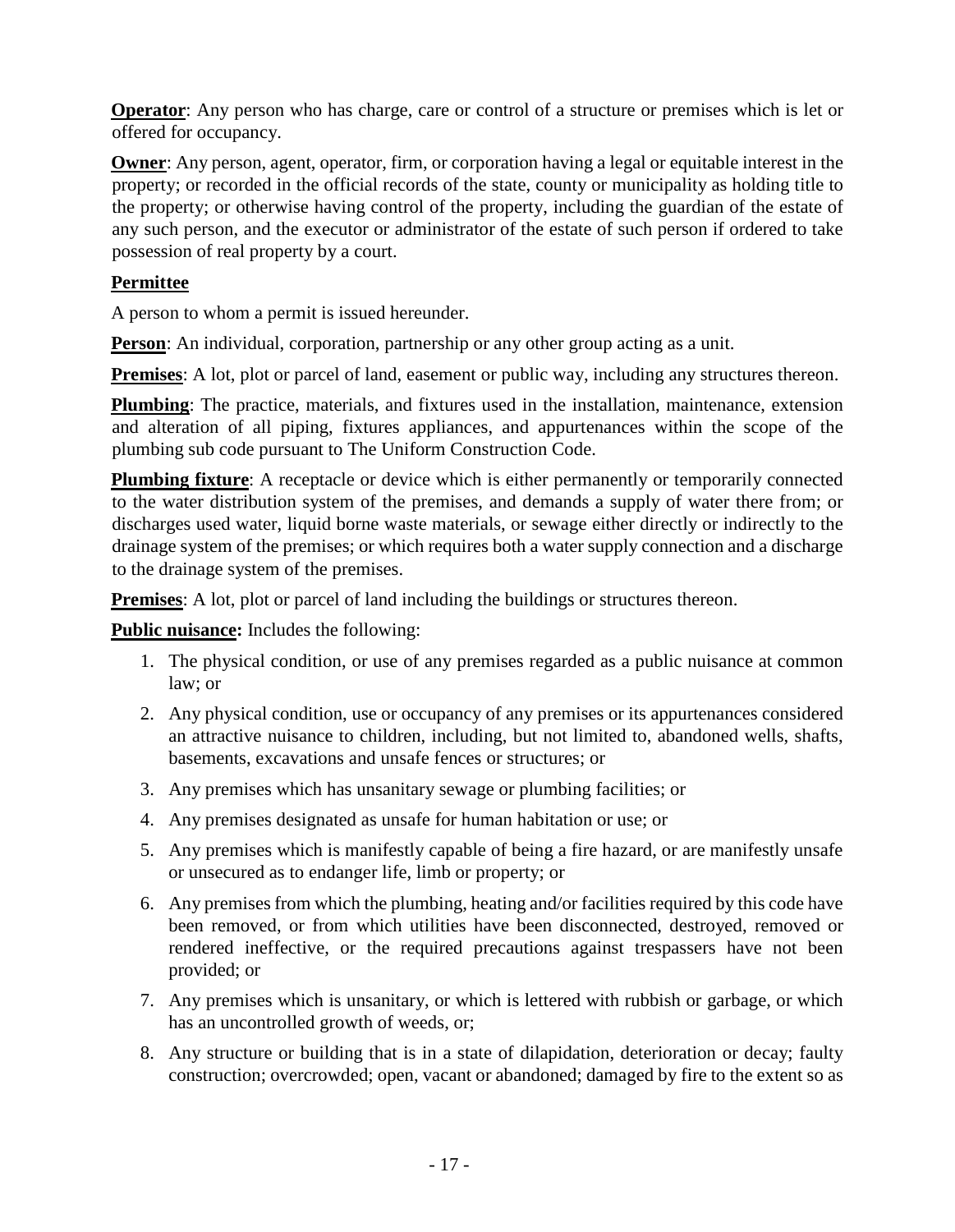not to provide shelter, in danger of collapse or failure and dangerous to anyone on or near the premises.

**Public Way:** Any street, alley or similar parcel of land essentially unobstructed from the ground to the sky, which is deeded, dedicated or otherwise permanently appropriated to the public for public use.

**Rooming House:** a boarding house wherein no personal or financial services are provided to the residents.

**Rooming Unit:** Any room or group of rooms forming a single habitable unit occupied or intended to be occupied for sleeping or living, but not for cooking purposes.

**Rubbish**: Combustible and noncombustible waste materials, except garbage, and the term, shall include the residue from the burning of wood, coal, coke, and other combustible materials, paper, rags, cartons, boxes, wood, excelsior, rubber, leather, tree branches, yard trimmings, tin cans, metals, mineral matter, glass, crockery, tires, house appliances, bedding materials and dust and other similar materials.

#### **Single Family Rental Property**

Any single-family housing unit which is not owner occupied.

#### **Sleeping Accommodations**

The number of individuals who may be properly accommodated in the beds and other sleeping facilities located within any housing unit.

**Structure**: That which is built or constructed, including without limitation because of enumeration, buildings for any occupancy or use whatsoever, fences, signs, billboards, fire escapes, chute escapes, railings water tanks, towers, open grade steps, sidewalks or stairways, tents or anything erected and framed of component parts which is fastened, anchored or rests on a permanent foundation or on the ground.

**Tenant**: A person, corporation, partnership or group, whether or not the legal owner of record, occupying a building or portion thereof as a unit.

**Toilet room**: A room containing a water closet or urinal but not a bathtub or shower.

**Ventilation:** The natural or mechanical process of supplying conditioned or unconditioned air to, or removing such air from, any space.

**Workmanlike:** Executed in a skilled manner; e.g., generally plumb, level, square, in line, undamaged, and without marring adjacent work.

Yard: An open space on the same lot with a building.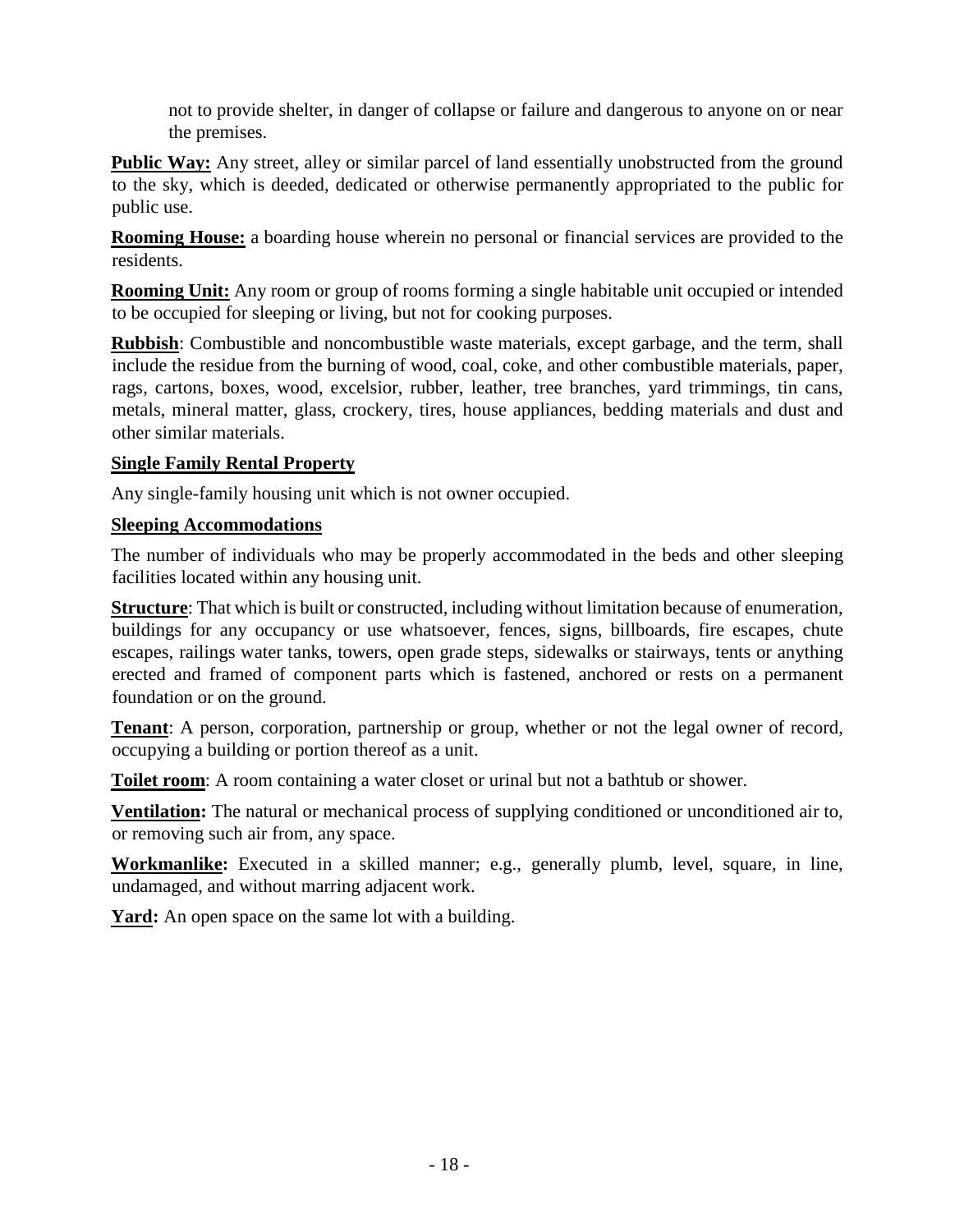#### **SECTION 3**

#### **GENERAL REQUIREMENTS**

#### **300.0 GENERAL**

**300.1 Scope:** The provisions of this article shall govern the minimum conditions and standards for maintenance of structures and exterior property.

**300.2 Responsibility:** The owner of the premises shall maintain the structures and exterior property in compliance with these requirements. A person shall not occupy as owner occupant or permit another person to occupy or use premises which are not in a sanitary and safe condition and which do not comply with the requirements of this section. Occupants of a dwelling unit, rooming unit or housekeeping unit are responsible for keeping such unit in a clean, sanitary and safe condition.

**300.3 Vacant structures and land:** All vacant structures and premises thereof or vacant land shall be maintained in a clean, safe, secure, and sanitary condition as provided herein so as not to cause a blighting problem or adversely affect the public health or safety.

#### **301.0 EXTERIOR PROPERTY AREAS**

**301.1 Sanitation:** All exterior property and premises shall be maintained clean, safe, sanitary and free from any accumulation of rubbish or garbage.

**301.2 Grading and drainage:** All premises shall be graded and maintained to prevent the accumulation of stagnant water thereon, or within any structure located thereon.

*Exception: Water retention areas and/or reservoirs approved by the code official.* 

**301.3 Sidewalks and driveways:** All sidewalks, walkways, driveways, parking spaces and similar areas shall be kept and maintained free of hazardous conditions including serious cracks, heaves and missing areas. Stairs shall comply with the requirements of 302.10.

**301.4 Weeds and Excessive Plant Growth:** All developed premises and exterior properties shall be maintained free from weeds or excessive plant growth in excess of 10 inches. All noxious weeds shall be prohibited. Weeds shall be defined as all grasses, annual plants and vegetation however, this term shall not include cultivated flowers and gardens. Cultivated is defined as "to loosen or dig (soil) around growing plants." Uncultivated gardens shall be treated the same as weeds and excessive plant growth. "Excessive plant growth" shall mean unpruned shoots, branches or other growth from the plant, projecting more than 10" from the formed crown of the bush or shrub. The intention of this criterion is to insure that property owners maintain their bushes and shrubs in a pruned shape. All "weeds" in excess of 10", whether growing independent or among other bushes, grass, flowers, shrubs or fruit bearing plants are prohibited. All "noxious weeds" as defined in NJAC Title 2, whether growing independent or among other bushes, grass, flowers, shrubs or fruit bearing plants are prohibited altogether. Any plant growth which projects into public or private sidewalks, walkways, driveways or stairways is prohibited. Upon failure of the owner or agent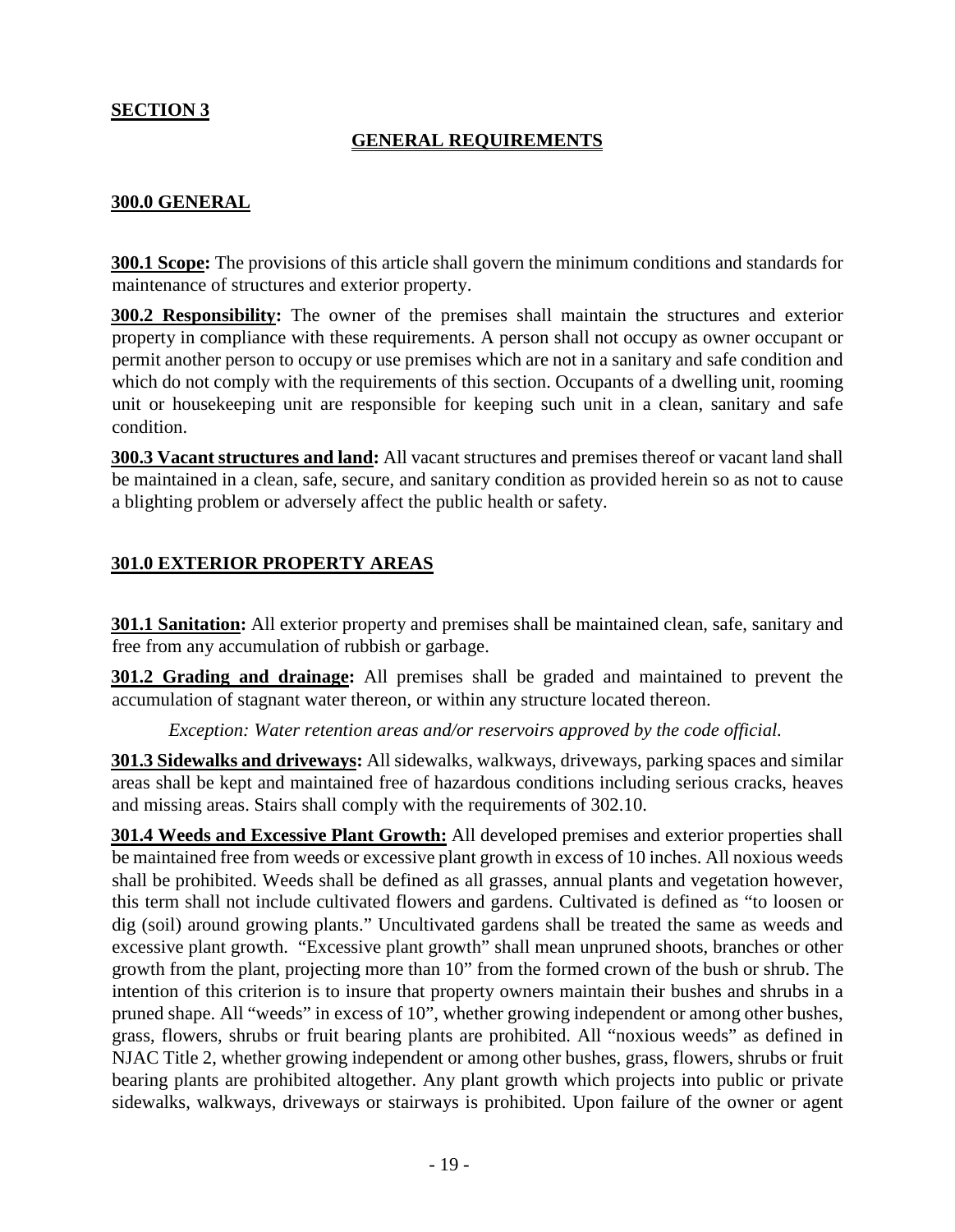having charge of a property to cut and destroy weeds or excessive plant growth after service of a notice of violation, they shall be subject to prosecution in accordance with the requirements of this code. Upon failure to comply with the notice of violation, any duly authorized employee of the Town of Boonton or contractor hired by the Town of Boonton shall be authorized to enter the property in violation and cut and destroy the weeds growing thereon, and the cost of such removal shall be paid by the owner or agent responsible for the property.

#### **301.4.1 Snow Removal**

See Chapter 254, Article VI

**301.4.2 Cost of The Cutting of weeds or Snow Removal:** Costs incurred in the performance of The Cutting of Weeds or Snow Removal work shall be paid from the treasury of the Town of Boonton on certificate of the code official. The Town Attorney shall institute appropriate action against the owner of the premises, where the weeds were cut or the snow was removed, for the recovery of such costs.

**301.5 Rodent harborage:** All structures and exterior property shall be kept free from rodent harborage and infestation. Where rodents are found, they shall be promptly exterminated by approved processes which will not be injurious to human health. After extermination, proper precautions shall be taken to eliminate rodent harborage and prevent re infestation.

**301.6 Exhaust vents:** Pipes, ducts, conductors, fans, or blowers shall not discharge gases, steam, vapor, hot air, grease, smoke, odors or other gaseous or particulate wastes directly upon abutting or adjacent public or private property or that of another tenant.

**301.7 Accessory structures:** All accessory structures, including detached garages, fences and walls, shall be maintained structurally sound and in good repair.

**301.8 Motor vehicles:** Except as provided in other regulations, no inoperable, unlicensed unregistered motor vehicle shall be parked, kept or stored on any property and no vehicle shall at any time be in a state of major disassembly, disrepair, or in the process of being stripped or dismantled.

*Exception: A vehicle is permitted to undergo major overhaul, including body work, provided such work is performed inside a structure or similarly enclosed areas designed and approved for such purposes.*

**301.9 Firewood:** All firewood shall be stacked neatly and shall be raised a minimum of eight inches off the ground and shall not be stacked or stored within any front or side yard, nor within three feet of the property line in any rear yard, as set forth in Chapter 236, Article IV, Zoning. Firewood shall not be stacked to a height of more than six feet as measured from the ground.

**301.10 Outdoor Furniture:** The placement of indoor furniture outdoors on open uncovered or covered porches or decks or within any yard area shall be prohibited. Indoor furniture shall be defined as "furniture that is intended to be used inside, which shall include but not be limited too; upholstered couches or chairs, leather couches or chairs, bedding or any other furniture that is made of materials that is not intended for outdoor use." Open porches or decks shall not include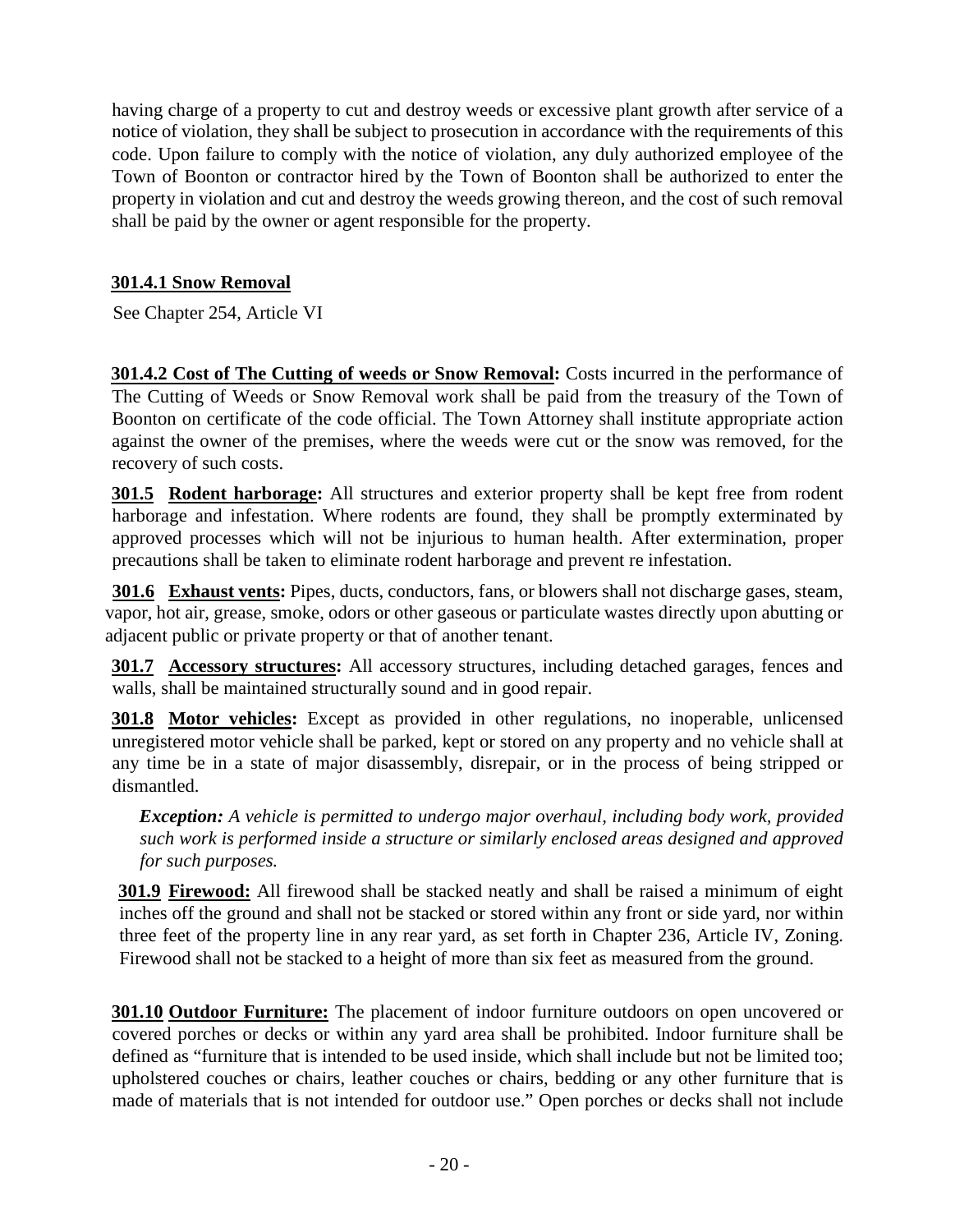porches or decks that are enclosed on all 4 sides by either insect screens, storm windows, or a combination of walls and windows to create a permanent separation to the outside.

**Section 301.11 Household Appliances:** The placement of Household or Commercial Appliances outdoors on open uncovered or covered porches or decks or within any yard area shall be prohibited. "Household Appliances" shall include but not be limited too; Refrigerators, Freezers, Stoves, Dishwashers, Washing Machines, Hot Water Heaters, Portable Air Conditioners and Clothes Dryers. Open porches or decks shall not include porches or decks that are enclosed on all 4 sides by either insect screens, storm windows, or a combination of walls and windows to create a permanent separation to the outside.

# **302.0 EXTERIOR STRUCTURE**

**302.1 General:** The exterior of a structure shall be maintained in good repair, structurally sound and sanitary so as not to pose a threat to the public health, safety or welfare.

**302.1.1 Exterior Walls and Protective Treatment:** All exterior surfaces, including but not limited to, doors, door and window frames, cornices, porches, trim, balconies, decks and fences shall be maintained in good condition. All exterior walls shall be free of holes, breaks, loose or rotting materials; and maintained weatherproof and properly surface coated where required to prevent deterioration. Exterior wood surfaces, other than decay-resistant woods, shall be protected from the elements and decay by painting or other protective covering or treatment. Peeling, flaking and chipped paint shall be eliminated and surfaces repainted. All maintenance free type materials such as but not limited to, brick or aluminum which have been previously painted or protected with a weather resistant material must be maintained in good condition. All siding and masonry joints as well as those between the building envelope and the perimeter of windows, doors, and skylights shall be maintained weather resistant and water tight. All metal surfaces subject to rust or corrosion shall be coated to inhibit such rust and corrosion and all surfaces with rust or corrosion shall be stabilized and coated to inhibit future rust and corrosion. Oxidation stains shall be removed from exterior surfaces. Surfaces designed for stabilization by oxidation are exempt from this requirement.

**302.2 Street numbers:** Each building to which a street number has been assigned shall have such number displayed in a position easily observed and readable from the public right-of-way.

Address numbers shall be Arabic numerals or alphabet letters at least 3 inches high with a minimum stroke width of 0.5 inch.

**302.3 Structural members:** All structural members shall be maintained free of deterioration, and capable of safely bearing the imposed dead and live loads.

**302.4 Foundation walls:** All foundation walls shall be maintained plumb and free from open cracks and breaks and shall be kept in such condition so as to prevent the entry of rats.

**302.6 Roofs and drainage:** The roof and flashing shall be sound, tight, and not have defects which might admit rain. Roof drainage shall be adequate to prevent dampness or deterioration in the walls or interior portion of the structure. Roof drains, gutters and downspouts shall be maintained in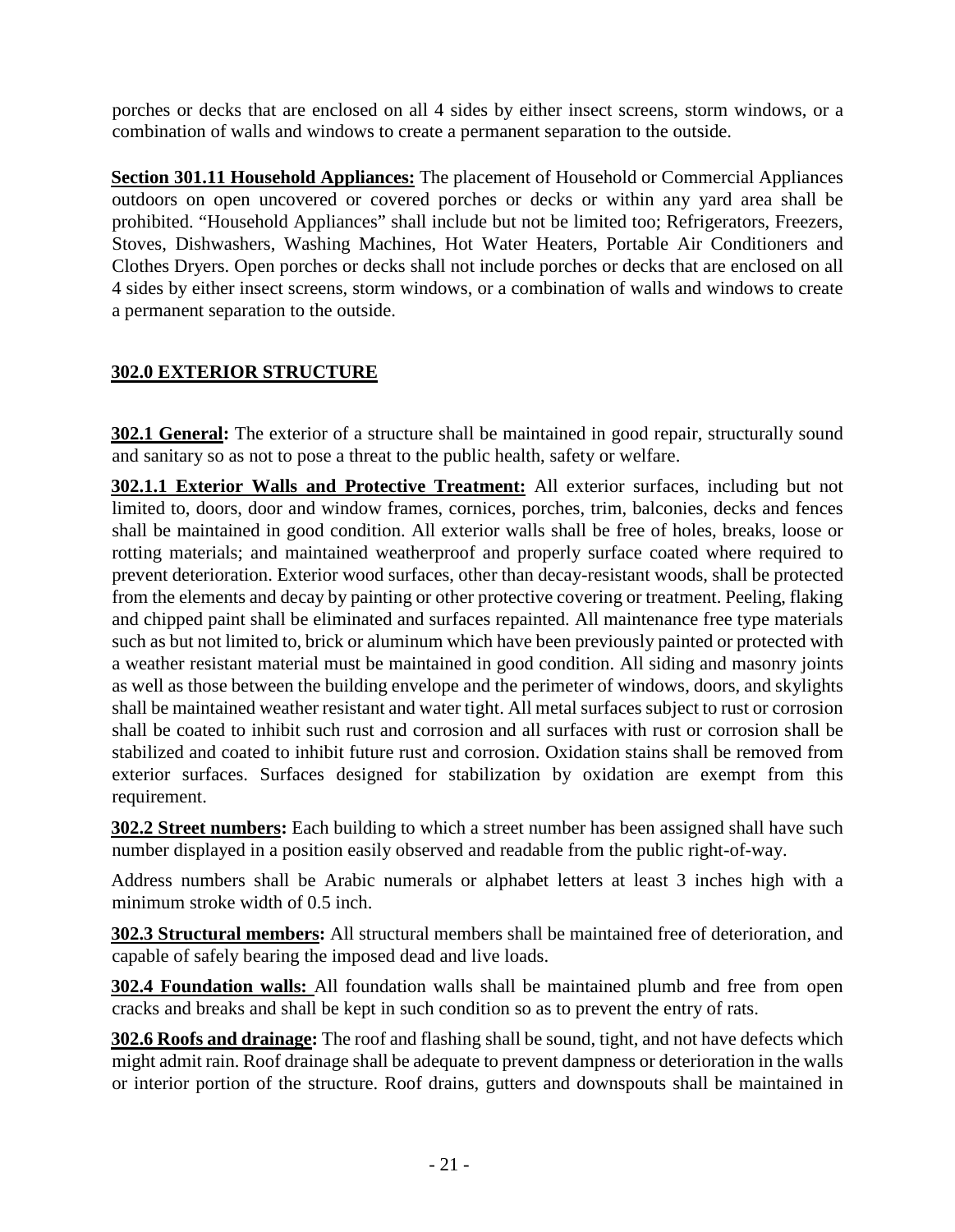good repair and free from obstructions. Roof water shall not be discharged in a manner that creates a public nuisance.

**302.7 Decorative features:** All cornices, belt courses, corbels, terra cotta trim, wall facings and similar decorative features shall be maintained in good repair with proper anchorage and in a safe condition.

**302.8 Overhang extensions:** All canopies, marquees, signs, metal awnings, stairways, fire escapes, standpipes, exhaust ducts and similar overhang extensions shall be maintained in good repair and be properly anchored so as to be kept in a safe and sound condition. When required, all exposed surfaces of metal or wood shall be protected from the elements and against decay or rust by periodic application of weather coating materials, such as paint or similar surface treatment.

**302.9 Chimneys and towers:** All chimneys, cooling towers, smoke stacks, and similar appurtenances shall be maintained structurally safe, sound, and in good repair. All exposed surfaces of metal or wood shall be protected from the elements and against decay or rust by periodic application of weather coating materials, such as paint or similar surface treatment.

**302.10 Handrails and guardrail:** Every exterior flight of stairs having more than four risers shall have a handrail on at least one side of the stair, and every open portion of a stair, landing, balcony, porch, deck, ramp, or other walking surface which is more than 30 inches above the floor or grade below shall have guards. Handrails shall not be less than 30 inches nor more than 42 inches high, measured vertically above the nosing of the tread or above the finished floor of the landing or walking surfaces. Guards shall not be less than 30 inches high above the floor of the landing, porch deck, ramp, balcony or other walking surface. Every handrail and guardrail shall be firmly fastened and capable of bearing normally imposed loads and shall be maintained in good condition.

**302.11 Window, skylight and door frames:** Every window, skylight, door and frame shall be kept in sound condition, good repair and weather tight.

**302.11.1 Glazing:** All glazing materials shall be maintained free of cracks and holes.

3**02.11.2 Openable windows:** Every window, other than a fixed window, shall be easily openable and capable of being held in position by window hardware.

**302.12 Insect screens:** During the period from May 1 to Oct. 1 every door, window and other outside opening used or required for ventilation purposes serving any building containing habitable rooms, food preparation areas, food service areas, or any areas where products used in food for human consumption are processed, manufactured, packaged or stored, shall be supplied with approved tightly fitting screens of not less than 16 mesh per inch and every swinging door shall have a self-closing device in good working condition.

*Exception: Screen doors shall not be required for out swinging doors or other types of openings which make screening impractical, provided other approved means, such as air curtains or insect repellent fans are employed.*

**302.13 Doors:** All exterior doors and hardware shall be maintained in good condition. Locks at all entrances to dwelling units, rooming units and guest rooms shall tightly secure the door.

**302.14 Basement hatchways:** Every basement hatchway shall be maintained to prevent the entrance of rats, rain and surface drainage water.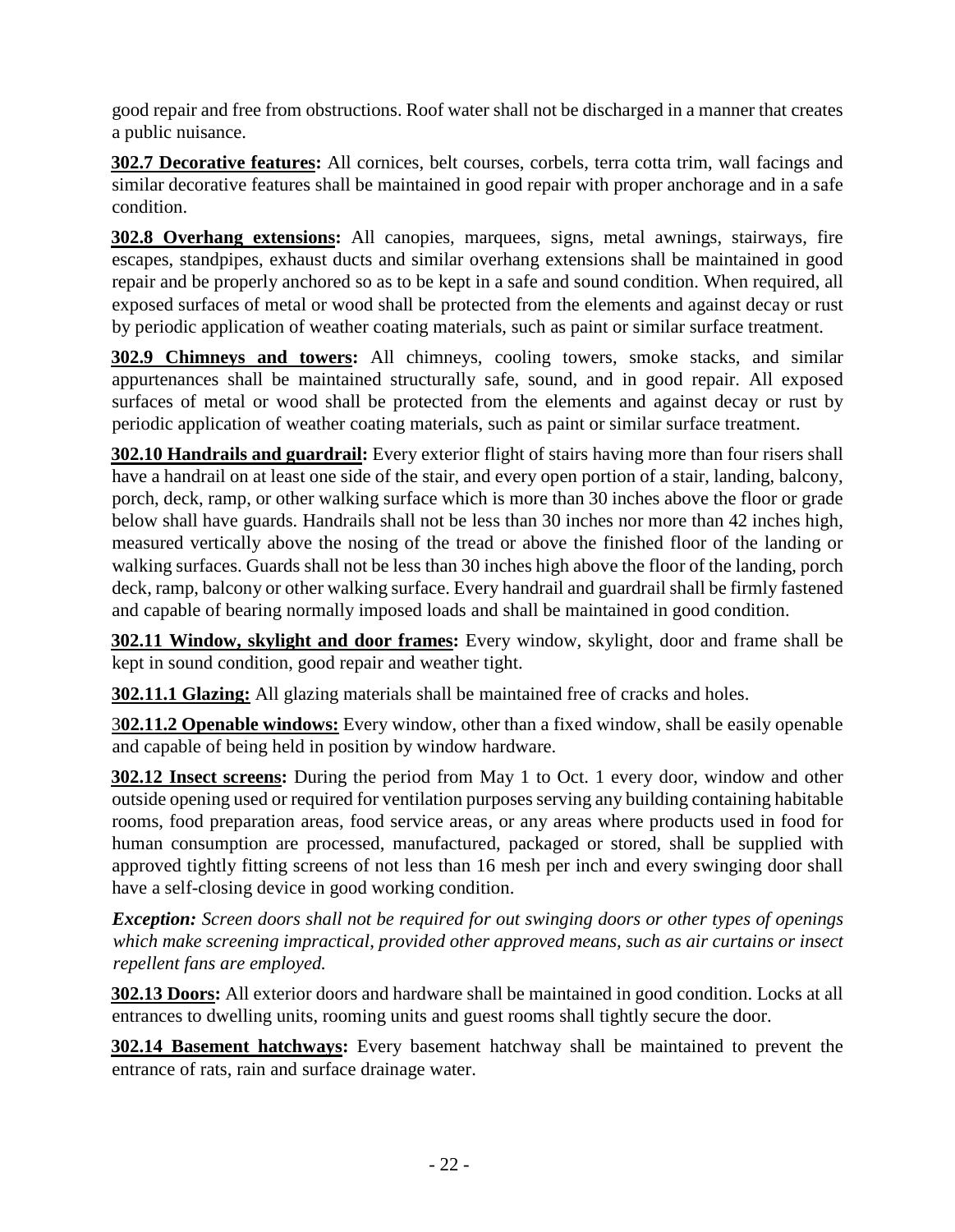**302.15 Guards for basement windows:** Every basement window which is operable shall be supplied with rat proof shield, storm windows or other approved protection against the entry of rats.

**302.16 Window Air-Conditioners:** All window air-conditioners shall be installed in a safe and secure manner in accordance with the manufacturer's recommendations. Window air conditioners shall not be installed in a required means of egress.

# **303.0 INTERIOR STRUCTURE**

**303.1 General:** The interior of a structure and equipment therein shall be maintained in good repair, structurally sound and in a sanitary condition.

**303.2 Structural members:** The supporting structural members of every building shall be maintained structurally sound, and capable of carrying the imposed loads.

**303.3 Interior surfaces:** All interior surfaces, including windows and doors, shall be maintained in good, clean and sanitary condition. Peeling paint, cracked or loose plaster, decayed wood, and other defective surface conditions shall be corrected.

**303.4 Lead based paint:** Interior and exterior painted surfaces of dwellings, child and day care facilities, including fences and outbuildings, that contain in excess of 0.06 percent lead by weight shall be removed or covered in an approved manner. Any surface to be covered shall first be marked with warnings as to the lead content of such surface.

**303.5 Accumulation of rubbish or garbage:** The interior of every structure shall be free from any accumulation of rubbish, or garbage.

**303.6 Insect and rat harborage:** All structures shall be kept free from insect and rat infestation. all structures in which insects or rats are found shall be promptly exterminated by approved processes that will not be injurious to human health. After extermination, proper precautions shall be taken to prevent re infestation.

**303.7 Stairs and railings:** All interior stairs and railings shall be maintained in sound condition and good repair.

**303.8 Handrails and guardrail:** Every interior flight of stairs having more than four risers shall have a handrail on at least one side of the stair, and every open portion of a stair, landing, balcony, porch, deck, ramp, or other walking surface which is more than 30 inches above the floor or grade below shall have guards. Handrails shall not be less than 30 inches nor more than 42 inches high, measured vertically above the nosing of the tread or above the finished floor of the landing or walking surfaces. Guards shall not be less than 30 inches high above the floor of the landing, porch deck, ramp, balcony or other walking surface. Every handrail and guardrail shall be firmly fastened and capable of bearing normally imposed loads and shall be maintained in good condition.

# **304.0 SWIMMING POOLS, SPAS AND HOT TUBS**

**304.1 Swimming pools:** Swimming pools, spas and hot tubs shall be maintained in a clean and sanitary condition, and in good repair.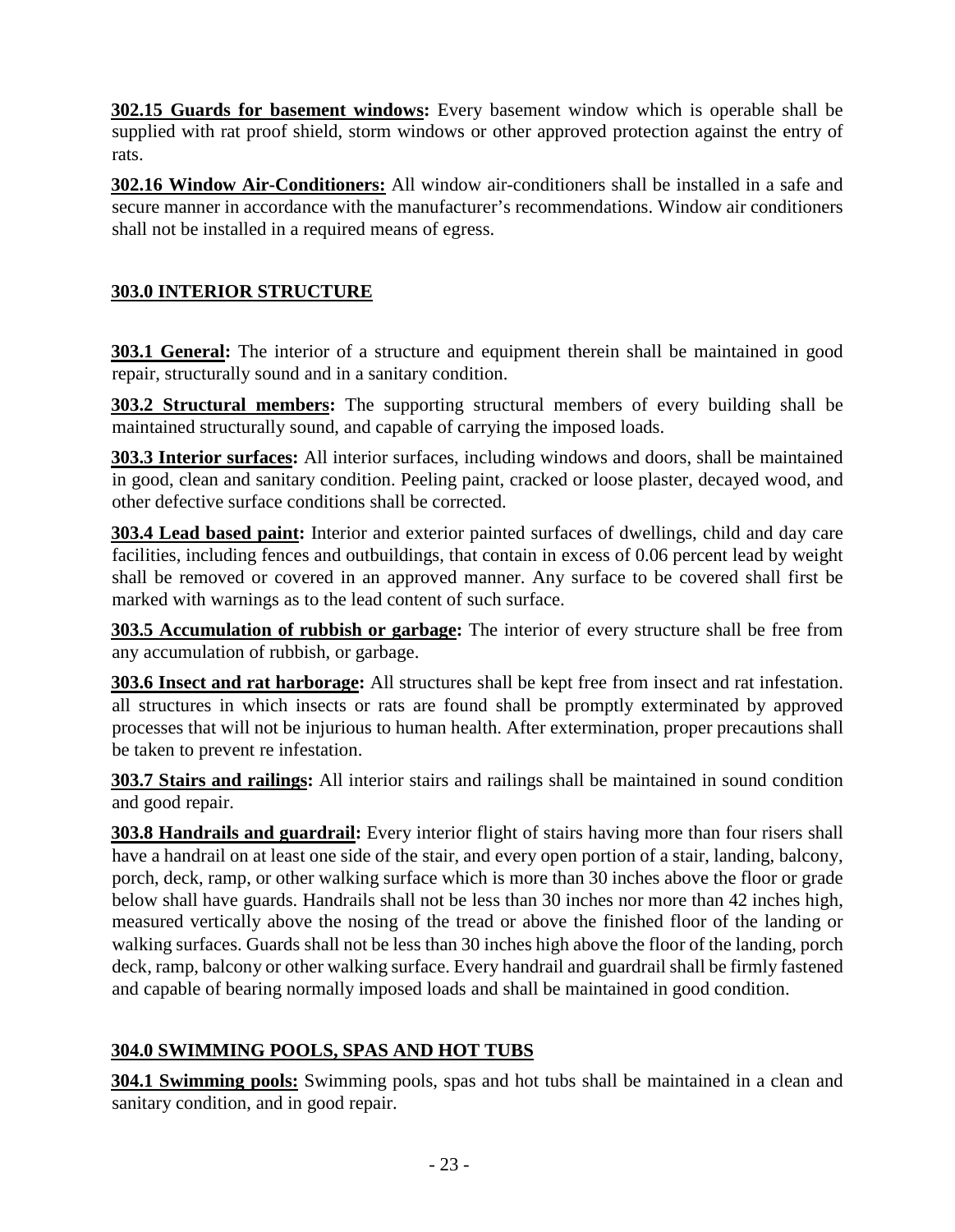#### **SECTION 4**

# **LIGHT, VENTILATION AND OCCUPANCY LIMITATIONS**

#### **400.0 GENERAL**

**400.1 Scope:** The provisions of this article shall govern the minimum conditions and standards for the light, ventilation and space for the occupancy of a structure.

**400.2 Responsibility:** The owner of the structure shall provide and maintain light, ventilation and space conditions in compliance with these requirements. A person shall not occupy as owner occupant, or permit another person to occupy or use any premises that do not comply with the requirements of this section.

**400.3 Alternative devices:** In lieu of the means for natural light and ventilation herein prescribed, artificial light or mechanical ventilation shall be permitted when complying with the building code.

#### **401.0 LIGHT**

**401.1 Habitable spaces:** Every habitable space shall have at least one window of approved size facing directly to the outdoors or to a court. The minimum total window area, measured between stops, for every habitable space shall be 8 percent of the floor area of such room, except in kitchens when artificial light is provided in accordance with the provisions of the building code. Wherever walls or other portions of a structure face a window of any room and such obstructions are located less than 3 feet from the window and extend to a level above that of the ceiling of the room, such window shall not be deemed to face directly to the outdoors nor to a court and shall not be included as contributing to the required minimum total window area for the room.

**401.2 Common halls and stairways:** Every common hall and stairway, other than in one and twofamily dwellings, shall be lighted at all times with at least 60-watt standard incandescent light bulb or equivalent for each 200 square feet of floor area, provided that the spacing between lights shall not be greater than 30 feet. Every exterior stairway shall be illuminated with a minimum of onefoot candle at floors, landings and treads.

**401.3 Other spaces:** All other spaces shall be provided with natural or artificial light sufficient to permit the maintenance of sanitary conditions, and the safe use of the space and the appliances, equipment and fixtures.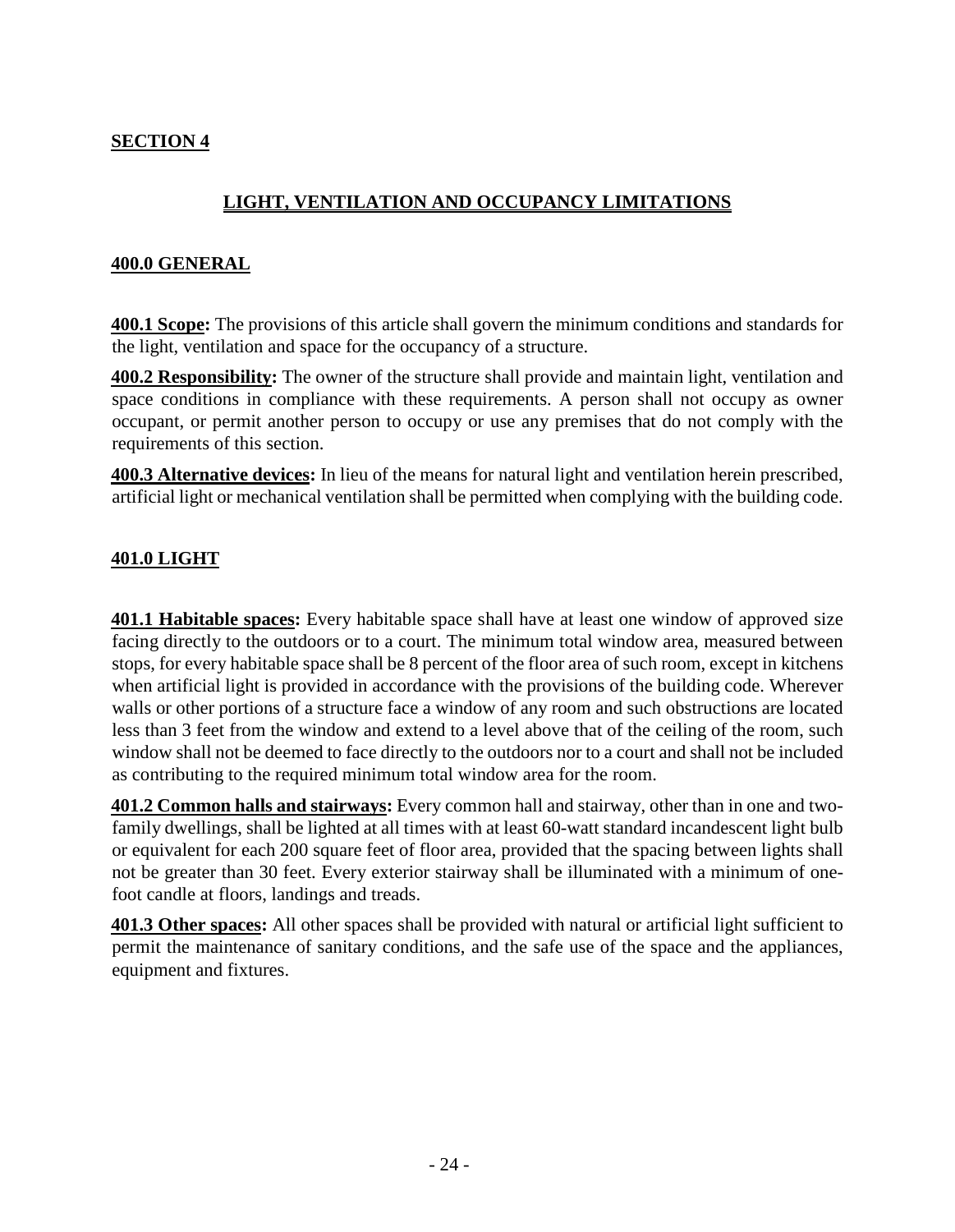#### **402.0 VENTILATION**

**402.1 Habitable spaces:** Every habitable space shall have at least one operable window. The total operable area of the window in every room shall be equal to at least 45 percent of the minimum glazed area required.

**402.2 Bathrooms and toilet rooms:** Every bathroom and toilet room shall comply with the ventilation requirements for habitable spaces as required by 401.1, except that a window shall not be required in spaces equipped with a mechanical ventilation system that complies with the following:

- 1. Air exhausted by a mechanical ventilation system from a bathroom within a dwelling unit shall be exhausted to the exterior and shall not be recirculated to any space, including the space from which such air is withdrawn.
- 2. Air exhausted by a mechanical ventilation system from all other bathrooms or toilet rooms shall be exhausted to the exterior without recirculation to any space or not more than 85 percent of the exhaust air shall be recirculated where the system is provided effective absorption and filtering equipment complying with the mechanical code.

**402.3 Cooking facilities:** Unless approved through the certificate of occupancy, cooking shall not be permitted in any rooming unit or dormitory unit, and a cooking facility or appliance shall not be permitted to be present in a rooming unit or dormitory unit.

*Exception: Where specifically approved in writing by the code official.*

**402.4 Process ventilation:** Where injurious, toxic, irritating or noxious fumes, gases, dust, or mists are generated, a local exhaust ventilation system shall be provided to remove the contaminating agent at the source. Air shall be exhausted to the exterior and not be recirculated to any space.

**402.5 Clothes dryer exhaust:** Clothes dryer venting systems shall be independent of all other systems and shall be vented in accordance with the manufacturer's recommendations.

#### **403.0 OCCUPANCY LIMITATIONS**

**403.1 Privacy:** Dwelling units, hotel units, housekeeping units, rooming units and dormitory units shall be arranged to provide privacy and be separate from other adjoining spaces.

**403.2 Access from sleeping rooms:** Sleeping rooms shall not be used as the only means of access to other sleeping rooms or habitable spaces.

*Exception: Dwelling units that contain fewer than two bedrooms.*

**403.3 Area for sleeping purposes:** Every room occupied for sleeping purposes by one occupant shall contain at least 70 square feet of floor area, and every room occupied for sleeping purposes by more than one person shall contain at least 50 square feet of floor area for each occupant thereof.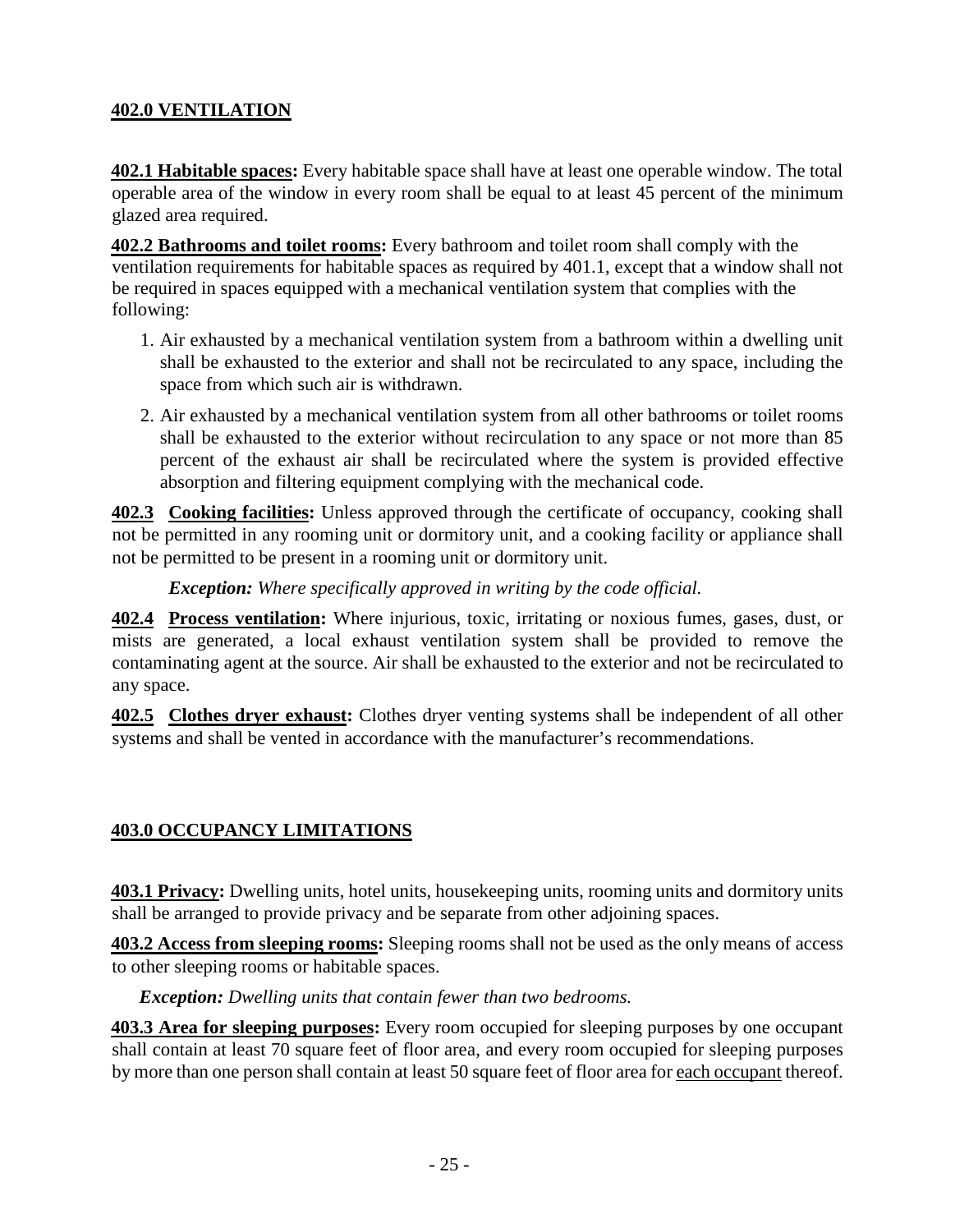**403.4 Water closet accessibility:** Every bedroom shall have access to at least one water closet and one lavatory without passing through another bedroom. Every bedroom in a dwelling unit shall have access to at least one water closet and lavatory located in the same story as the bedroom or an adjacent story.

**403.5 Overcrowding:** Dwelling units shall not be occupied by more occupants than permitted by the minimum occupancy areas requirements of Table 403.5.

| <b>MINIMUM OCCUPANCY AREA REQUIREMENTS</b> |                 |               |                                                                         |  |
|--------------------------------------------|-----------------|---------------|-------------------------------------------------------------------------|--|
|                                            |                 |               | Minimum area in sq. ft. Minimum area in sq. ft. Minimum area in sq. ft. |  |
| <b>Space</b>                               | 1-2 occupants   | 3-5 occupants | 6 or more                                                               |  |
| <b>Living room</b>                         | no requirements | 120           | 150                                                                     |  |
| <b>Dining room</b>                         | no requirements | 80            | 100                                                                     |  |
| <b>Kitchen</b>                             | 50              | 50            | 60                                                                      |  |
| <b>Bedrooms</b>                            | PM-403.3        | PM-403.3      | PM-403.3                                                                |  |

# **MINIMUM OCCUPANCY AREA REQUIREMENTS**

 **Table 403.5** 

**403.6 Combined spaces:** Combined living room and dining room spaces shall comply with the requirements of Table 403.5 if the total area is equal to that required for separate rooms and if the space is located so as to function as a combination living room dining room.

**403.7 Prohibited use:** Kitchens, Living Rooms, Dining Rooms, non-habitable spaces and interior public areas shall not be used for sleeping purposes.

**403.8 Minimum ceiling heights:** Habitable spaces, hallways, corridors, laundry areas, bathrooms, toilet rooms and habitable basement areas shall have a clear ceiling height of not less than 7 feet. The minimum headroom in all parts of the stairway shall not be less than 6 feet, 8 inches measured vertically from the sloped plane adjoining the tread nosing or from the floor surface of the landing or platform.

#### *Exceptions*

- *1. In one- and two-family dwellings, beams or girders spaced not less than 4 feet on center and projecting not more than 6 inches below the required ceiling height.*
- *2. Rooms used exclusively for sleeping, study, or similar uses and having a sloped ceiling over all or part of the room, with a clear ceiling height of at least 7 feet over not less than one third of the required minimum floor area. In calculating the floor area of such rooms, only those portions of the floor areas with a clear ceiling height of 5 feet or more shall be included.*
- *3. Basement rooms in one and two-family dwellings used exclusively for laundry, study, or recreation purposes having a ceiling height of not less than 6 feet 8 inches with not less than 6 feet 4 inches of clear height under beams, girders, ducts, and similar obstructions.*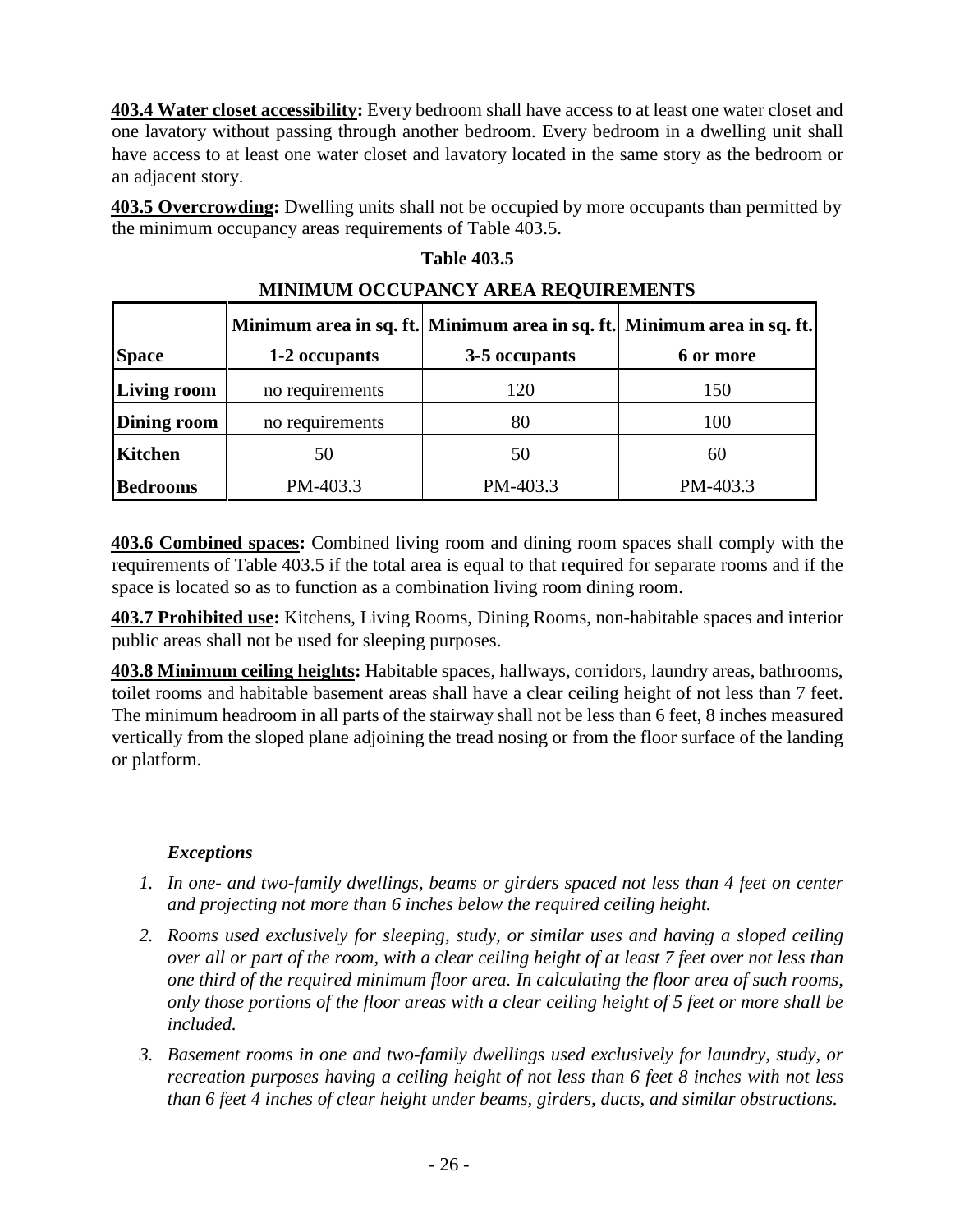**403.9 Minimum room widths:** A habitable room, other than a kitchen, shall not be less than 7 feet in any plan dimension. Kitchens shall have a clear passageway of not less than 3 feet between counter fronts and appliances or counter fronts and walls.

**403.10 Food preparation:** All spaces to be used for food preparation shall contain suitable space and equipment to store, prepare and serve foods in a sanitary manner. There shall be adequate facilities and services for the sanitary disposal of food wastes and refuse, including facilities for temporary storage.

**403.11 Efficiency Units:** Apartment dwelling units consisting of a bath, one large room without permanent separation to be used for living, dining and bedroom facilities and with cooking facilities separated from the main room by a permanent wall or a sliding or some other temporary partitions.

# **403.12 [Posting of maximum number of occupants required.](https://www.ecode360.com/print/BO1912?guid=7161023&children=true#7161083)**

[A. I](https://www.ecode360.com/print/7161084#7161084)t shall be unlawful and in violation of this chapter for an owner, permittee, lessor or registered tenant of any registered housing unit to allow a number of people greater than the maximum number of occupants permitted pursuant to Section 403.5 to reside in the registered unit. It shall also be a violation of this chapter for the owner, permittee, lessor or registered tenant to lease a housing unit to a number or group of tenants which exceeds the total number of sleeping accommodations which has been set forth in the permit for which application was made under this chapter.

[B. T](https://www.ecode360.com/print/7161085#7161085)he owner, permittee, lessor or registered tenant of a housing unit must post the registration form in a conspicuous location in the housing unit. Such form much contain the name(s) of the owner, permittee, lessor and registered tenant, the maximum number of tenants permitted to occupy the housing unit according to the permit, and the maximum number of sleeping accommodations according to the permit.

[C. I](https://www.ecode360.com/print/7161086#7161086)t shall be unlawful and a violation of this chapter for an owner, permittee, lessor or registered tenant to fail to post the required registration form or for an owner, permittee, lessor or registered tenant to remove the required registration form.

[D. T](https://www.ecode360.com/print/7161087#7161087)he required registered property must be readily available for inspection upon demand by police officers of the Town of Boonton or officials of the Town of Boonton Code Enforcement Department. It shall be unlawful and a violation of this chapter for an owner, permittee, lessor or registered tenant to refuse to allow the inspection of said register upon demand by an officer of the Boonton Police Department or an official from the Boonton Code Enforcement Department.

[E. T](https://www.ecode360.com/print/7161088#7161088)he police officers of the Town of Boonton or the officials of the Boonton Code Enforcement Department are authorized to issue a summons for a violation of this chapter to any owner, permittee, lessor or registered tenant found to be in violation of any of the provision of this chapter.

# **403.13 Payment of taxes and municipal charges required.**

No housing unit may be registered and no license shall be issued for any property containing a housing unit unless all municipal taxes, water and sewer charges and other municipal assessments are current.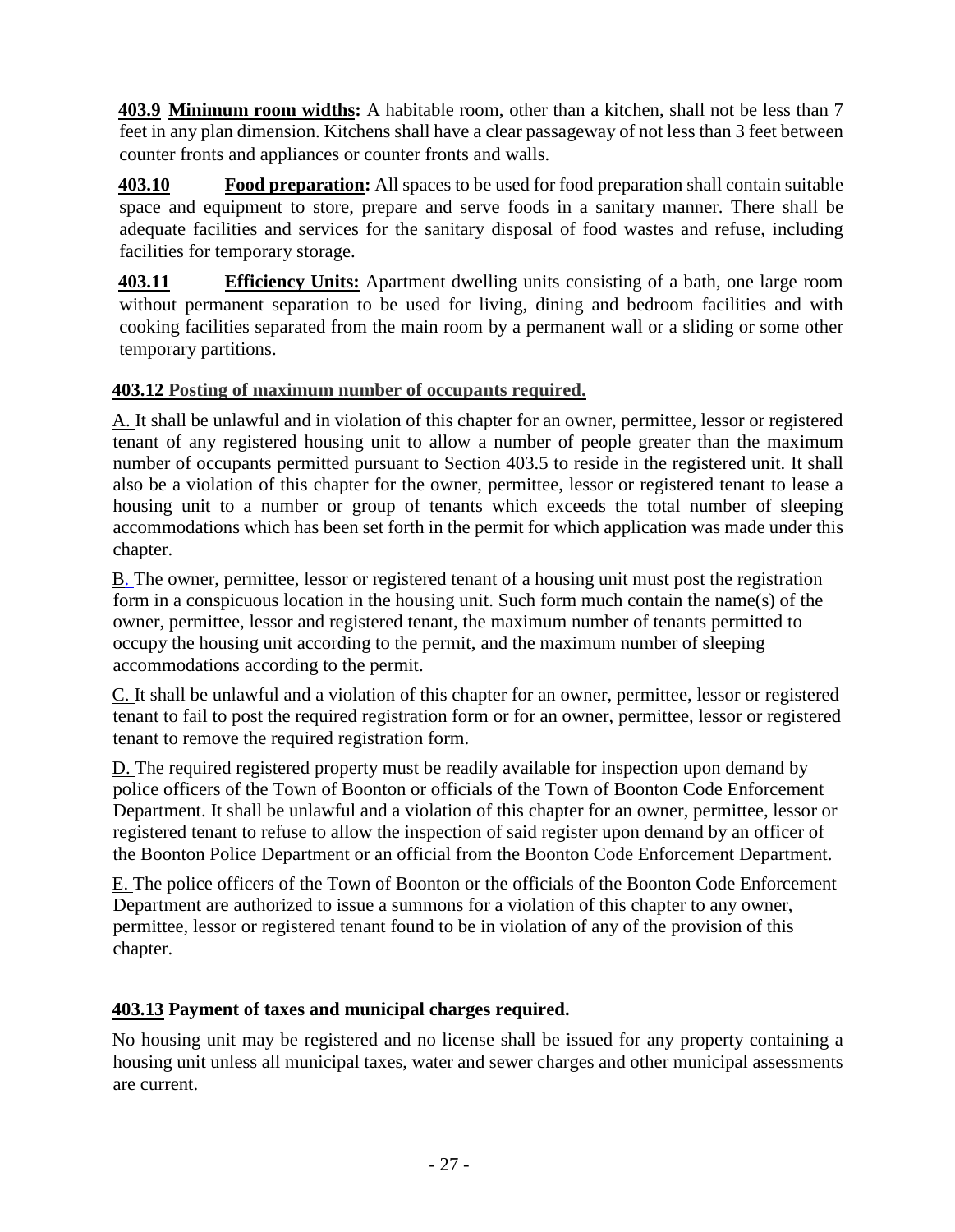#### **403.14 Nonresident student enrollment.**

It shall be unlawful for any person over the age of 18 to assist, aid, abet, allow, permit, suffer or encourage a student to register or enroll in the Boonton School District where the student is ineligible to attend. It shall be unlawful for any person over the age of 18 to knowingly permit his or her name, address, or other residence-designating documentation to be utilized in the registration or enrollment of any nonresident student in the Boonton School District. In addition to the penalties set forth in this chapter, any person violating or failing to comply with the provisions of this section shall, upon conviction thereof, be sentenced to make restitution to the Town of Boonton Board of Education. In determining the amount of such restitution, the Court shall include the amounts incurred by the Boonton Board of Education, including but not limited to tuition costs, investigation expenses and attorneys' fees.

#### **403.15 Revocation of license; procedure.**

A. Grounds. In addition to any other penalty prescribed herein, an owner may be subject to the revocation or suspension of the housing license issued hereunder upon the occurrence of one or more of the following:

(1) Conviction of a violation of this chapter in the Municipal Court or other court of competent jurisdiction.

(2) Determination of a violation of this chapter at a hearing held pursuant to Subsection B herein.

(3) Renting the housing unit or housing units to a tenant or tenants convicted of a violation of the noise and/or other disorderly person's ordinances of the Town of Boonton.

(4) Permitting the housing unit to be occupied by more than the maximum number of occupants as defined herein.

(5) Maintaining the housing unit or housing units or the property on which the housing unit is located in a dangerous condition likely to result in injury to persons or property.

(6) A housing unit license issued under this chapter shall be suspended and considered revoked if taxes or other assessments are delinquent for three consecutive quarters. Upon payment of such delinquent taxes or assessments, the license or permit shall be restored, upon new inspections for occupancy taking place.

B. Procedure; written complaint; notice; hearing.

(1) Whenever the Code Enforcement Officer or designee determines that there has been a violation of this Code or has reasonable grounds to believe that a violation has occurred, then the enforcing agency shall issue and cause to be served upon the owner of the building, structure or premises a written notice requiring the owner to terminate or cause to be terminated the violations. The written notice shall state the nature of the violations and a reasonable specified time within which the violations shall be corrected. The written notice shall also require the owner to take or cause to be taken any affirmative action necessary to correct the violations. The written notice shall also advise the owner or persons responsible that they have a right to file an appeal with the Business Administrator or his designee of the Town of Boonton.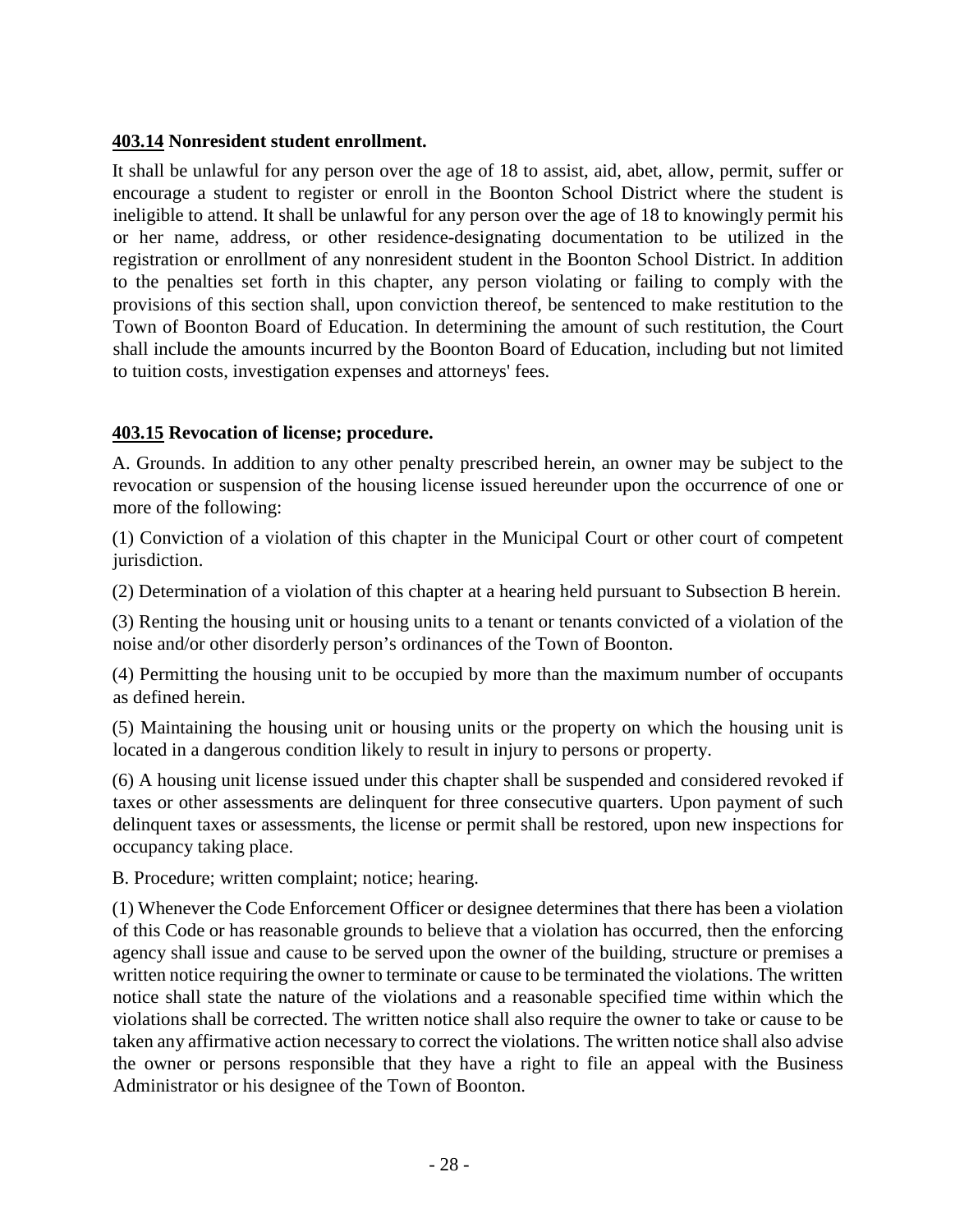(2) Notwithstanding Subsection B(1), the Code Enforcement Officer or designee, on discovery of a violation of § 218-3, 218-12, or 218-15, may immediately issue a summons answerable in municipal court to any person, firm or corporation who shall violate any of the above-named sections. For each and every violation of the above-named sections, a separate summons may be issued. In addition, for each and every day that the violation continues, a separate summons may be issued.

(3) Service shall be deemed to be properly served upon such owner if a copy thereof is delivered to the owner personally; or by leaving the notice at the usual place of abode or at the property in the presence of someone in the family of suitable age and discretion who shall be informed of the contents thereof; or by certified or registered mail addressed to the owner at the last known address with return receipt requested; or if the certified or registered letter is returned with receipt showing that the letter has not been delivered, by posting a copy thereof in a conspicuous place in or about the structure affected by such notice.

(4) Upon the expiration of the period set forth in any notice for the correction of any violation, if the violation is not corrected or in the opinion of the Code Enforcement Officer or designee, corrected improperly, the Code Enforcement Officer or designee without further notification shall have the right to issue a summons for the violation seeking relief, including, but not limited to, the revocation or suspension of a license and the payment of fines associated with the violations. For each and every day that the violation continues, a separate summons may be issued.

(5) A complaint seeking the revocation or suspension of a license may be filed by one or more of the following: the Mayor, Business Administrator, Chief of Police, Construction Code Official or Zoning Enforcement Officer. Such complaint shall be in writing and filed with the Code Enforcement Officer or designee. The complaint shall be specific and shall be sufficient to apprise the licensee of the charges so as to allow the licensee the opportunity to present a defense. The individuals filing the complaint may do so on the basis of information and belief and need not rely on personal information.

(6) Upon the filing of such written complaint, the Code Enforcement Officer or designee shall immediately inform the Board of Aldermen and a date for a hearing shall be scheduled which shall not be sooner than 10 days nor more than 30 days thereafter. The Code Enforcement Officer or designee shall forward a copy of the complaint and a notice as to the date of the hearing to the licensee and the managing agent, if any, at the address indicated on the housing registration form. All such correspondence shall be sent by certified mail, return receipt requested. Service upon the managing agent shall be sufficient.

(7) The hearing required by this section shall be held before the Board of Aldermen unless, in its discretion, the Board determines that the matter should be heard by a hearing officer who shall be appointed by the Board of Aldermen. If the matter is referred to a hearing officer, such officer shall transmit his finding of fact and conclusions of law to the Board of Aldermen within 10 days of the conclusion of the hearing. The Board shall be bound thereby. In the event that the matter is not referred to a hearing officer and is heard by the Board, the Board shall render a decision within 10 days of the conclusion of the hearing. Following the hearing, a decision shall be rendered dismissing the complaint, revoking or suspending the housing unit license, or determining that the license shall not be renewed or reissued for one or more subsequent housing unit license terms.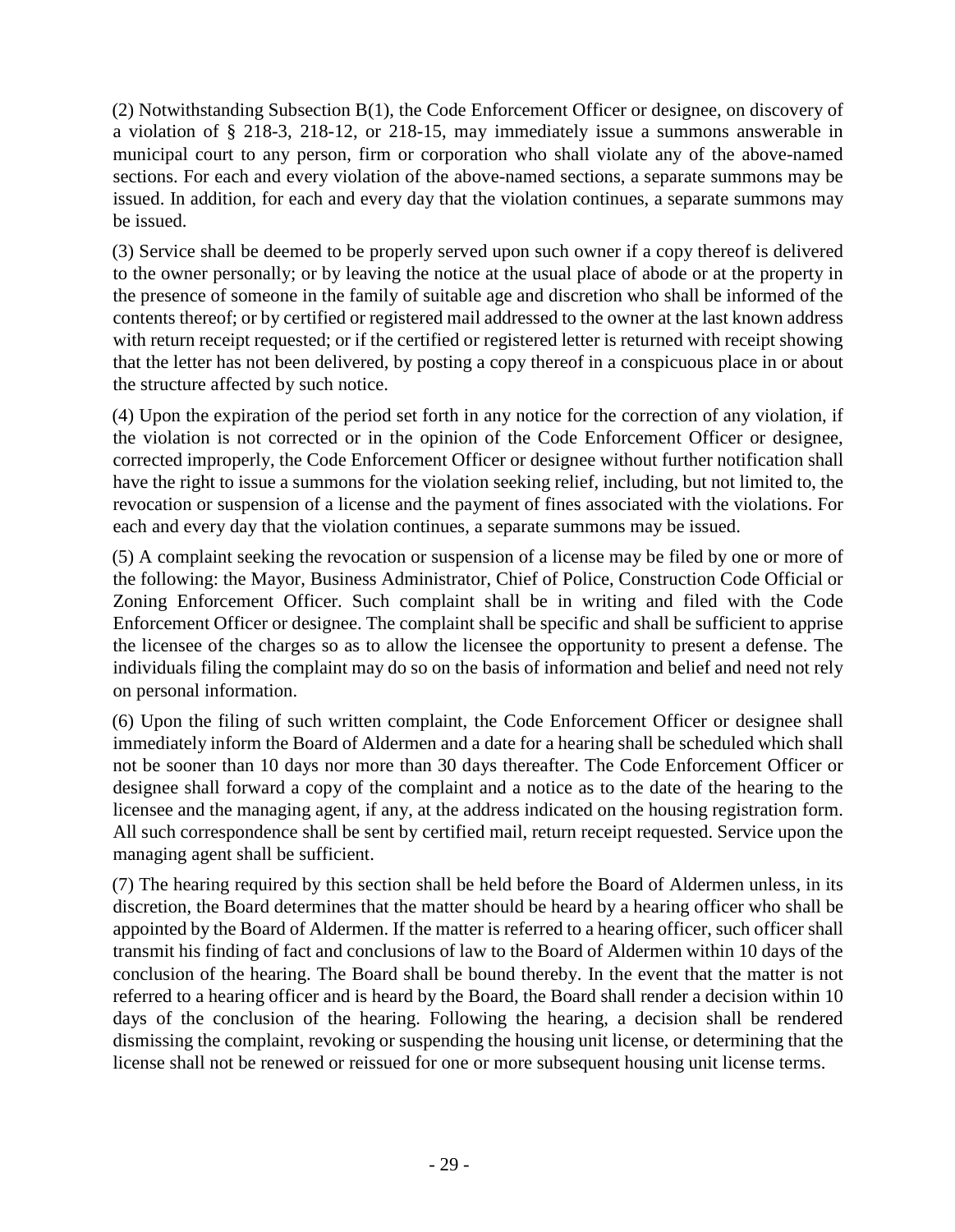(8) A recording shall be made of the hearing. All witnesses shall be sworn prior to testifying. The strict rules of evidence shall not apply, and the evidential rules and burden of proof shall be that which generally controls administrative hearings.

(9) The Town Attorney or a special prosecutor appointed by the Board of Aldermen shall appear and prosecute on behalf of the complainant in all hearings conducted pursuant to this section.

C. Defenses. It shall be a defense to any proceeding for the revocation, suspension, or other disciplinary action involving the housing unit license by a demonstration that the owner has abated the conditions or circumstances giving to the revocation proceeding, including, but not limited to, the institution of legal action against the tenant(s), occupant(s) or guest(s) for the recovery of the premises, eviction of the tenant(s) or otherwise. This defense shall in no way be available if the owner has refused to submit proof of an adequate tenant screening in accordance with this chapter.

#### **SECTION 5**

# **PLUMBING FACILITIES AND FIXTURE REQUIREMENTS**

#### **500.0 GENERAL**

**500.1 Scope:** The provisions of this article shall govern the minimum plumbing facilities and plumbing fixtures to be provided.

**500.2 Responsibility:** The owner of the structure shall provide and maintain such plumbing facilities and plumbing fixtures in compliance with these requirements. A person shall not occupy as owner occupant or permit another person to occupy or use any structure or portion thereof or premises which does not comply with the requirements of this section.

#### **501.0 REQUIRED FACILITIES**

**501.1 Dwelling units:** Every dwelling unit shall contain its own bathtub or shower, lavatory, water closet and kitchen sink which shall be maintained in a sanitary, safe working condition. The lavatory shall be placed in the same room as the water closet or located in close proximity to the door leading directly into the room in which such water closet is located.

**501.2 Rooming houses:** At least one water closet, lavatory and bathtub or shower shall be supplied for each four rooming units.

**501.3 Hotels:** Where private water closets, lavatories, and baths are not provided, one water closet, one lavatory and one bathtub or shower accessible from a public hallway shall be provided for each ten occupants.

**501.4 Employee's facilities:** Employees shall have a minimum of one water closet, one lavatory and one drinking facility available for use.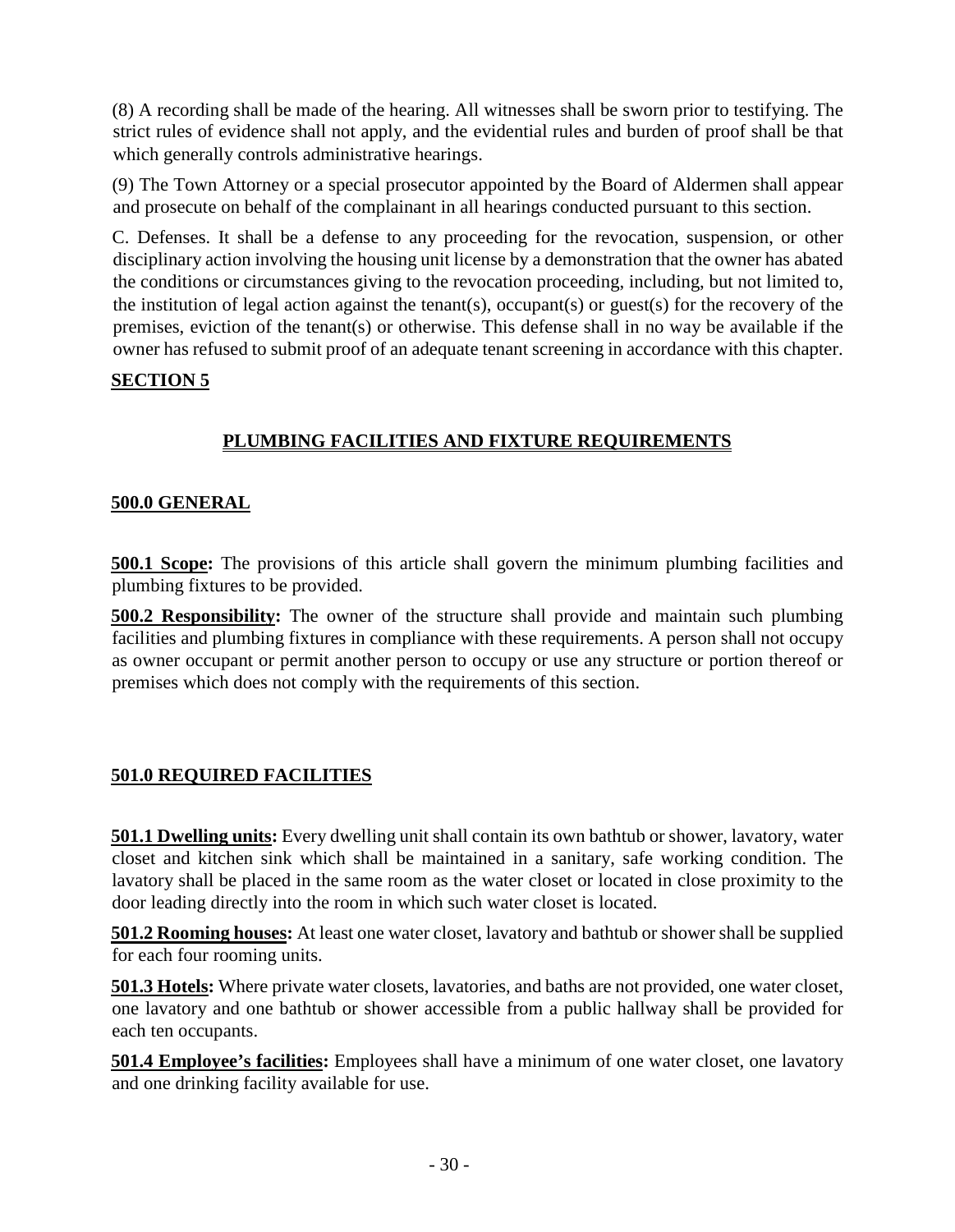**501.4.1 Drinking facilities:** Drinking facilities shall be a drinking fountain, water cooler, bottled water cooler, or disposable cups next to a sink or water dispenser. Drinking facilities shall not be located in toilet rooms or bathrooms.

# **502.0 TOILET ROOMS**

**502.1 Privacy:** Toilet rooms and bathrooms shall provide privacy and shall not constitute the only passageway to a hall or other space, or to the exterior.

**502.2 Location:** Toilet rooms and bathrooms serving hotel units, rooming units, or dormitory units, shall be accessible by traversing not more than one flight of stairs and be accessible from a common hall or passageway.

**502.3 Location of employee toilet facilities:** Toilet facilities shall be accessible within the employees' regular working area. The path of travel to the facilities shall not exceed a travel distance of 500 feet or traverse more than one flight of stairs. Employee facilities shall either be separate facilities or public customer facilities.

*Exception: Facilities required for employees in storage buildings or kiosks located in adjacent*  buildings under the same ownership, lease, or control, shall be a maximum distance of travel *of 500 feet from the employees' regular working area to the facilities.*

#### **503.0 PLUMBING FIXTURES**

**503.1 General:** All plumbing fixtures shall be properly installed and maintained in working order and shall be kept free from obstructions, leaks and defects and capable of performing the function for which such plumbing fixtures are designed. All plumbing fixtures shall be maintained in a safe, sanitary and usable condition.

**503.2 Fixture clearances:** Plumbing fixtures shall have adequate clearances for use and cleaning.

#### **504.0 WATER SYSTEM**

**504.1 General:** Every sink, lavatory, bathtub or shower, drinking fountain, water closet or other plumbing fixture shall be properly connected to either a public water system or to an approved private water system. All kitchen sinks, lavatories, laundry facilities, bathtubs and showers shall be supplied with hot or tempered and cold running water.

**504.2 Contamination:** The water supply shall be maintained free from contamination and all water inlets for plumbing fixtures shall be located above the flood level rim of the fixture. Shampoo basin faucets, janitor sink faucets, and other hose bibs or faucets to which hoses are attached and left in place, shall be protected by an approved atmospheric type vacuum breaker or an approved permanently attached hose connection vacuum breaker.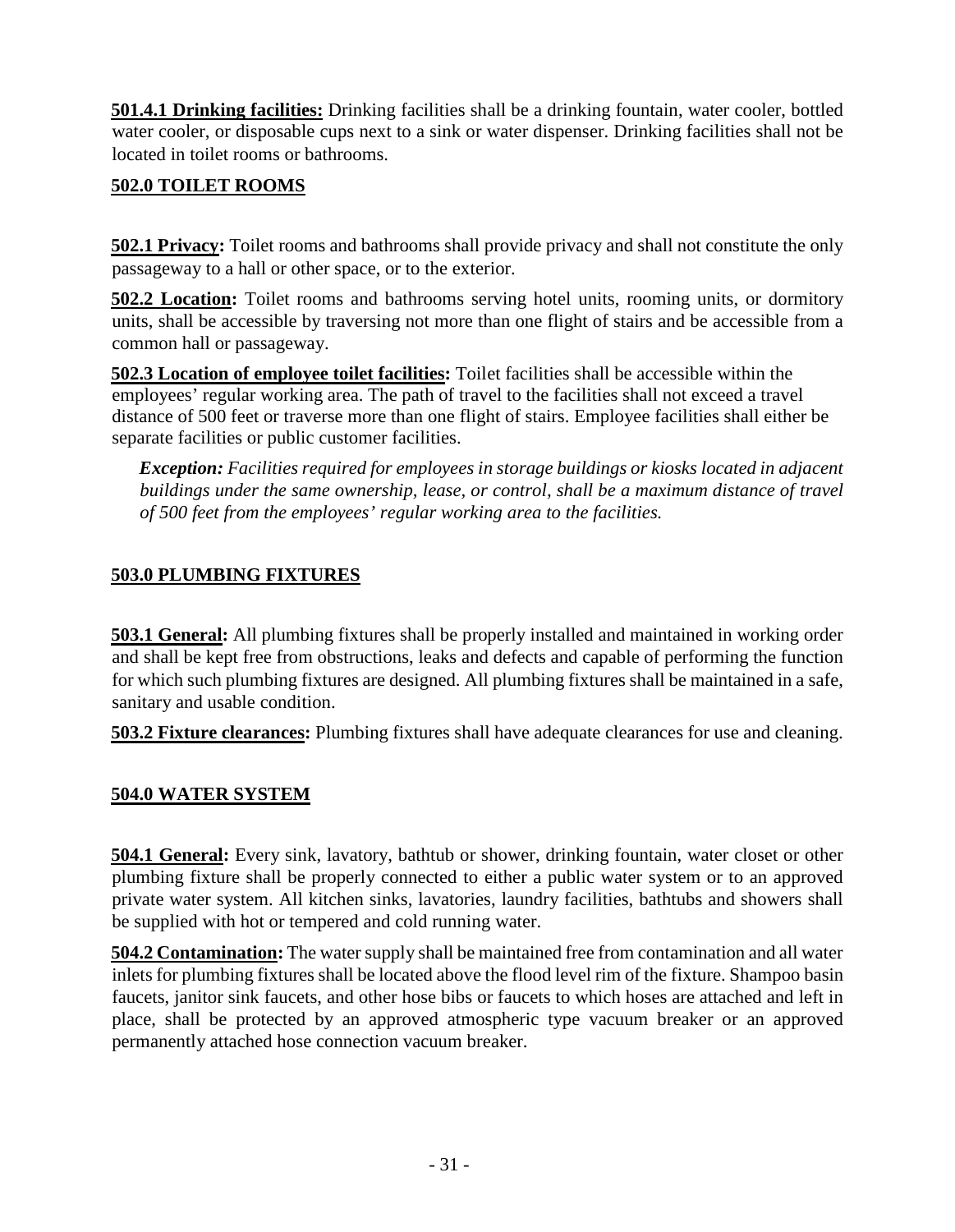**504.3 Supply:** The water supply system shall be installed and maintained to provide a supply of water to plumbing fixtures, devices, and appurtenances in sufficient volume and at pressures adequate to enable the fixtures to function properly, safely, and free of defects and leaks.

**504.5 Water heating facilities:** Water heating facilities shall be properly installed, maintained, and capable of providing an adequate amount of water to be drawn at every required sink, lavatory, bathtub, shower and laundry facility at a temperature of not less than 110 degrees F. (43 degrees C.). A gas burning water heater shall not be located in any bathroom, bedroom or other occupied room normally kept closed, unless adequate combustion air is provided. An approved combination temperature and pressure relief valve and relief valve discharge pipe shall be properly installed and maintained on water heaters.

# **505.0 SANITARY DRAINAGE SYSTEM**

**505.1 General:** All plumbing fixtures shall be properly connected to either a public sewer system or to an approved private sewage disposal system.

**505.2 Maintenance:** Every plumbing stack, vent, waste and sewer line shall function properly and be kept free from obstructions, leaks and defects.

# **506.0 STORM DRAINAGE**

**506.1 General:** Drainage of roofs and paved areas, yards and courts, and other open areas on the premises shall not be discharged in a manner that creates a public nuisance.

**506.2 Sump Pump Discharge:** Sump pumps shall not be discharged in a manner that creates a public nuisance. Discharges shall be piped directly into an approved drainage inlet or storm water collection system. If a drainage inlet or storm water collection system is not available within a reasonable distance of the property in question, said discharge may be piped directly to the street gutter if approved by the Town Engineer. No sump pump or discharge piping shall be installed without the requisite plumbing permit.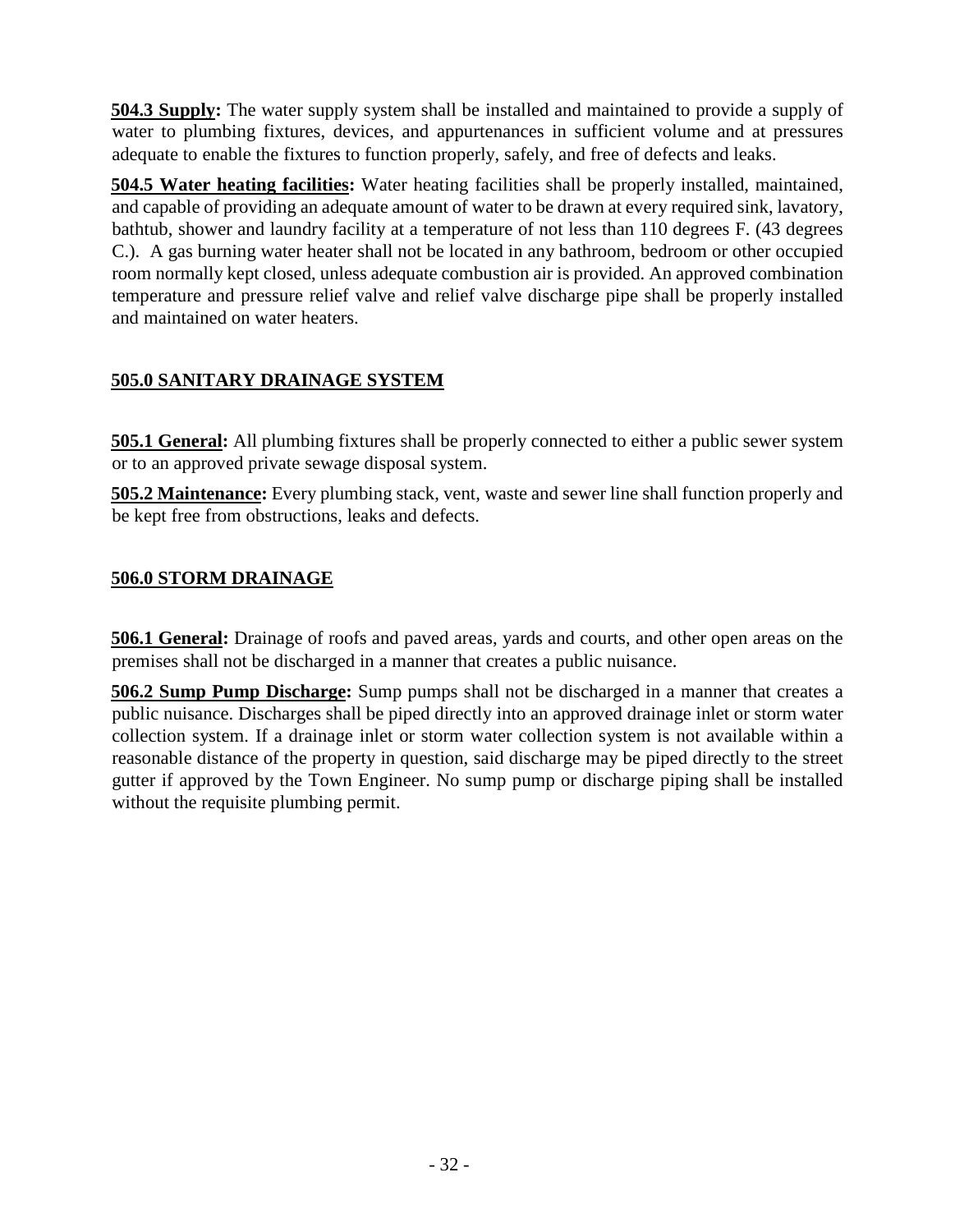#### **MECHANICAL AND ELECTRICAL REQUIREMENTS**

#### **600.0 GENERAL**

**600.1 Scope:** The provisions of this section shall govern the minimum mechanical and electrical facilities and equipment to be provided.

**600.2 Responsibility:** The owner of the structure shall provide and maintain mechanical and electrical facilities and equipment in compliance with these requirements. A person shall not occupy as owner occupant or permit another person to occupy or use any premises which does not comply with the requirements of this section.

#### **601.0 HEATING FACILITIES**

**601.1 Residential Buildings:** Every dwelling shall be provided with heating facilities capable of maintaining a room temperature of 68 degrees F. (20 degrees C.) at a level of 3 feet above the floor and a distance of 3 feet from the exterior walls in all habitable rooms, bathrooms and toilet rooms based on the outside design temperature required for the locality by the mechanical code. Every owner and operator of any building who rents, leases or lets one or more dwelling unit, rooming unit, dormitory or guest room on terms, either express or implied, to furnish heat to the occupants thereof shall supply sufficient heat during the period from Oct. 1 to May 1 to maintain a room temperature of not less than 68 degrees F. (20 degrees C.) in all habitable rooms, bathrooms and toilet rooms during the hours between 6:30 a.m. and 10:30 p.m. of each day and not less than 65 degrees F. (18 degrees C.) during other hours. The temperature shall be measured at a point 3 feet above the floor and 3 feet from the exterior walls. Cooking appliances shall not be used to provide space heating to meet the requirements of this section. Portable space heaters shall not be used as the sole source of heat; however, they may be used as supplemental heat or for heat during emergency situations where the main heating supply system is being repaired. The code official reserves the right to issue and immediate summons if the building owner has been neglectful and unresponsive in resolving the situation.

**601.2 Nonresidential structures:** Every enclosed occupied work space shall be supplied with sufficient heat during the period of Oct. 1 to May 1 to maintain a temperature of not less than 65 degrees F. (18 degrees C.) during all working hours. The temperature shall be measured at a point 3 feet above the floor and 3 feet from the exterior walls.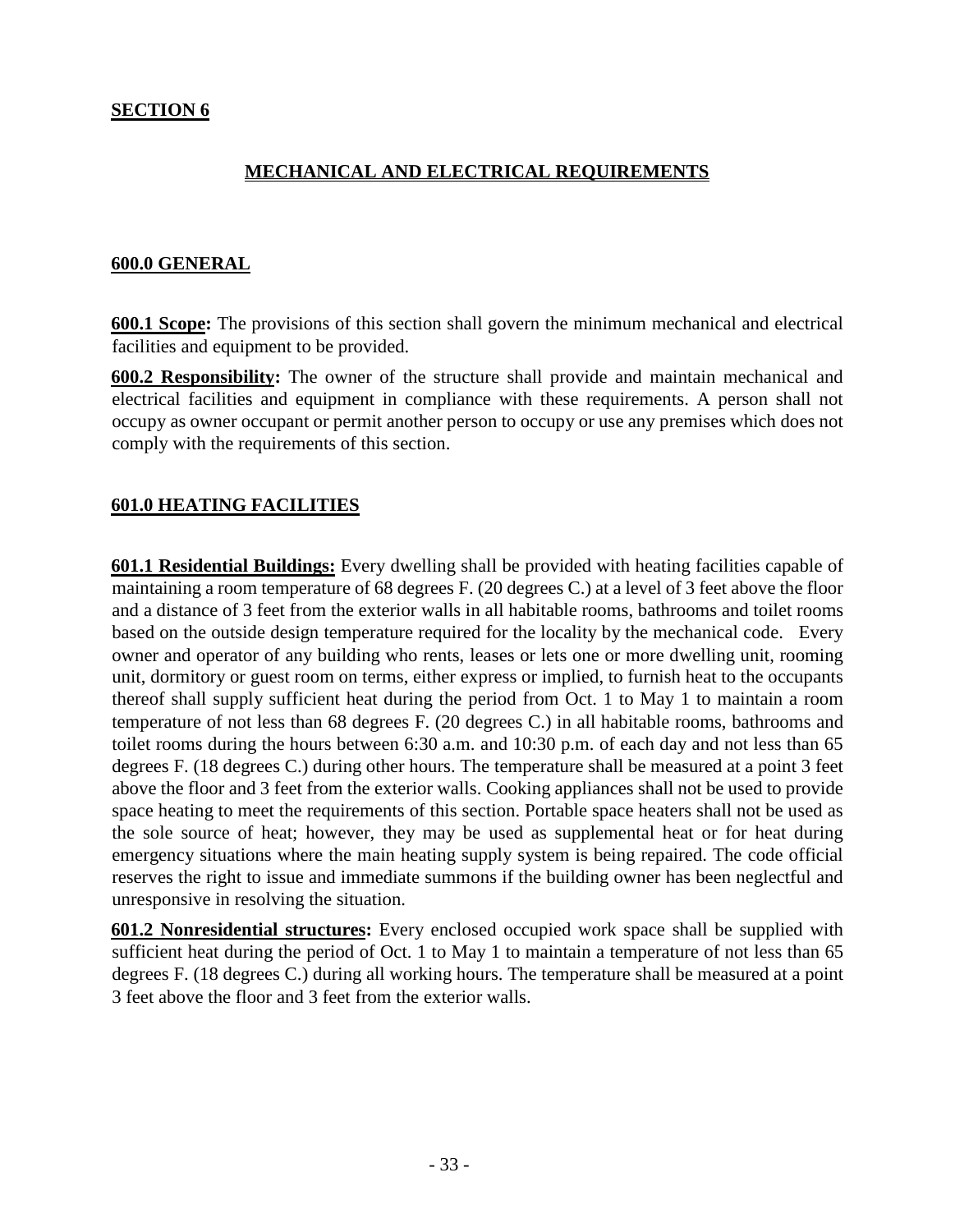#### *Exceptions*

- *1. Processing, storage and operation areas that require cooling or special temperature conditions.*
- *2. Areas in which persons are primarily engaged in vigorous physical activities.*

**601.3 Cooking and heating equipment:** All cooking and heating equipment, components, and accessories in every heating, cooking, and water heating device shall be properly installed and maintained free from leaks and obstructions.

**601.4 Mechanical equipment:** All mechanical equipment shall be properly installed and maintained in safe working condition, and capable of performing the intended function.

**601.4.1 Flue:** All fuel burning equipment and appliances shall be connected to an approved chimney or vent.

*Exception: Fuel burning equipment and appliances that are labeled for invented operation.*

- **601.4.2 Clearances:** All required clearances to combustible materials shall be maintained.
- **601.4.3 Safety controls:** All safety controls for fuel burning equipment shall be maintained in effective operation.
- **601.4.4 Combustion air:** A supply of air for complete combustion of the fuel and for ventilation of the space shall be provided for the fuel burning equipment.
- **601.4.5 Energy conservation devices:** Devices purporting to reduce fuel consumption by attachment to a fuel appliance, to the fuel supply line thereto, or the vent outlet or vent piping therefrom shall not be used unless labeled for such use and the installation is specifically approved.

**601.5 Fireplaces:** Fireplaces and solid fuel burning appliances shall be properly installed and maintained in a safe working condition.

# **602.0 ELECTRICAL FACILITIES**

**602.1 Facilities required:** Every building used for human occupancy shall be provided with an electrical system in compliance with the requirements of 602.1 through 602.2.

**602.1.1 Receptacles:** Every habitable space in a dwelling shall contain at least two separate and remote receptacle outlets. Every laundry area shall contain at least one grounded type receptacle. Every bathroom shall contain at least one receptacle. Any receptacle within 5' of a water source shall be protected by a Ground Fault Circuit Interrupter [GFCI].

*Exception a receptacle being used by a refrigerator and not accessible to other use.* 

**602.1.2 Lighting fixtures:** Every public hall, interior stairway, water closet compartment, bathroom, laundry room and furnace room shall contain at least one electric lighting fixture.

**602.1.3 Service**: Every dwelling shall be served by a main service which is not less than 60 amps, three wire.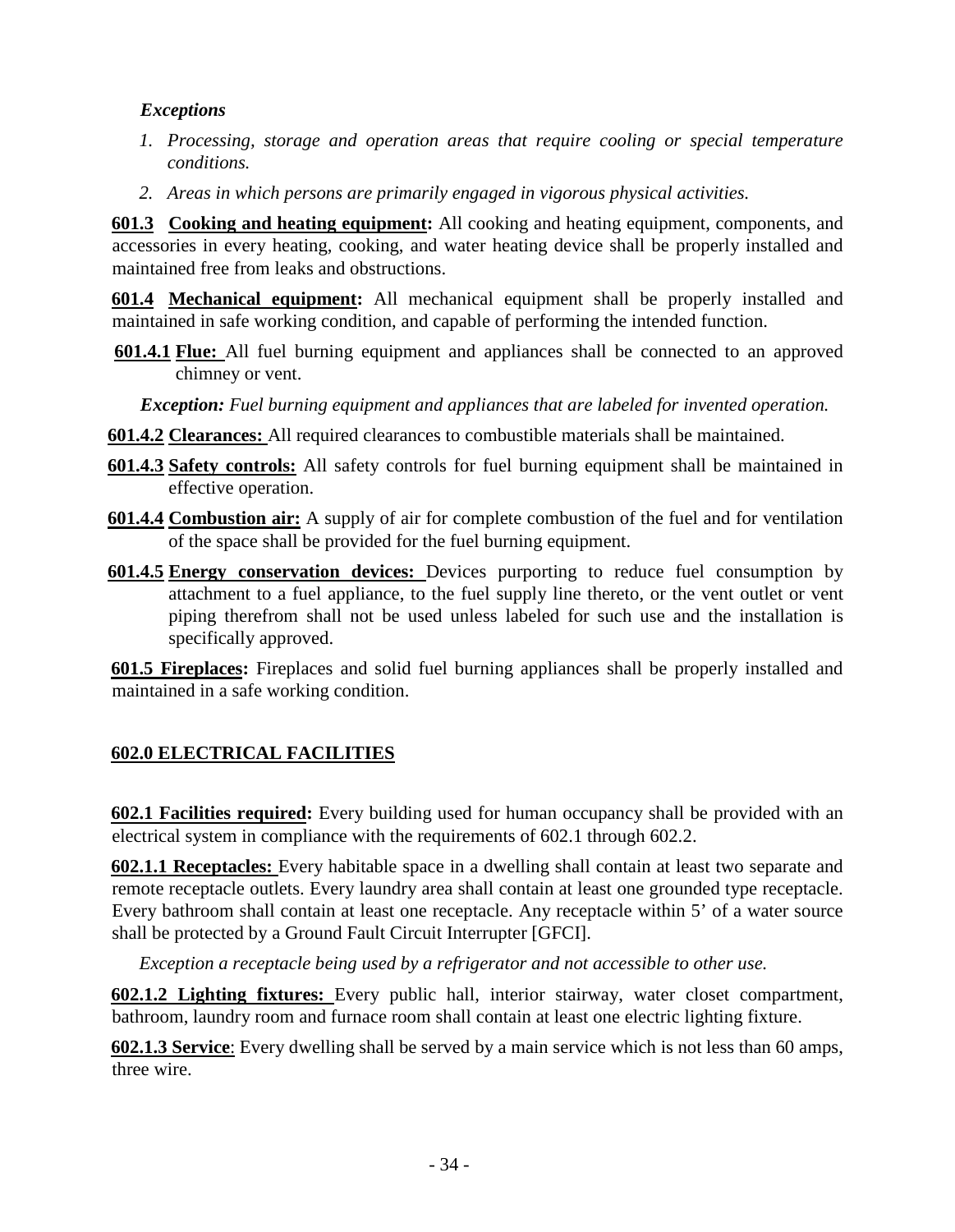**602.2 Installation:** All electrical equipment, wiring and appliances shall be properly installed and maintained in a safe and approved manner.

**602.3 Electrical system hazards:** Where it is found that the electrical system in a structure constitutes a hazard to the occupants or the structure by reason of inadequate service, improper fusing, insufficient outlets, improper wiring or installation, deterioration or damage, or for similar reasons, the code official shall require the defects to be corrected to eliminate the hazard.

# **603.0 ELEVATORS, ESCALATORS AND DUMBWAITERS**

**603.1 General:** Elevators, dumbwaiters, and escalators shall be maintained to safely sustain imposed loads, to operate properly, and to be free of physical and fire hazards.

**603.2 Elevators:** In buildings equipped with passenger elevators, at least one elevator shall be maintained in operation at all times when the building is occupied.

*Exception: Buildings equipped with only one elevator shall be permitted to have the elevator temporarily out of service for testing and servicing.*

#### **SECTION 7**

# **FIRE SAFETY REQUIREMENTS**

#### **700.0 GENERAL**

**700.1 Scope:** The provisions of this section shall govern the minimum conditions and standards for fire safety relating to structures and exterior premises, including fire safety facilities and equipment to be provided.

**700.2 Responsibility:** The owner of the premises shall provide and maintain such fire safety facilities and equipment in compliance with these requirements and the fire prevention code. A person shall not occupy as owner occupant or permit another person to occupy or use any premises that do not comply with the requirements in this section.

#### **701.0 MEANS OF EGRESS**

**701.1 General:** A safe, continuous and unobstructed means of egress shall be provided from the interior of a structure to a public way.

**701.2 Locked doors:** All doors in the required means of egress shall be readily operable from the inner side without the use of keys, except as provided in the building code. Exits from dwelling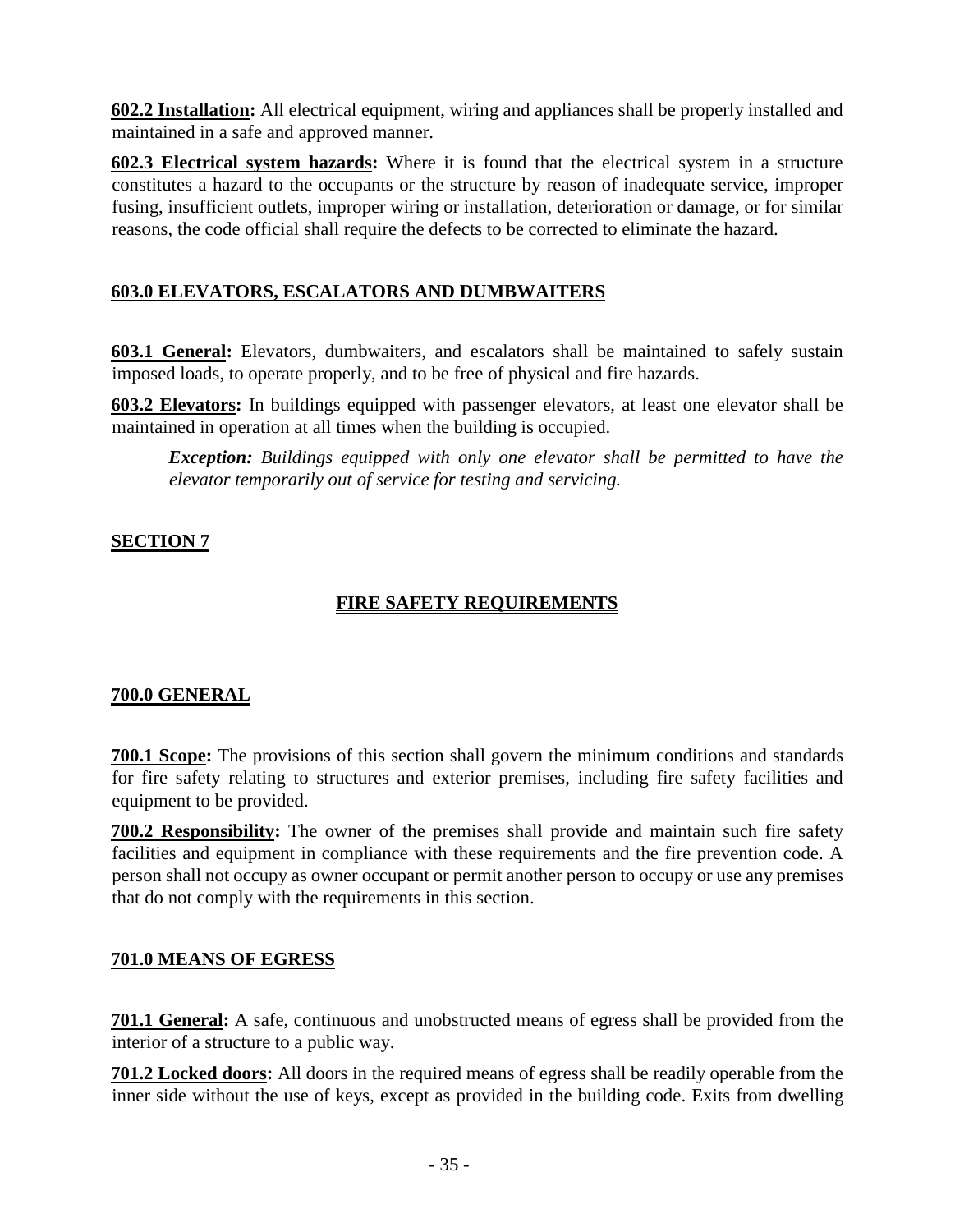units, rooming units, guest rooms, and dormitory units shall not lead through other such units, or through toilet rooms or bathrooms.

**701.3 Exit signs:** All means of egress shall be indicated with approved exit signs where required by the building code. All exit signs shall be maintained visible and all illuminated exit signs shall be illuminated at all times that the building is occupied.

**701.4 Number of exits:** In nonresidential buildings, every story used for human occupancy more than six stories above grade shall be provided not less than two independent exits. In residential buildings every story exceeding two stories above grade shall be provided not less than two independent exits. In stories where more than one exit is required, all occupants shall have access to at least two exits. Every story used for human occupancy totally below grade greater than 2,000 square feet shall be provided with not less than two independent exits.

*Exceptions: A single exit is acceptable under any one of the following conditions:*

- *1. Where the building is equipped throughout with an automatic fire suppression system and an automatic fire alarm system with smoke detectors located in all corridors, lobbies and common areas, or;*
- *2. Where the building is provided with an automatic fire alarm system and the exit is a smoke proof enclosure or pressurized stairway, or;*
- *3. Where an existing fire escape conforming to the building code is provided in addition to the single exit.*
- *4. In stories that require only one exit in accordance with the requirements of the building code.*
- *5. In buildings of Use Group R-3*

**701.5 Exit capacity:** The capacity of the exits serving a floor shall be sufficient for the occupant load thereof as determined by the building code.

**701.6 Corridor enclosure:** all corridors serving an occupant load of greater than 30 and with openings therein, shall provide an effective smoke barrier. All transoms, louvers, doors and other openings shall be closed or shall be self-closing.

*Exception: Corridors which are in compliance with the building code.*

**701.7 Dead-end travel distance:** All corridors which serve more than one exit shall provide direct connection to such exits. The length of a dead-end corridor shall not exceed 35 feet where the building is not equipped throughout with an automatic fire suppression system. The dead-end travel distance limitation shall be increased to 70 feet where the building is equipped throughout with an automatic fire suppression system.

**701.8 Emergency escape:** Every sleeping room located in a basement or attic shall have at least one operable window or exterior door approved for emergency egress or rescue; or shall have access to not less than two approved independent exits. All emergency egress, or rescue windows, doors and exits shall comply with the requirements of the State of New Jersey Uniform Construction Code.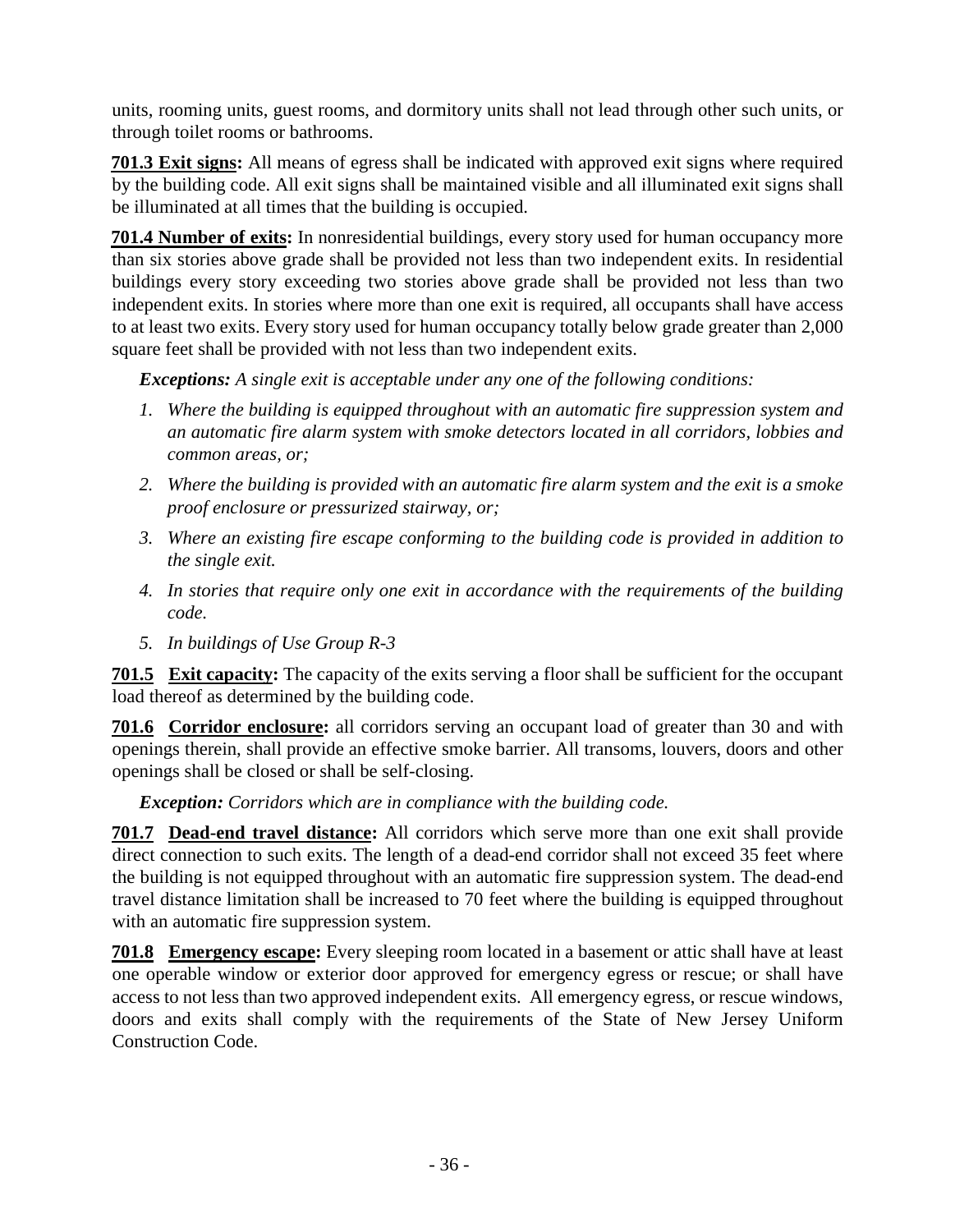*Exception: Buildings equipped throughout with a complete automatic fire suppression system.*

**701.9 Aisles:** In all mercantile occupancies, aisles shall have a minimum unobstructed clearance of 44 inches where serving an occupant load of greater than 50, and 36 inches where serving an occupant load of not greater than 50.

**701.10 Information signs:** A sign shall be provided at each floor landing in all interior stairways more than three stories above grade, designating the floor level above the floor of discharge. All elevator lobby call stations on all floor levels in buildings more than 75 feet above the lowest level of fire department access shall be marked with approved signs reading as follows: "Use Stairways in Case of Fire - Do Not Use Elevators".

#### **702.0 ACCUMULATIONS AND STORAGE**

**702.1 Accumulations:** Rubbish, garbage or other materials shall not be stored or allowed to accumulate in stairways, passageways, doors, windows, fire escapes, or other means of egress.

**702.2 Hazardous material:** Combustibles, flammable, explosive or other hazardous material, such as paints, volatile oils and cleaning fluids, or combustible rubbish, such as waste paper, boxes and rags, shall not be accumulated or stored unless such storage complies with the applicable requirements of the building code and the fire prevention code.

#### **703.0 FIRE RESISTANCE RATINGS**

**703.1 General:** The fire resistance rating of floors, walls, ceilings, and other elements and components shall be maintained.

**703.2 Maintenance:** All required fire resistance rated doors or smoke barriers shall be maintained in good working order, including all hardware necessary for the proper operation thereof. The use of door stops, wedges and other unapproved hold open devices is prohibited.

#### **704.0 FIRE PROTECTION SYSTEMS**

**704.1 General:** all systems, devices and equipment to detect a fire, actuate an alarm, or suppress or control a fire or any combination thereof shall be maintained in proper operating condition at all times.

**704.2 Fire suppression system:** Fire suppression systems shall be maintained in good condition and free from mechanical injury. sprinkler heads shall be maintained clean, free of corrosion, paint, and damage.

**704.3 Standpipe systems:** Hose connections shall be identified and accessible. The hose shall be in proper position, ready for operation, dry, and free of deterioration.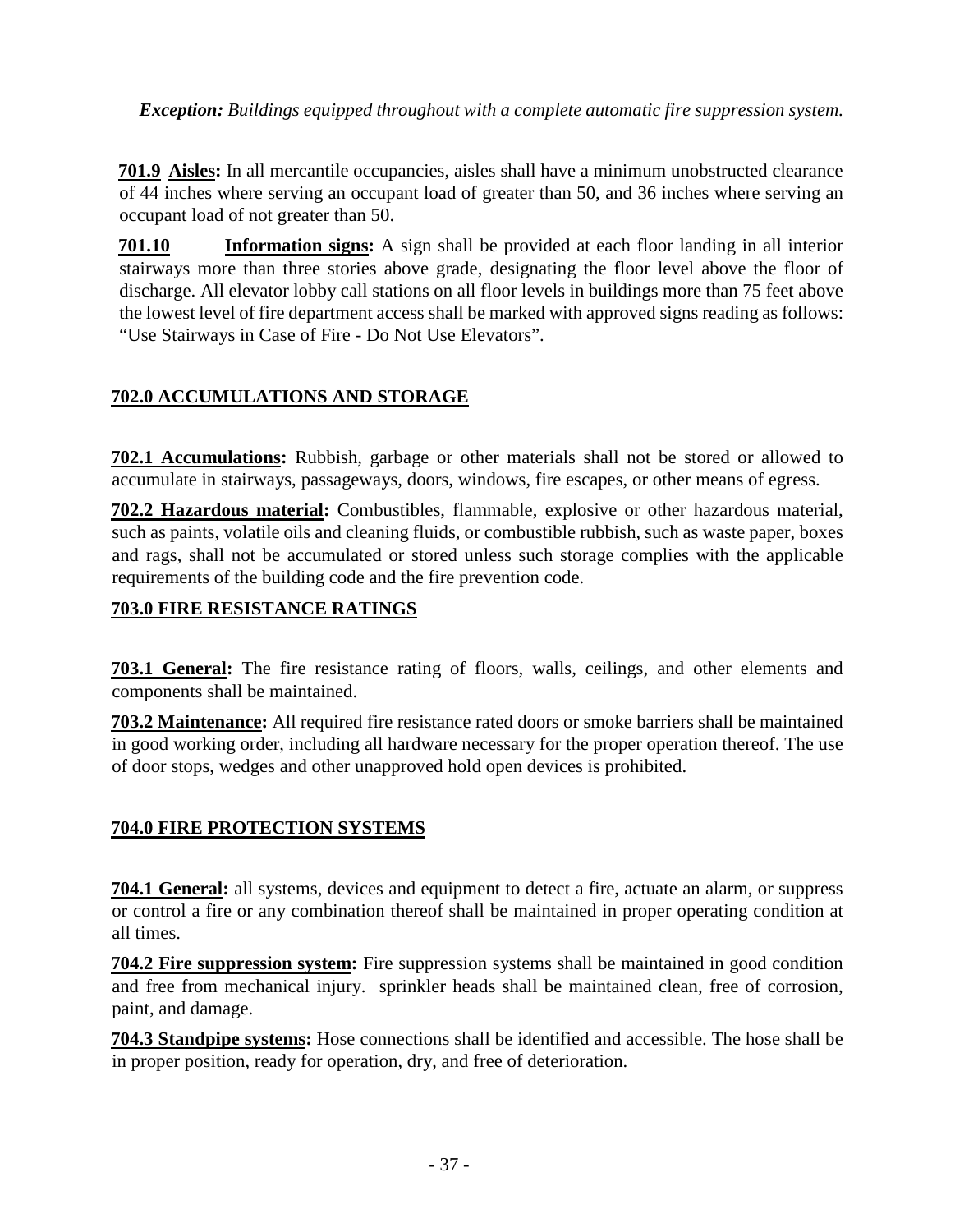**704.4 Fire extinguisher:** All portable fire extinguisher shall be visible, accessible, and shall be maintained in an efficient and safe operating condition. All One and Two Family Dwelling Units at a change of occupancy shall be provided with a portable fire extinguisher in accordance with N.J.S.A. 52:27D-198.1.

**704.5 Smoke Detectors:** A structure used or intended for use for residential purposes shall have a smoke sensitive alarm device on each level of the structure and outside each separate sleeping area in the immediate vicinity of the bedroom and located on or near the ceiling in accordance with the National Fire Protection Association Standard No. 74-1984 for the installation, maintenance, and use of household fire warning equipment. The installation of battery operated smoke-sensitive alarm devices shall be accepted as meeting the requirement of this section. The smoke-sensitive device shall be tested and listed by a product certification agency recognized by the New Jersey Bureau of Fire safety.

**704.5.1 Tampering:** Anyone tampering or interfering with the effectiveness of a smoke detector shall be in violation of this code.

# **705.0 CARBON MONOXIDE DETECTION SYSTEMS**

**705.1 Carbon Monoxide Detectors:** Carbon monoxide alarms shall be installed in all dwelling units in buildings in Use Groups I-1, R-1, R-2, R-3, and R-4, except for units in buildings that do not contain a fuel-burning device or have an attached garage. They shall be installed in accordance with NJAC 5:70-4.19 and all referenced codes.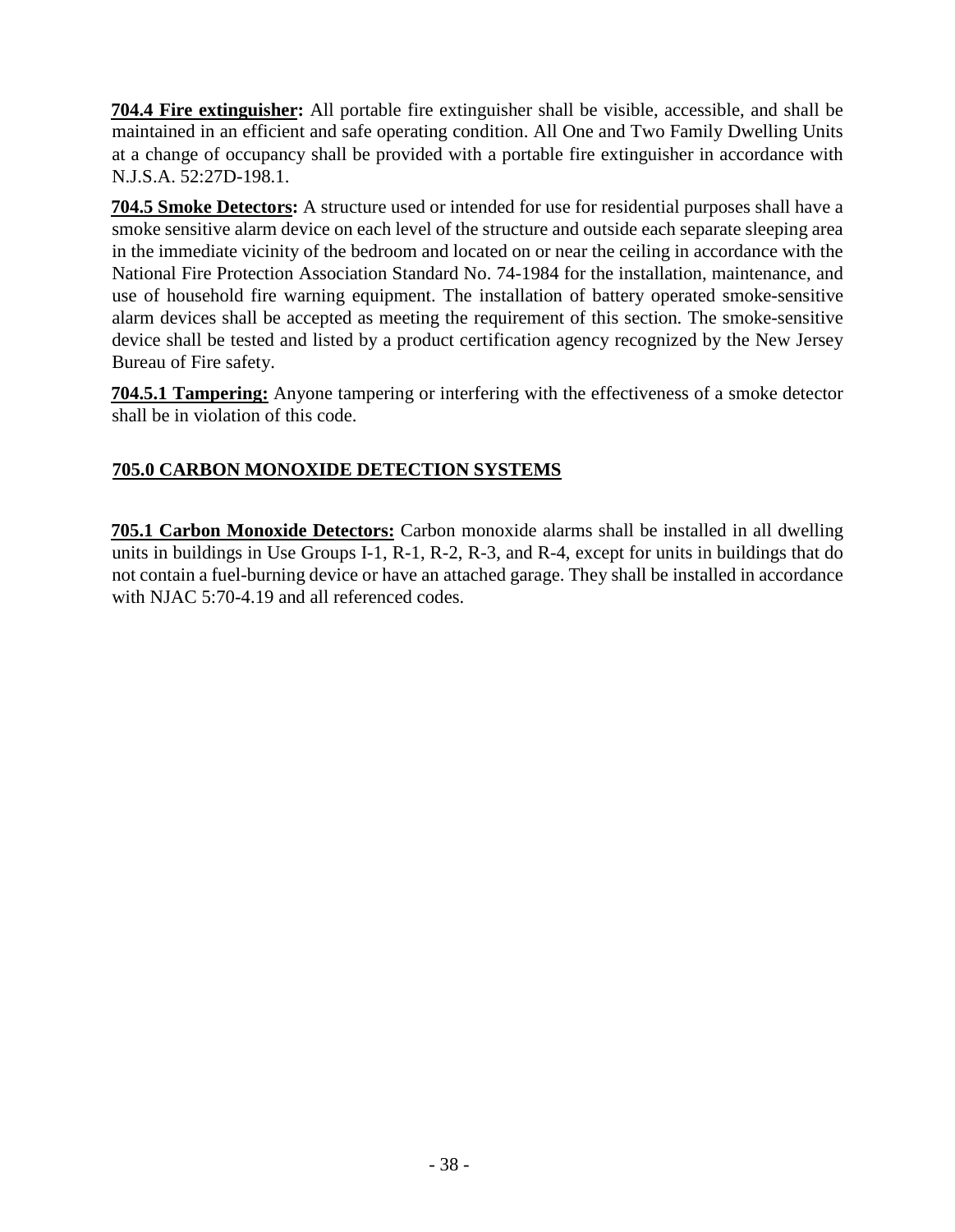#### **SECTION 8**

#### **RESPONSIBILITIES OF PERSONS**

#### **800.0 GENERAL**

**800.1 Scope:** The provisions of this section shall govern the responsibilities of person for the maintenance of structures, equipment, and exterior property.

#### **801.0 SANITARY CONDITION**

**801.1 Cleanliness:** Every occupant of a structure shall keep that part of the structure and exterior property which such occupant occupies, controls, or uses in a clean and sanitary condition. Every owner of a structure containing a rooming house, a hotel, a dormitory, two or more dwelling units, or two or more nonresidential occupancies shall maintain, in a clean and sanitary condition, the shared or public areas of the structure and exterior property.

**801.2 Disposal of rubbish:** Every occupant of a structure shall dispose of all rubbish in a clean and sanitary manner by placing such rubbish in approved containers.

**801.3 Disposal of garbage:** Every occupant of a structure shall dispose of garbage in a clean and sanitary manner by placing such garbage in an approved garbage disposal facility or approved garbage containers.

**801.4 Garbage facilities:** The owner of every dwelling shall supply one of the following: an approved mechanical food waste grinder in each dwelling unit, or an approved leak proof, covered outside garbage container.

**801.4.1 Containers:** The operator of every establishment producing garbage shall provide, and at all times cause to be used, leak proof approved containers provided with close fitting covers for the storage of such materials until removed from the premises for disposal.

**801.5 Rubbish storage facilities:** The owner of every occupied premises shall supply approved covered containers for rubbish, and the owner of the premises shall be responsible for the removal of rubbish.

#### **802.0 EXTERMINATION**

**802.1 Owner:** The owner of any structure shall be responsible for extermination within the structure prior to renting or leasing the structure.

**802.2 Occupant:** The occupant of any structure shall be responsible for the continued rat proof condition of the structure, and if the occupant fails to maintain the rat proof condition, the cost of extermination shall be the responsibility of the occupant.

**802.3 Single occupancy:** The occupant of a structure containing a single dwelling unit or of a single nonresidential structure shall be responsible for the extermination of any insects, rats or other pests on the premises.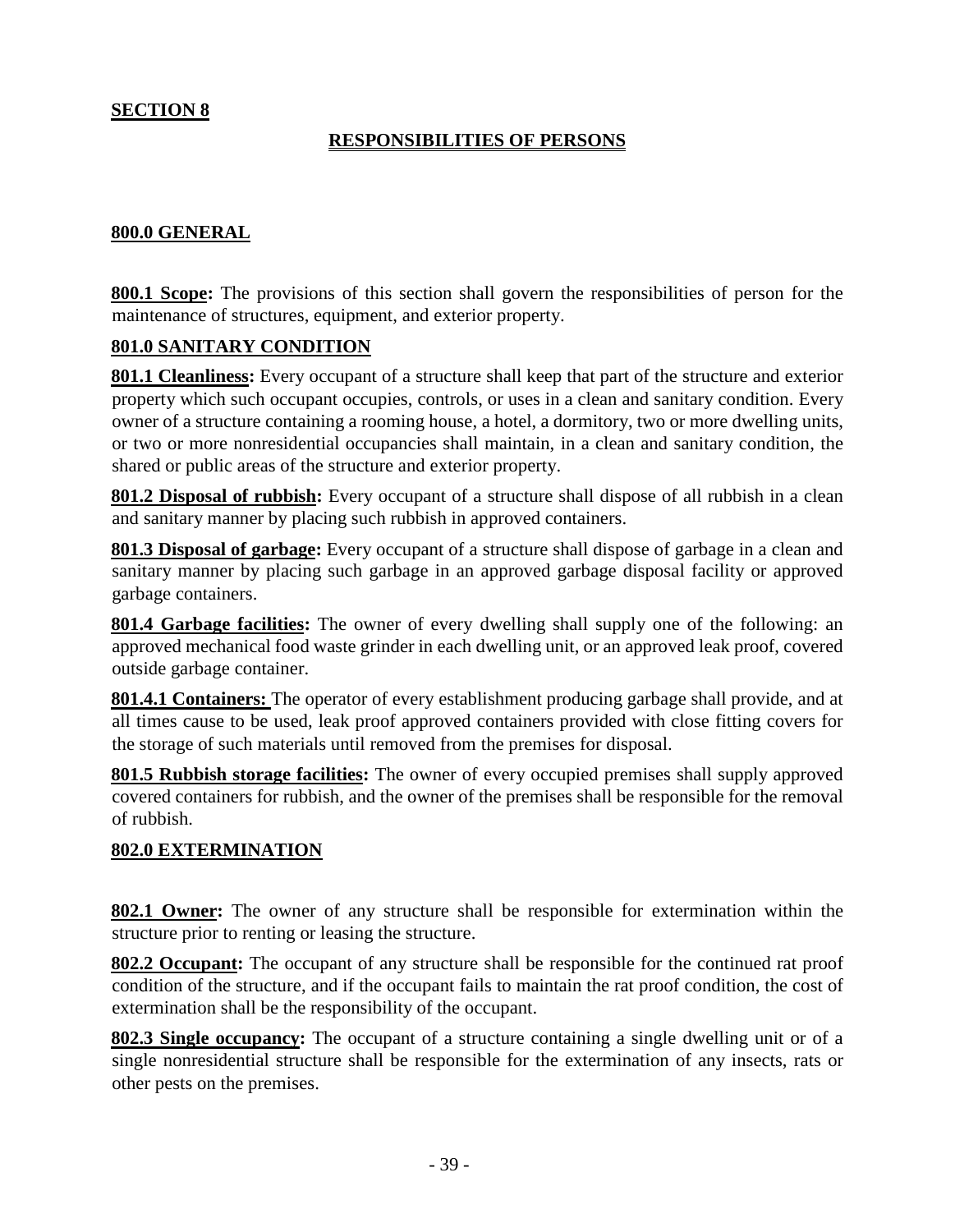**802.4 Multiple occupancy:** The owner of a structure containing two or more dwelling units, a multiple occupancy, a rooming house, or nonresidential structure shall be responsible for the extermination of any insects, rats or other pests in the public or shared areas of the structure and exterior property. When infestation is caused by failure of an occupant to prevent such infestation in the area occupied, the occupants shall be responsible for extermination.

#### **SECTION 9**

#### **HAZARD ABATEMENT IN EXISTING BUILDINGS**

#### **900.0 GENERAL**

**900.1 Scope:** The provisions of this section are intended to provide a reasonable degree of safety to persons occupying existing buildings that do not conform to the minimum requirements of the building code by requiring alterations to such existing buildings as provided for in this section.

**900.2 Application of other codes:** All alterations to an existing building which are caused directly or indirectly by the enforcement of this code shall be done in accordance with the applicable procedures and provisions of the building code, plumbing code, electrical code, and mechanical code.

**900.3 Continued maintenance:** All service equipment, means of egress devices and safeguards which are required by this section or which were required by a previous statute or another code in a building or structure when erected, altered or repaired shall be maintained in good working order. The requirements of this section are not intended to provide the basis for removal or abrogation of fire protection and safety systems and devices in existing buildings. These requirements are intended to require existing buildings that do not comply with these provisions to be altered to provide a minimum level of safety as required herein.

**900.4 Alternative methods and systems:** The provisions of this section are not intended to exclude the acceptance and approval of alternative methods and systems where such alternative methods and systems provide equivalent safety to the occupants of the existing buildings.

**900.5 Responsibility:** The owner of the existing building or structure shall provide and maintain such facilities, equipment and systems in compliance with these requirements and the fire prevention code.

#### **901.0 ELEVATOR RECALL**

**901.1 Required:** All elevators having a travel distance of 25 feet or more above or below the primary level of elevator access for emergency firefighting or rescue personnel shall conform to the requirements of Rule 211.3 of ASMEA17.1.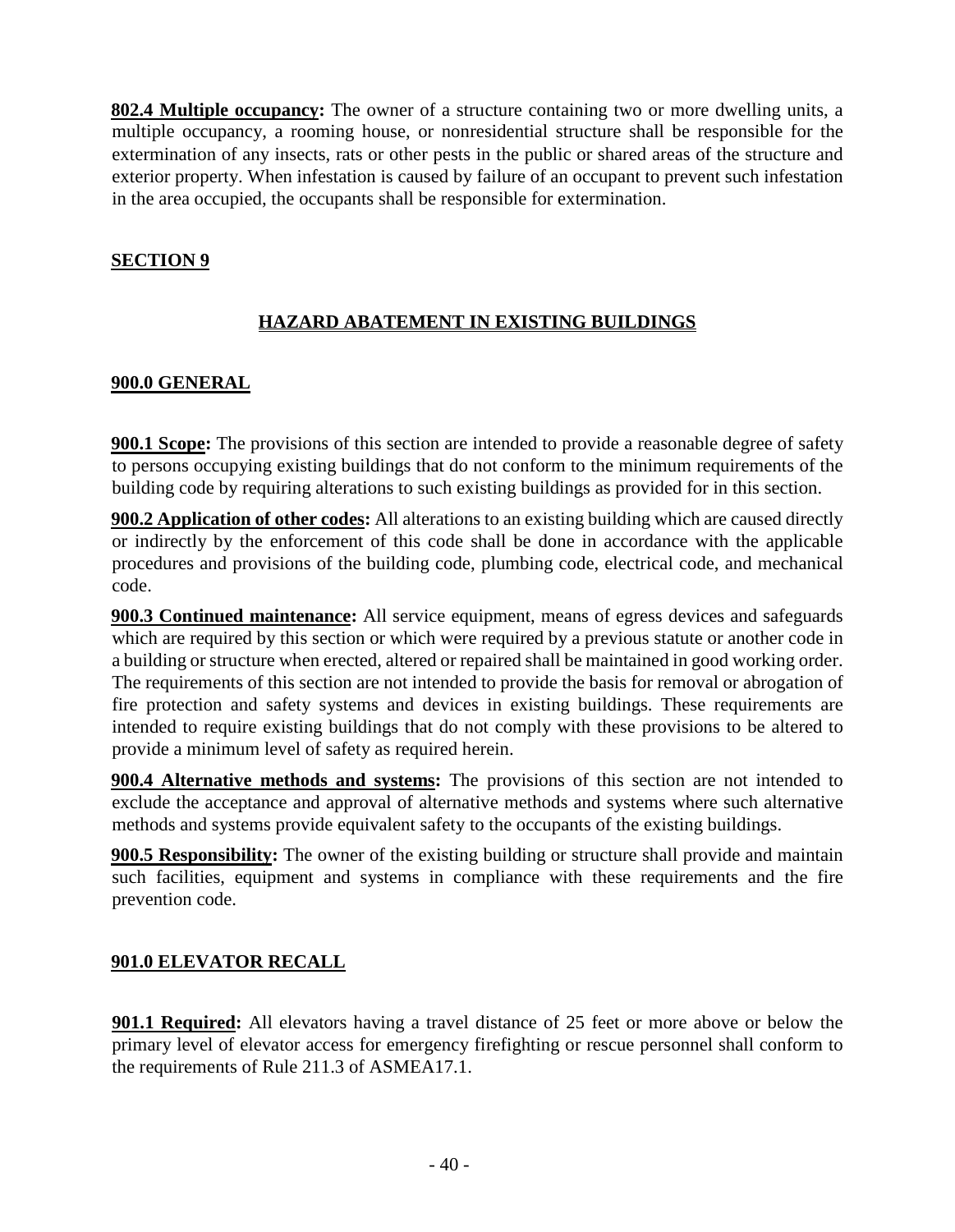#### **902.2 MECHANICAL EQUIPMENT CONTROL**

**902.1 Smoke and heat detection:** Each recirculating air or exhaust system serving more than one floor in buildings that exceed six stories in height shall be equipped with approved smoke and heat detection devices in accordance with the mechanical code. The devices shall stop the fan or fans) automatically and shall be of the manual reset type. Automatic fan shutdown is not required when the system is part of an approved smoke removal or control system.

#### **SECTION 10**

#### **Section 10: One-hundred-percent disabled veteran tax refunds.**

[Added 8-21-2017 by Ord. No. 14-2017]

A refund of property taxes pursuant to N.J.S.A. 54:4-3.32 shall be granted provided that the applicant submits a complete application to the Tax Assessor as required by N.J.S.A. 54:4-3.30. The refund of taxes may be granted retroactively only to the date that the complete application was submitted to the Tax Assessor.

#### **SECTION 11**

#### **FERTILIZER APPLICATION**

#### **301.5 Fertilizer Application**

#### **[Purpose.](https://ecode360.com/13886590#13886590)**

An ordinance to regulate the outdoor application of fertilizer so as to reduce the overall amount of excess nutrients entering waterways, thereby helping to protect and improve surface water quality. This article does not apply to fertilizer application on commercial farms.

#### **[Basis and background.](https://ecode360.com/13886590#13886591)**

[A. E](https://ecode360.com/13886592#13886592)levated levels of nutrients, particularly phosphorus, in surface water bodies can result in excessive and accelerated growth of algae and aquatic plants (eutrophication). Excessive plant growth can result in diurnal variations and extremes in dissolved oxygen and pH, which, in turn, can be detrimental to aquatic life. As algae and plant materials die off, the decay process creates a further demand on dissolved oxygen levels. The presence of excessive plant matter can also restrict use of the affected water for recreation and water supply.

[B. W](https://ecode360.com/13886593#13886593)hile healthy vegetated areas are protective of water quality by stabilizing soil and filtering precipitation, when fertilizers are applied to the land surface improperly or in excess of the needs of target vegetation, nutrients can be transported by means of stormwater to nearby waterways, contributing to the problematic growth of excessive aquatic vegetation. Most soils in New Jersey contain sufficient amounts of phosphorus to support adequate root growth for established turf. Over time, it is necessary to replenish available phosphorus, but generally not at the levels commonly applied. Other target vegetation, such as vegetable gardens and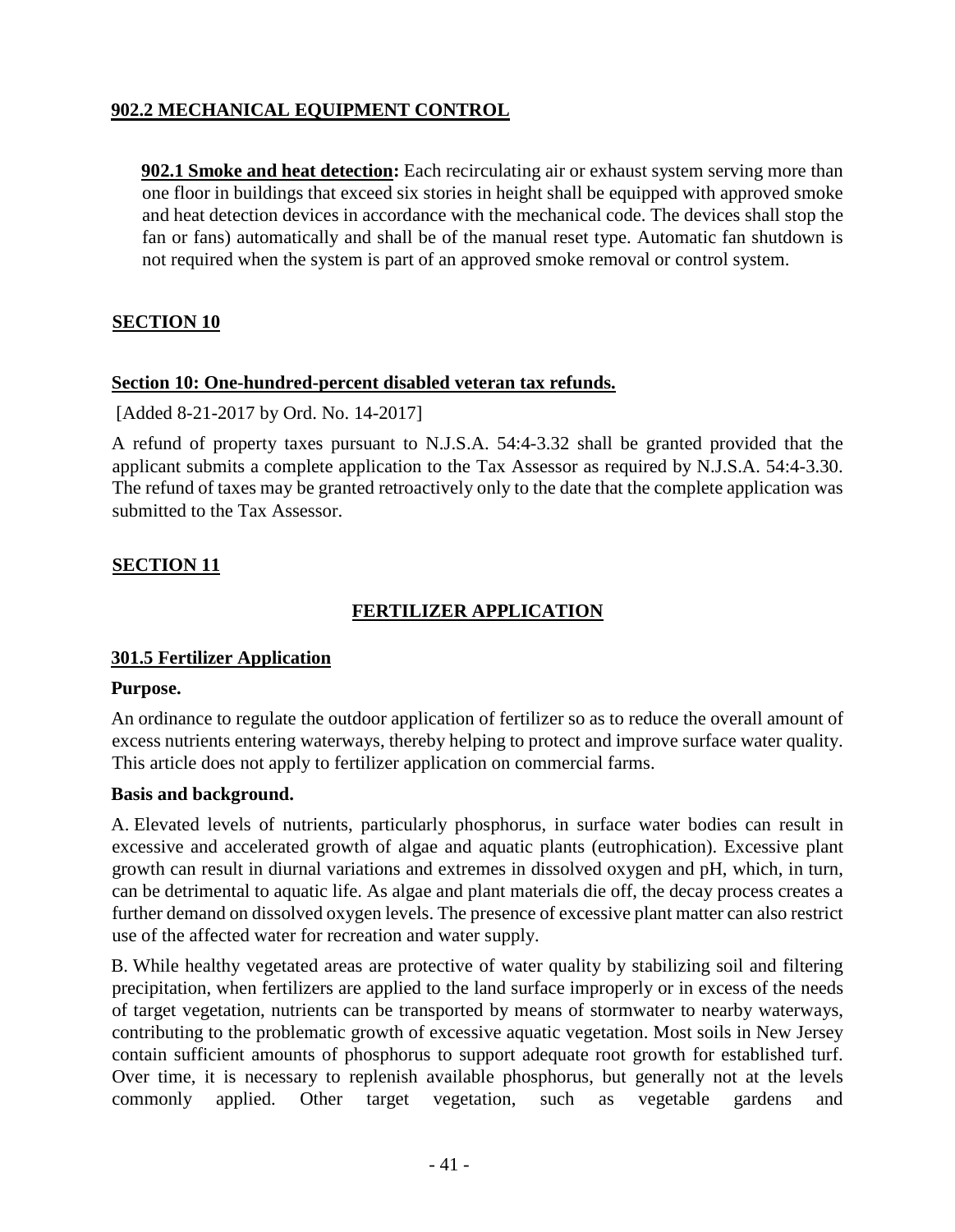agricultural/horticultural plants, will have a greater need for phosphorus application, as will the repair or establishment of new lawns or cover vegetation. A soils test and fertilizer application recommendation geared to the soil and planting type is the best means to determine the amount of nutrients to apply. Timing and placement of fertilizer application is also critical to avoid transport of nutrients to waterways through stormwater runoff. Fertilizer applied immediately prior to a runoff-producing rainfall, outside the growing season or to impervious surfaces is most likely to be carried away by means of runoff without accomplishing the desired objective or supporting target vegetation growth. Therefore, the management of the type, amount and techniques for fertilizer application is necessary as one tool to protect water resources.

[C. T](https://ecode360.com/13886594#13886594)his article does not apply to application of fertilizer on commercial farms, but improper application of fertilizer on farms would be problematic as well. Stewardship on the part of commercial farmers is needed to address this potential source of excess nutrient load to water bodies. Commercial farmers are expected to implement best management practices in accordance with conservation management plans or resource conservation plans developed for the farm by the Natural Resources Conservation Service and approved by the Soil Conservation District Board.

#### **[Definitions.](https://ecode360.com/13886590#13886595)**

For the purpose of this article, the following terms, phrases, words and their derivations shall have the meanings stated herein unless their use in the text of this article clearly demonstrates a different meaning. When not inconsistent with the context, words used in the present tense include the future, words used in the plural number include the singular number, and words used in the singular number include the plural number. The word "shall" is always mandatory and not merely directory.

#### **[BUFFER](https://ecode360.com/13886596#13886596)**

The land area, 25 feet in width, adjacent to any water body, except where lot size and configuration make this buffer distance impractical. Where the Town of Boonton agrees with an owner's concern in this area, the distance may be reduced to 10 feet if and only if a drop spreader (vs. rotary type) is used.

#### [COMMERCIAL FARM](https://ecode360.com/13886597#13886597)

A farm management unit producing agricultural or horticultural products worth \$2,500 or more annually.

#### [FERTILIZER](https://ecode360.com/13886598#13886598)

A fertilizer material, mixed fertilizer or any other substance containing one or more recognized plant nutrients, which is used for its plant nutrient content, which is designed for use or claimed to have value in promoting plant growth, and which is sold, offered for sale, or intended for sale.

#### [IMPERVIOUS SURFACE](https://ecode360.com/13886599#13886599)

A surface that has been covered with a layer of material so that it is highly resistant to infiltration by water. This term shall be used to include any highway, street, sidewalk, parking lot, driveway, or other material that prevents infiltration of water into the soil.

#### **[PERSON](https://ecode360.com/13886600#13886600)**

Any individual, corporation, company, partnership, firm, association, or political subdivision of this state subject to municipal jurisdiction.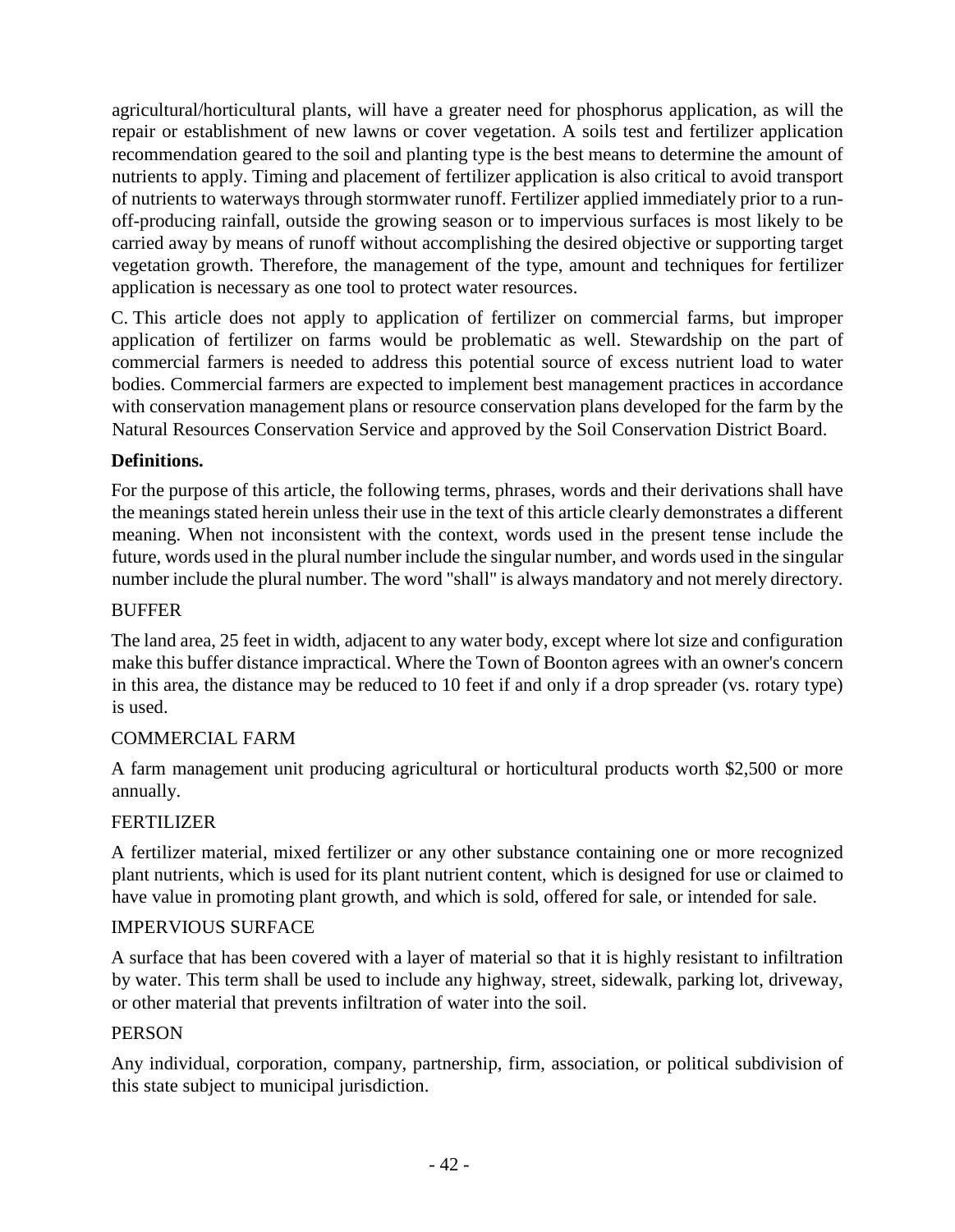#### [PHOSPHORUS FERTILIZER](https://ecode360.com/13886601#13886601)

Any fertilizer that contains phosphorus, expressed as P2O5, with a guaranteed analysis of greater than zero, except that it shall not be considered to include animal (including human) or vegetable manures, agricultural liming materials, or wood ashes that have not been amended to increase their nutrient contact.

#### [SOILS TEST](https://ecode360.com/13886602#13886602)

A technical analysis of soil conducted by an accredited soil-testing laboratory following the protocol for such a test established by Rutgers Cooperative Research and Extension.

#### [WATER BODY](https://ecode360.com/13886603#13886603)

A surface water feature, such as a lake, river, stream, creek, pond, lagoon, bay or estuary.

[Prohibited conduct.](https://ecode360.com/13886590#13886604)

No person may do any of the following:

[A. A](https://ecode360.com/13886605#13886605)pply fertilizer when runoff-producing rainfall is occurring or predicted and/or when soils are saturated and a potential for fertilizer movement off-site exists.

[B. A](https://ecode360.com/13886606#13886606)pply fertilizer to an impervious surface. Fertilizer inadvertently applied to an impervious surface must be swept or blown back into the target surface or returned to either its original or another appropriate container for reuse.

[C. A](https://ecode360.com/13886607#13886607)pply fertilizer within the buffer of any water body.

[D. A](https://ecode360.com/13886608#13886608)pply fertilizer more than 15 days prior to the start of or at any time after the end of the regionally recognized growing season. The Town of Boonton is located in USDA Plant Hardiness Zone 6A, where the growing season starts March 15 and ends October 31.

[Phosphorus fertilizer application.](https://ecode360.com/13886590#13886609)

#### **No person may do the following:**

[A. A](https://ecode360.com/13886610#13886610)pply phosphorus fertilizer in outdoor areas except as demonstrated to be needed for the specific soils and target vegetation in accordance with a soils test and the associated annual fertilizer recommendation issued by Rutgers Cooperative Research and Extension.

[B. E](https://ecode360.com/13886611#13886611)xceptions.

[\(1\) A](https://ecode360.com/13886612#13886612)pplication of phosphorus fertilizer needed for:

[\(a\) E](https://ecode360.com/13886613#13886613)stablishing vegetation for the first time, such as after land disturbance, provided that the application is in accordance with the requirements established under the Soil Erosion and Sediment Control Act, N.J.S.A. 4:24-39 et seq., and implementing rules.

[\(b\) R](https://ecode360.com/13886614#13886614)eestablished or repairing a turf area.

[\(2\) A](https://ecode360.com/13886615#13886615)pplication of phosphorus fertilizer that delivers liquid or granular fertilizer under the soils surface, directly to the feeder roots.

[\(3\) A](https://ecode360.com/13886616#13886616)pplication of phosphorus fertilizer to residential container plantings, flowerbeds, or vegetable gardens.

[Enforcement.](https://ecode360.com/13886590#13886617)